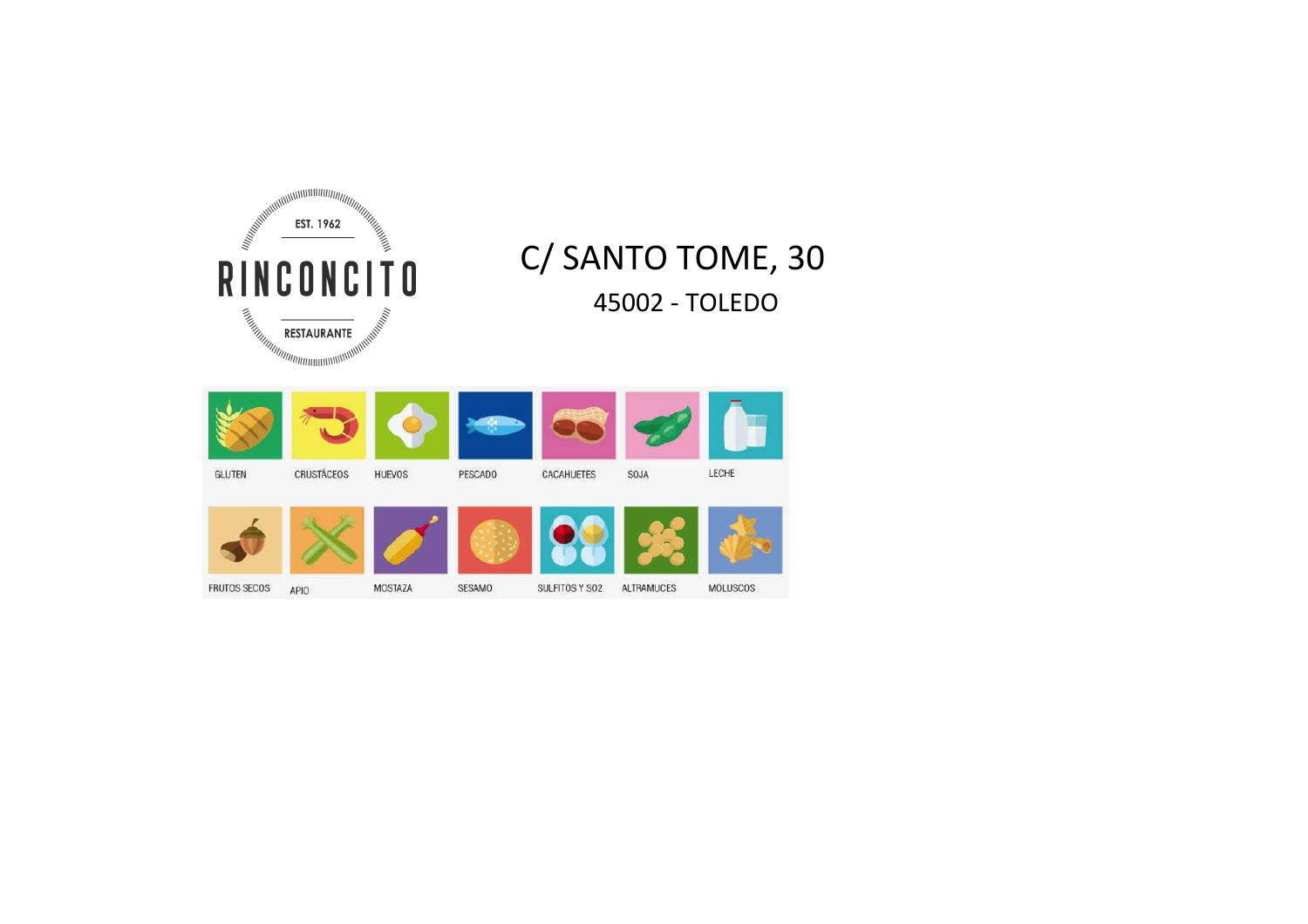|                |                           | <b>FICHA DEL PLATO</b> |                |                                                                        |                                                                  |
|----------------|---------------------------|------------------------|----------------|------------------------------------------------------------------------|------------------------------------------------------------------|
|                | <b>DESCRIPCIÓN:</b>       |                        |                |                                                                        |                                                                  |
|                | <b>ANCHOAS AL AJO</b>     |                        |                |                                                                        |                                                                  |
|                | <b>INGREDIENTES</b>       | <b>PRESENCIA</b>       |                | <b>TIPO DE ALÉRGENO</b>                                                |                                                                  |
|                | $1$ PAN                   | 1                      |                |                                                                        |                                                                  |
| $2^{\circ}$    | <b>ANCHOA</b>             | 4                      |                |                                                                        |                                                                  |
| 3              | <b>VINAGRE</b>            | 12                     |                | 1 CEREALES QUE CONTIENEN GLUTEN                                        |                                                                  |
| 4              | <b>ZANAHORIA ENVASADA</b> | 1, 9, 12               |                |                                                                        | 2 CRUSTÁCEOS Y PRODUCTOS A BASE DE CRUTÁCEOS                     |
| 5              | MAYONESA                  | $\overline{7}$         |                | 3 HUEVOS Y PRODUCTOS A BASE DE HUEVO                                   |                                                                  |
| 6              |                           |                        | $\overline{a}$ |                                                                        | <b>PESCADO Y PRODUCTOS A BASE DE PESCADO</b>                     |
| $\overline{7}$ |                           |                        |                |                                                                        | 5 CACAHUETES Y PRODUCTOS A BASE DE CACAHUETES                    |
| 8              |                           |                        | 6              | SOJA Y PRODUCTOS A BASE DE SOJA                                        |                                                                  |
| 9              |                           |                        | 7              | LECHE Y DERIVADOS                                                      |                                                                  |
| 10             |                           |                        | 8              |                                                                        | FRUTOS DE CASCARA (ALMENDRAS, AVELLANAS, NUECES, ANACARDOS, ETC) |
| 11<br>12       |                           |                        | 9              | <b>APIO Y PRODUCTOS DERIVADOS</b><br>10 MOSTAZAS Y PRODUCTOS DERIVADOS |                                                                  |
| 13             |                           |                        |                |                                                                        | 11 GRANOS DE SÉSAMO Y PRODUCTOS A BASE DE GRANOS DE SÉSAMO       |
| 14             |                           |                        |                | 12 DIÓXIDO DE AZUFRE Y SULFITOS                                        |                                                                  |
| 15             |                           |                        |                |                                                                        | 13 ALTRAMUCES Y PRODUCTOS A BASE DE ALTRAMUCES                   |
| 16             |                           |                        |                |                                                                        | 14 MOLUSCOS Y PRODUCTOS A BASE DE MOLUSCOS                       |
| 17             |                           |                        |                |                                                                        |                                                                  |
| 18             |                           |                        |                |                                                                        |                                                                  |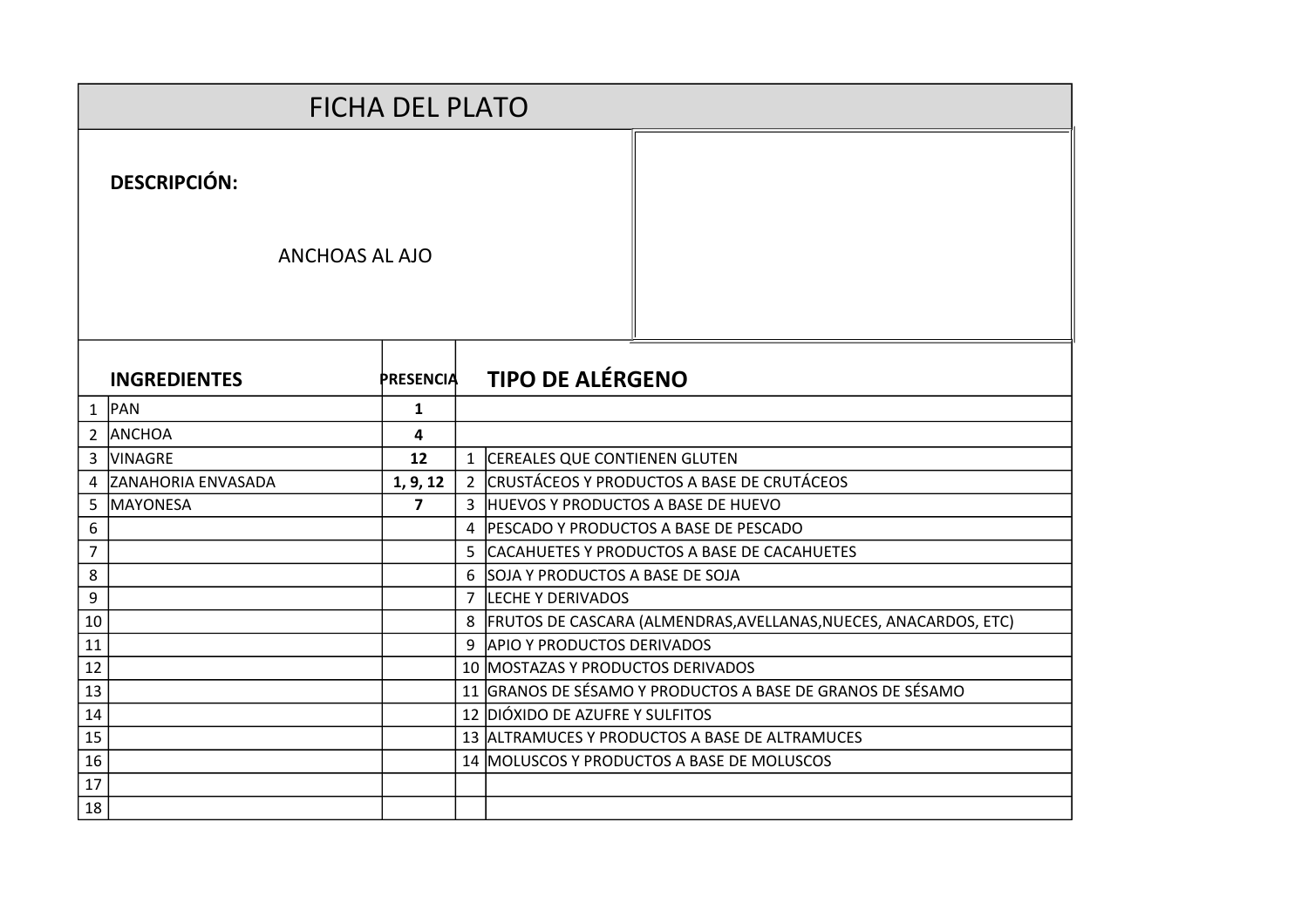|                | <b>FICHA DEL PLATO</b>              |                  |  |                                                                    |  |  |  |  |  |  |
|----------------|-------------------------------------|------------------|--|--------------------------------------------------------------------|--|--|--|--|--|--|
|                | <b>DESCRIPCIÓN:</b>                 |                  |  |                                                                    |  |  |  |  |  |  |
|                | ALCACHOFAS CON AJADA SUAVE Y GAMBAS |                  |  |                                                                    |  |  |  |  |  |  |
|                | <b>INGREDIENTES</b>                 | <b>PRESENCIA</b> |  | <b>TIPO DE ALÉRGENO</b>                                            |  |  |  |  |  |  |
| $\mathbf{1}$   | <b>GAMBAS</b>                       | $\overline{2}$   |  |                                                                    |  |  |  |  |  |  |
| $\overline{2}$ |                                     |                  |  |                                                                    |  |  |  |  |  |  |
| 3              |                                     |                  |  | 1 CEREALES QUE CONTIENEN GLUTEN                                    |  |  |  |  |  |  |
| 4              |                                     |                  |  | 2 CRUSTÁCEOS Y PRODUCTOS A BASE DE CRUTÁCEOS                       |  |  |  |  |  |  |
| 5              |                                     |                  |  | 3 HUEVOS Y PRODUCTOS A BASE DE HUEVO                               |  |  |  |  |  |  |
| 6              |                                     |                  |  | 4 PESCADO Y PRODUCTOS A BASE DE PESCADO                            |  |  |  |  |  |  |
| $\overline{7}$ |                                     |                  |  | 5 CACAHUETES Y PRODUCTOS A BASE DE CACAHUETES                      |  |  |  |  |  |  |
| 8              |                                     |                  |  | 6 SOJA Y PRODUCTOS A BASE DE SOJA                                  |  |  |  |  |  |  |
| 9              |                                     |                  |  | 7 LECHE Y DERIVADOS                                                |  |  |  |  |  |  |
| 10             |                                     |                  |  | 8 FRUTOS DE CASCARA (ALMENDRAS, AVELLANAS, NUECES, ANACARDOS, ETC) |  |  |  |  |  |  |
| 11             |                                     |                  |  | 9 APIO Y PRODUCTOS DERIVADOS                                       |  |  |  |  |  |  |
| 12             |                                     |                  |  | 10 MOSTAZAS Y PRODUCTOS DERIVADOS                                  |  |  |  |  |  |  |
| 13             |                                     |                  |  | 11 GRANOS DE SÉSAMO Y PRODUCTOS A BASE DE GRANOS DE SÉSAMO         |  |  |  |  |  |  |
| 14             |                                     |                  |  | 12 DIÓXIDO DE AZUFRE Y SULFITOS                                    |  |  |  |  |  |  |
| 15             |                                     |                  |  | 13 ALTRAMUCES Y PRODUCTOS A BASE DE ALTRAMUCES                     |  |  |  |  |  |  |
| 16             |                                     |                  |  | 14 MOLUSCOS Y PRODUCTOS A BASE DE MOLUSCOS                         |  |  |  |  |  |  |
| 17             |                                     |                  |  |                                                                    |  |  |  |  |  |  |
| 18             |                                     |                  |  |                                                                    |  |  |  |  |  |  |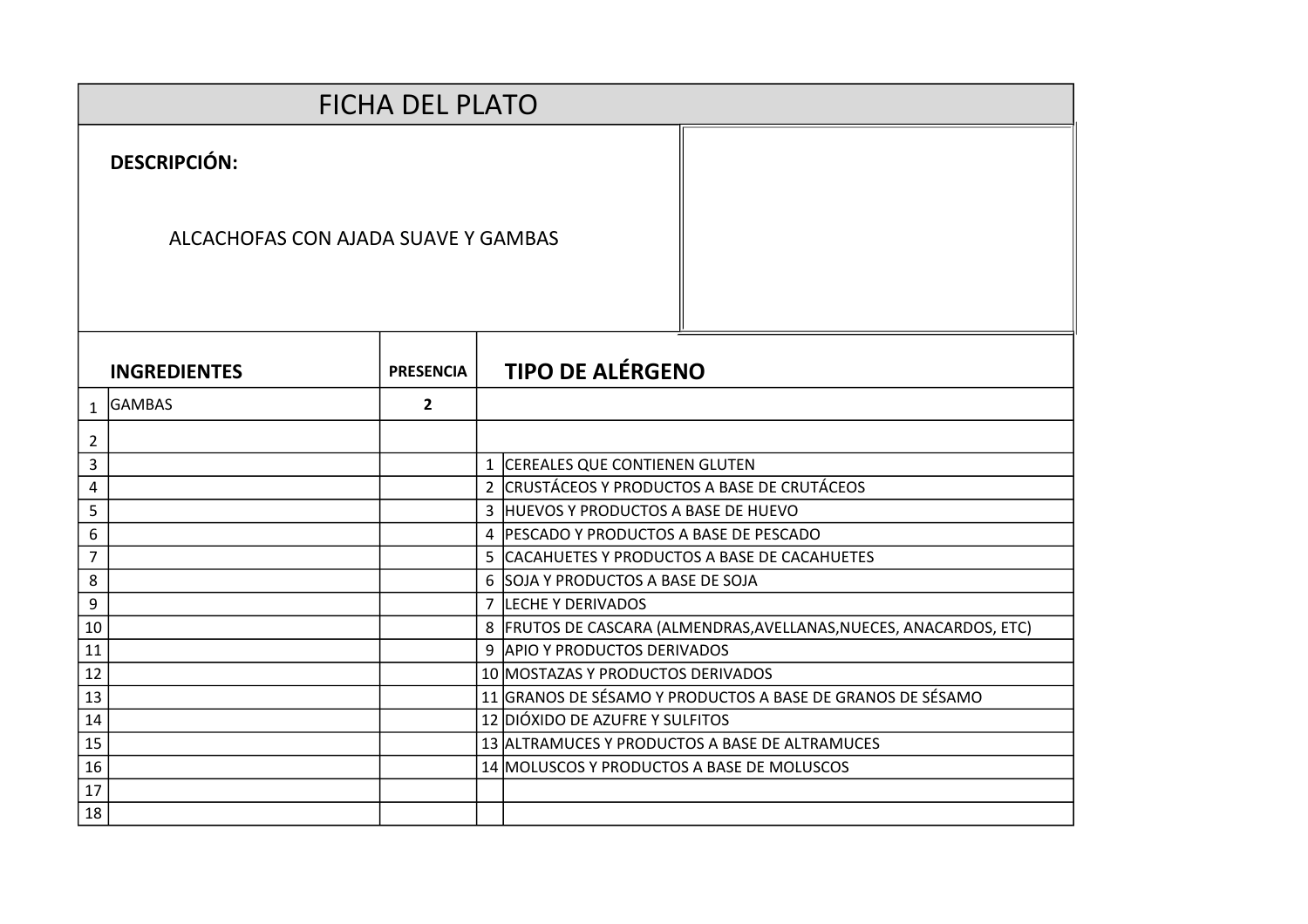|              | <b>FICHA DEL PLATO</b>   |                  |                |                                                                      |  |  |  |  |
|--------------|--------------------------|------------------|----------------|----------------------------------------------------------------------|--|--|--|--|
|              | <b>DESCRIPCIÓN:</b>      |                  |                |                                                                      |  |  |  |  |
|              | <b>CARTUCHITO DE MAR</b> |                  |                |                                                                      |  |  |  |  |
|              | <b>INGREDIENTES</b>      | <b>PRESENCIA</b> |                | <b>TIPO DE ALÉRGENO</b>                                              |  |  |  |  |
| $\mathbf{1}$ | <b>HARINA</b>            | $\mathbf{1}$     |                |                                                                      |  |  |  |  |
| 2            | MOLUSCOS CEFALÓPODOS     | 14               |                |                                                                      |  |  |  |  |
| 3            |                          |                  | $\mathbf{1}$   | CEREALES QUE CONTIENEN GLUTEN                                        |  |  |  |  |
| 4            |                          |                  | $\overline{2}$ | CRUSTÁCEOS Y PRODUCTOS A BASE DE CRUTÁCEOS                           |  |  |  |  |
| 5            |                          |                  |                | 3 HUEVOS Y PRODUCTOS A BASE DE HUEVO                                 |  |  |  |  |
| 6            |                          |                  |                | 4 PESCADO Y PRODUCTOS A BASE DE PESCADO                              |  |  |  |  |
| 7            |                          |                  |                | 5 CACAHUETES Y PRODUCTOS A BASE DE CACAHUETES                        |  |  |  |  |
| 8            |                          |                  |                | 6 SOJA Y PRODUCTOS A BASE DE SOJA                                    |  |  |  |  |
| 9            |                          |                  |                | 7 LECHE Y DERIVADOS                                                  |  |  |  |  |
| 10           |                          |                  |                | 8   FRUTOS DE CASCARA (ALMENDRAS, AVELLANAS, NUECES, ANACARDOS, ETC) |  |  |  |  |
| 11           |                          |                  |                | 9 APIO Y PRODUCTOS DERIVADOS                                         |  |  |  |  |
| 12           |                          |                  |                | 10 MOSTAZAS Y PRODUCTOS DERIVADOS                                    |  |  |  |  |
| 13           |                          |                  |                | 11 GRANOS DE SÉSAMO Y PRODUCTOS A BASE DE GRANOS DE SÉSAMO           |  |  |  |  |
| 14           |                          |                  |                | 12 DIÓXIDO DE AZUFRE Y SULFITOS                                      |  |  |  |  |
| 15           |                          |                  |                | 13 ALTRAMUCES Y PRODUCTOS A BASE DE ALTRAMUCES                       |  |  |  |  |
| 16           |                          |                  |                | 14 MOLUSCOS Y PRODUCTOS A BASE DE MOLUSCOS                           |  |  |  |  |
| 17           |                          |                  |                |                                                                      |  |  |  |  |
| 18           |                          |                  |                |                                                                      |  |  |  |  |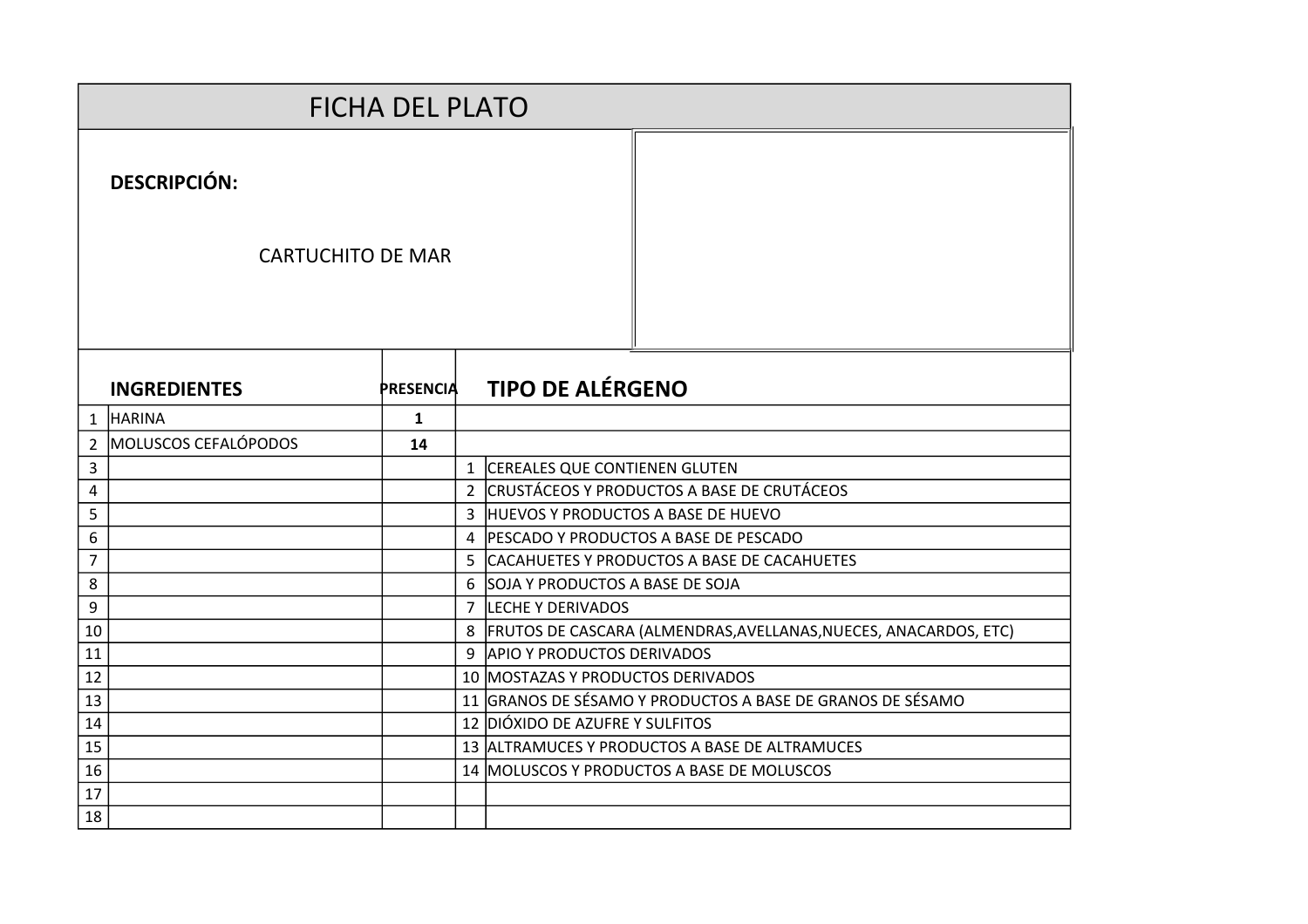|                     |                              | <b>FICHA DEL PLATO</b>    |              |                                                                      |
|---------------------|------------------------------|---------------------------|--------------|----------------------------------------------------------------------|
|                     | <b>DESCRIPCIÓN:</b>          |                           |              |                                                                      |
|                     |                              | <b>CROQUETAS VARIADAS</b> |              |                                                                      |
|                     | TXOGUITXU, BACALAO, TXIPIRÓN |                           |              |                                                                      |
|                     |                              |                           |              |                                                                      |
|                     |                              |                           |              |                                                                      |
|                     | <b>INGREDIENTES</b>          | <b>PRESENCIA</b>          |              | <b>TIPO DE ALÉRGENO</b>                                              |
|                     |                              |                           |              |                                                                      |
| $\mathbf{1}$        | <b>PAN RALLADO</b>           | $\mathbf{1}$              |              |                                                                      |
| $\overline{2}$<br>3 | BACALAO<br><b>CHIPIRÓN</b>   | 4<br>14                   |              | 1 CEREALES QUE CONTIENEN GLUTEN                                      |
| 4                   |                              |                           |              | 2 CRUSTÁCEOS Y PRODUCTOS A BASE DE CRUTÁCEOS                         |
| 5                   |                              |                           | $\mathbf{R}$ | HUEVOS Y PRODUCTOS A BASE DE HUEVO                                   |
| 6                   |                              |                           |              | 4 PESCADO Y PRODUCTOS A BASE DE PESCADO                              |
| $\overline{7}$      |                              |                           |              | 5 CACAHUETES Y PRODUCTOS A BASE DE CACAHUETES                        |
| 8                   |                              |                           |              | 6 SOJA Y PRODUCTOS A BASE DE SOJA                                    |
| 9                   |                              |                           |              | 7  LECHE Y DERIVADOS                                                 |
| 10                  |                              |                           |              | 8   FRUTOS DE CASCARA (ALMENDRAS, AVELLANAS, NUECES, ANACARDOS, ETC) |
| 11                  |                              |                           |              | 9 APIO Y PRODUCTOS DERIVADOS                                         |
| 12                  |                              |                           |              | 10 MOSTAZAS Y PRODUCTOS DERIVADOS                                    |
| 13                  |                              |                           |              | 11 GRANOS DE SÉSAMO Y PRODUCTOS A BASE DE GRANOS DE SÉSAMO           |
| 14                  |                              |                           |              | 12 DIÓXIDO DE AZUFRE Y SULFITOS                                      |
| 15                  |                              |                           |              | 13 ALTRAMUCES Y PRODUCTOS A BASE DE ALTRAMUCES                       |
| 16<br>17            |                              |                           |              | 14 MOLUSCOS Y PRODUCTOS A BASE DE MOLUSCOS                           |
| 18                  |                              |                           |              |                                                                      |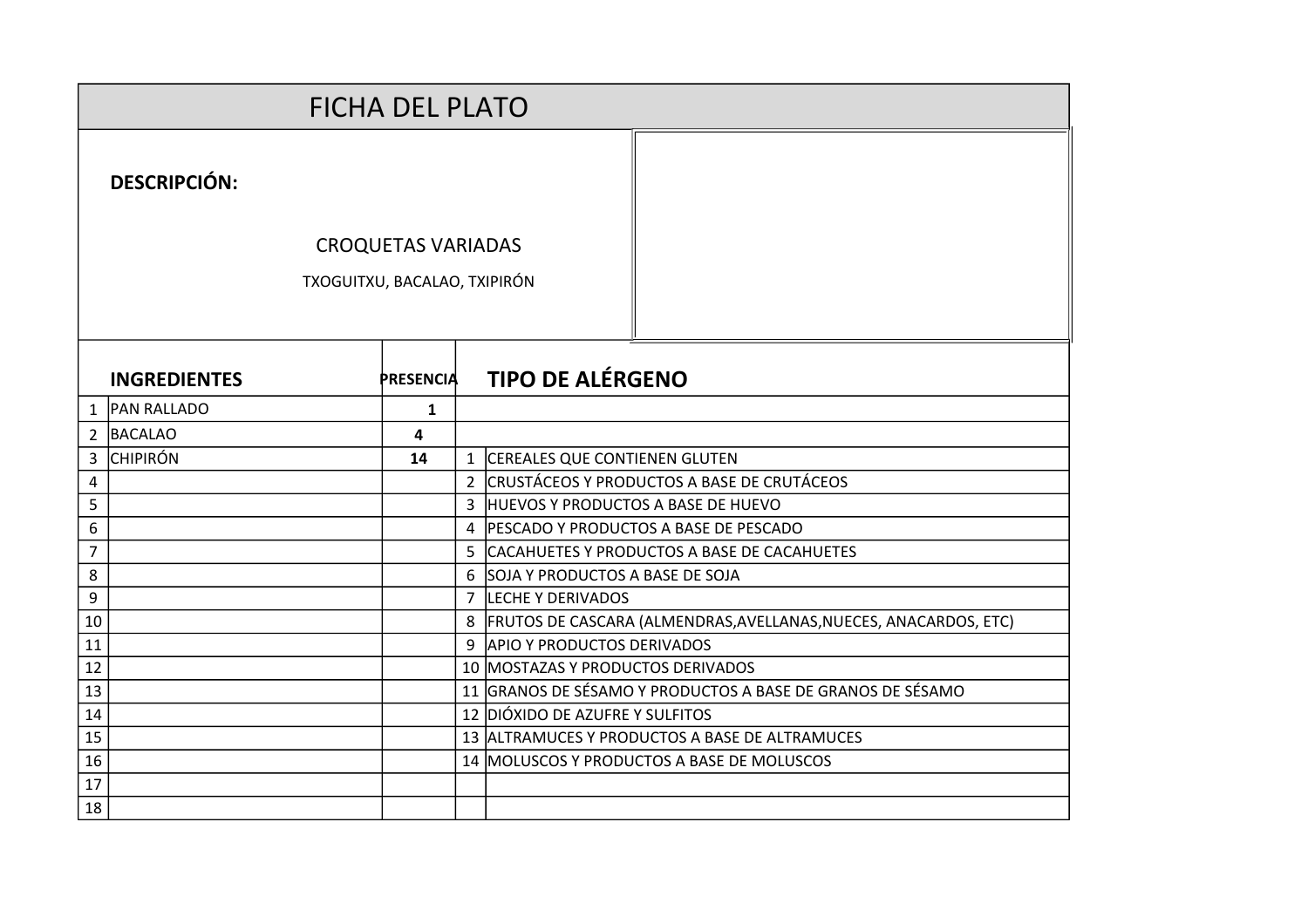|                |                                    | <b>FICHA DEL PLATO</b> |                                                                                                 |
|----------------|------------------------------------|------------------------|-------------------------------------------------------------------------------------------------|
|                | <b>DESCRIPCIÓN:</b>                |                        |                                                                                                 |
|                | <b>FALAFEL CON SALSA DE YOGURT</b> |                        |                                                                                                 |
|                | <b>INGREDIENTES</b>                | <b>PRESENCIA</b>       | <b>TIPO DE ALÉRGENO</b>                                                                         |
| $\mathbf{1}$   | <b>SALSA YOGURT</b>                | $\overline{7}$         |                                                                                                 |
| $\overline{2}$ |                                    |                        |                                                                                                 |
| 3              |                                    |                        | 1 CEREALES QUE CONTIENEN GLUTEN                                                                 |
| 4              |                                    |                        | 2 CRUSTÁCEOS Y PRODUCTOS A BASE DE CRUTÁCEOS                                                    |
| 5              |                                    |                        | 3 HUEVOS Y PRODUCTOS A BASE DE HUEVO                                                            |
| 6              |                                    |                        | 4 PESCADO Y PRODUCTOS A BASE DE PESCADO                                                         |
| $\overline{7}$ |                                    |                        | 5 CACAHUETES Y PRODUCTOS A BASE DE CACAHUETES                                                   |
| 8              |                                    |                        | 6 SOJA Y PRODUCTOS A BASE DE SOJA                                                               |
| 9              |                                    |                        | 7 LECHE Y DERIVADOS                                                                             |
| 10             |                                    |                        | 8   FRUTOS DE CASCARA (ALMENDRAS, AVELLANAS, NUECES, ANACARDOS, ETC)                            |
| 11             |                                    |                        | 9 APIO Y PRODUCTOS DERIVADOS                                                                    |
| 12             |                                    |                        | 10 MOSTAZAS Y PRODUCTOS DERIVADOS<br>11 GRANOS DE SÉSAMO Y PRODUCTOS A BASE DE GRANOS DE SÉSAMO |
| 13<br>14       |                                    |                        | 12 DIÓXIDO DE AZUFRE Y SULFITOS                                                                 |
| 15             |                                    |                        | 13 ALTRAMUCES Y PRODUCTOS A BASE DE ALTRAMUCES                                                  |
| 16             |                                    |                        | 14 MOLUSCOS Y PRODUCTOS A BASE DE MOLUSCOS                                                      |
| 17             |                                    |                        |                                                                                                 |
| 18             |                                    |                        |                                                                                                 |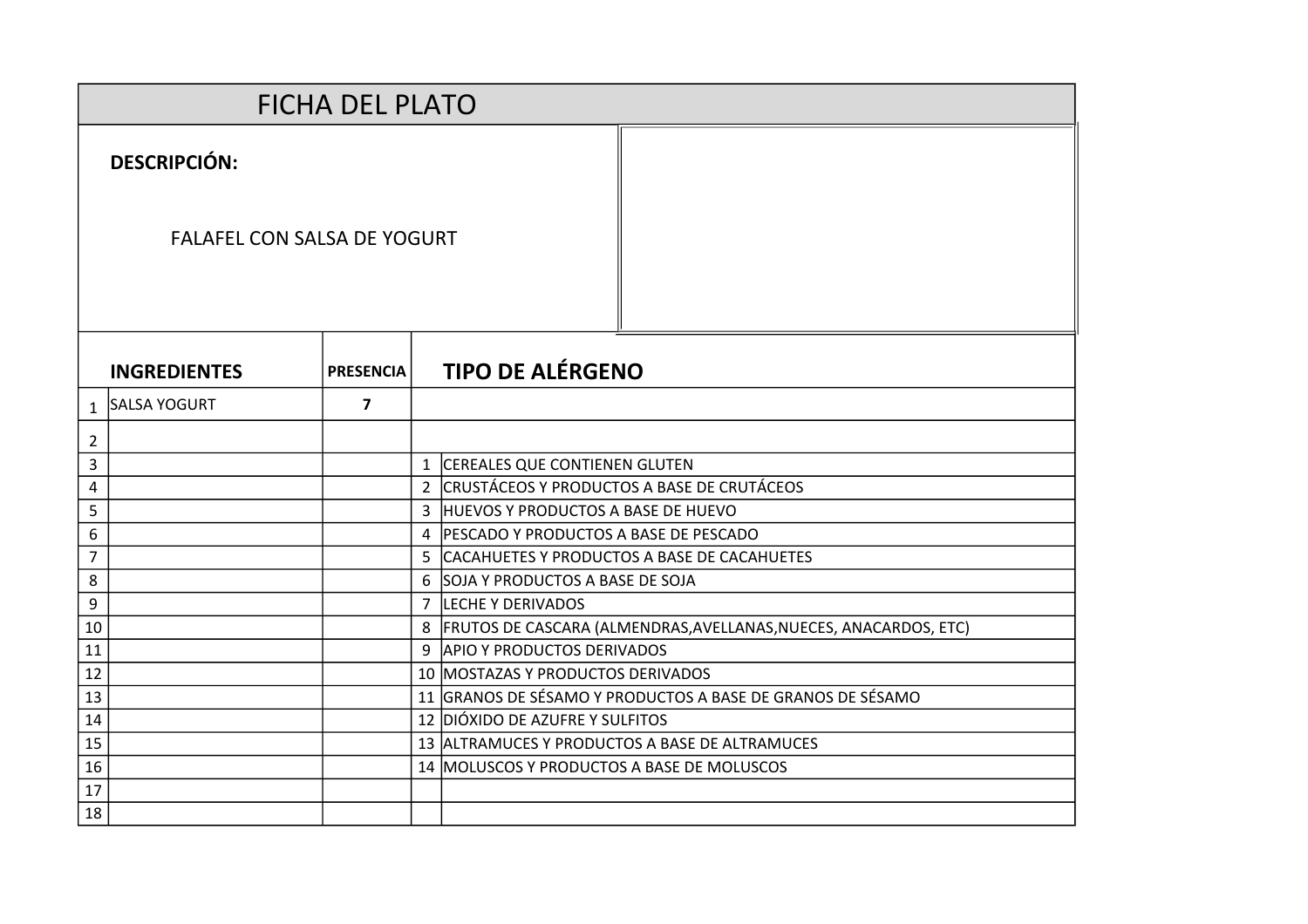|                |                                         | <b>FICHA DEL PLATO</b> |  |                                                                    |
|----------------|-----------------------------------------|------------------------|--|--------------------------------------------------------------------|
|                | <b>DESCRIPCIÓN:</b>                     |                        |  |                                                                    |
|                | LANGOSTINOS CRUJIENTES AL ESTILO NIKKEI |                        |  |                                                                    |
|                | <b>INGREDIENTES</b>                     | <b>PRESENCIA</b>       |  | <b>TIPO DE ALÉRGENO</b>                                            |
| $\mathbf{1}$   | LANGOSTINO                              | $\overline{2}$         |  |                                                                    |
| $\overline{2}$ | PANKO                                   | $\mathbf{1}$           |  |                                                                    |
| 3              |                                         |                        |  | 1 CEREALES QUE CONTIENEN GLUTEN                                    |
| 4              |                                         |                        |  | 2 CRUSTÁCEOS Y PRODUCTOS A BASE DE CRUTÁCEOS                       |
| 5              |                                         |                        |  | 3 HUEVOS Y PRODUCTOS A BASE DE HUEVO                               |
| 6              |                                         |                        |  | 4   PESCADO Y PRODUCTOS A BASE DE PESCADO                          |
| $\overline{7}$ |                                         |                        |  | 5 CACAHUETES Y PRODUCTOS A BASE DE CACAHUETES                      |
| 8              |                                         |                        |  | 6 SOJA Y PRODUCTOS A BASE DE SOJA                                  |
| 9              |                                         |                        |  | 7 LECHE Y DERIVADOS                                                |
| 10             |                                         |                        |  | 8 FRUTOS DE CASCARA (ALMENDRAS, AVELLANAS, NUECES, ANACARDOS, ETC) |
| 11             |                                         |                        |  | 9 APIO Y PRODUCTOS DERIVADOS                                       |
| 12             |                                         |                        |  | 10 MOSTAZAS Y PRODUCTOS DERIVADOS                                  |
| 13             |                                         |                        |  | 11 GRANOS DE SÉSAMO Y PRODUCTOS A BASE DE GRANOS DE SÉSAMO         |
| 14             |                                         |                        |  | 12 DIÓXIDO DE AZUFRE Y SULFITOS                                    |
| 15             |                                         |                        |  | 13 ALTRAMUCES Y PRODUCTOS A BASE DE ALTRAMUCES                     |
| 16             |                                         |                        |  | 14 MOLUSCOS Y PRODUCTOS A BASE DE MOLUSCOS                         |
| 17             |                                         |                        |  |                                                                    |
| 18             |                                         |                        |  |                                                                    |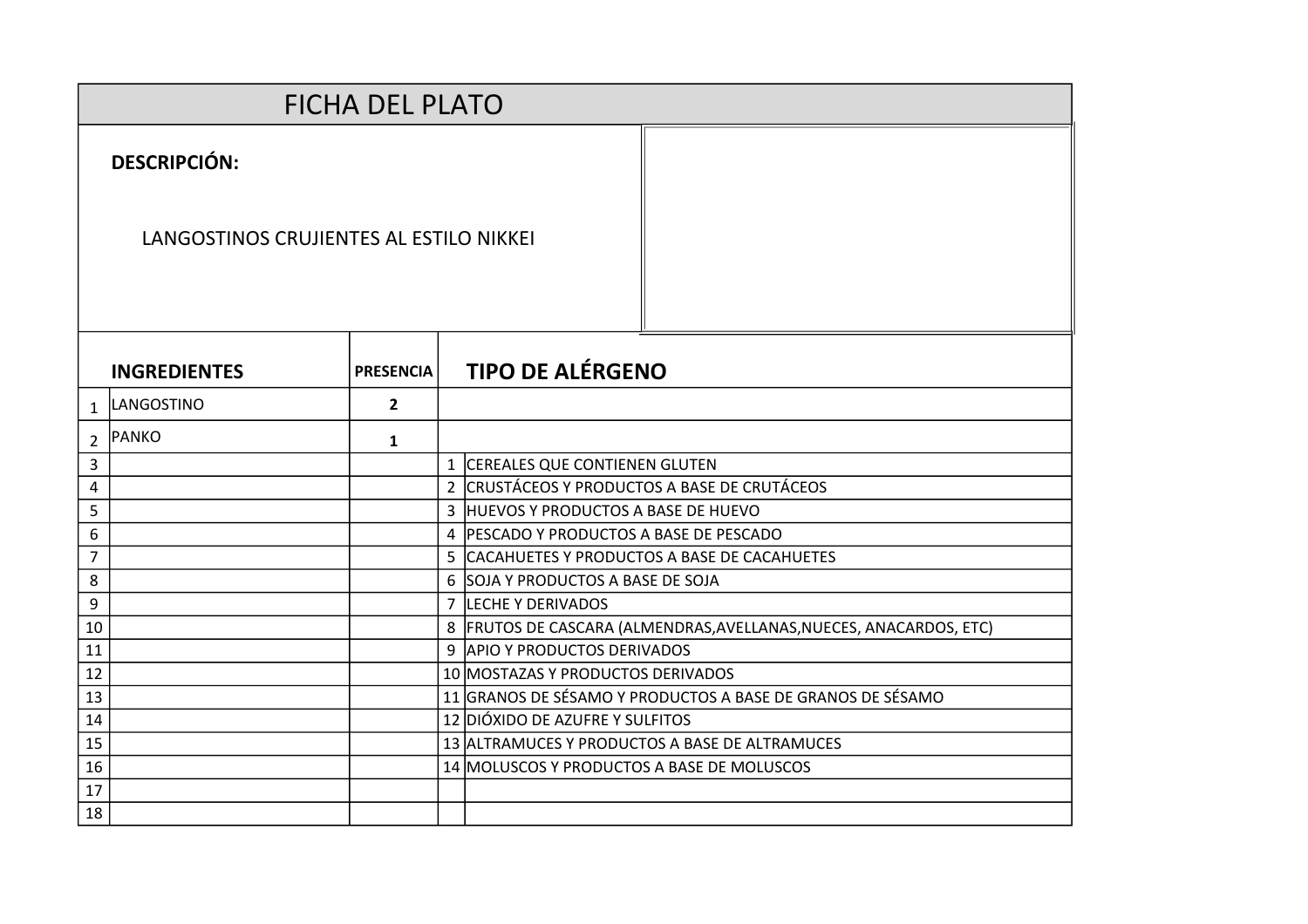## TORREZNO TONKATSU

|                            |                     | <b>FICHA DEL PLATO</b>   |               |                                                                                                                                 |
|----------------------------|---------------------|--------------------------|---------------|---------------------------------------------------------------------------------------------------------------------------------|
|                            | <b>DESCRIPCIÓN:</b> |                          |               |                                                                                                                                 |
|                            |                     | <b>TORREZNO TONKATSU</b> |               |                                                                                                                                 |
|                            | <b>INGREDIENTES</b> | <b>PRESENCIA</b>         |               | <b>TIPO DE ALÉRGENO</b>                                                                                                         |
| 1                          |                     |                          |               |                                                                                                                                 |
| 2                          | SOJA                | 6                        |               |                                                                                                                                 |
| 3                          |                     |                          | $\mathbf{1}$  | <b>CEREALES QUE CONTIENEN GLUTEN</b>                                                                                            |
| 4                          |                     |                          | $\mathcal{L}$ | ICRUSTÁCEOS Y PRODUCTOS A BASE DE CRUTÁCEOS                                                                                     |
| 5                          |                     |                          | $\mathbf{3}$  | HUEVOS Y PRODUCTOS A BASE DE HUEVO                                                                                              |
| 6                          |                     |                          | 4             | <b>IPESCADO Y PRODUCTOS A BASE DE PESCADO</b>                                                                                   |
| $\overline{7}$             |                     |                          |               | 5 CACAHUETES Y PRODUCTOS A BASE DE CACAHUETES                                                                                   |
| 8                          |                     |                          |               | 6 SOJA Y PRODUCTOS A BASE DE SOJA                                                                                               |
| 9                          |                     |                          | 7             | LECHE Y DERIVADOS                                                                                                               |
| 10                         |                     |                          |               | 8   FRUTOS DE CASCARA (ALMENDRAS, AVELLANAS, NUECES, ANACARDOS, ETC)                                                            |
| 11                         |                     |                          |               | 9 APIO Y PRODUCTOS DERIVADOS                                                                                                    |
| 12                         |                     |                          |               | 10   MOSTAZAS Y PRODUCTOS DERIVADOS                                                                                             |
| 13                         |                     |                          |               | 11 GRANOS DE SÉSAMO Y PRODUCTOS A BASE DE GRANOS DE SÉSAMO                                                                      |
|                            |                     |                          |               |                                                                                                                                 |
|                            |                     |                          |               |                                                                                                                                 |
|                            |                     |                          |               |                                                                                                                                 |
|                            |                     |                          |               |                                                                                                                                 |
| 14<br>15<br>16<br>17<br>18 |                     |                          |               | 12 DIÓXIDO DE AZUFRE Y SULFITOS<br>13 ALTRAMUCES Y PRODUCTOS A BASE DE ALTRAMUCES<br>14 MOLUSCOS Y PRODUCTOS A BASE DE MOLUSCOS |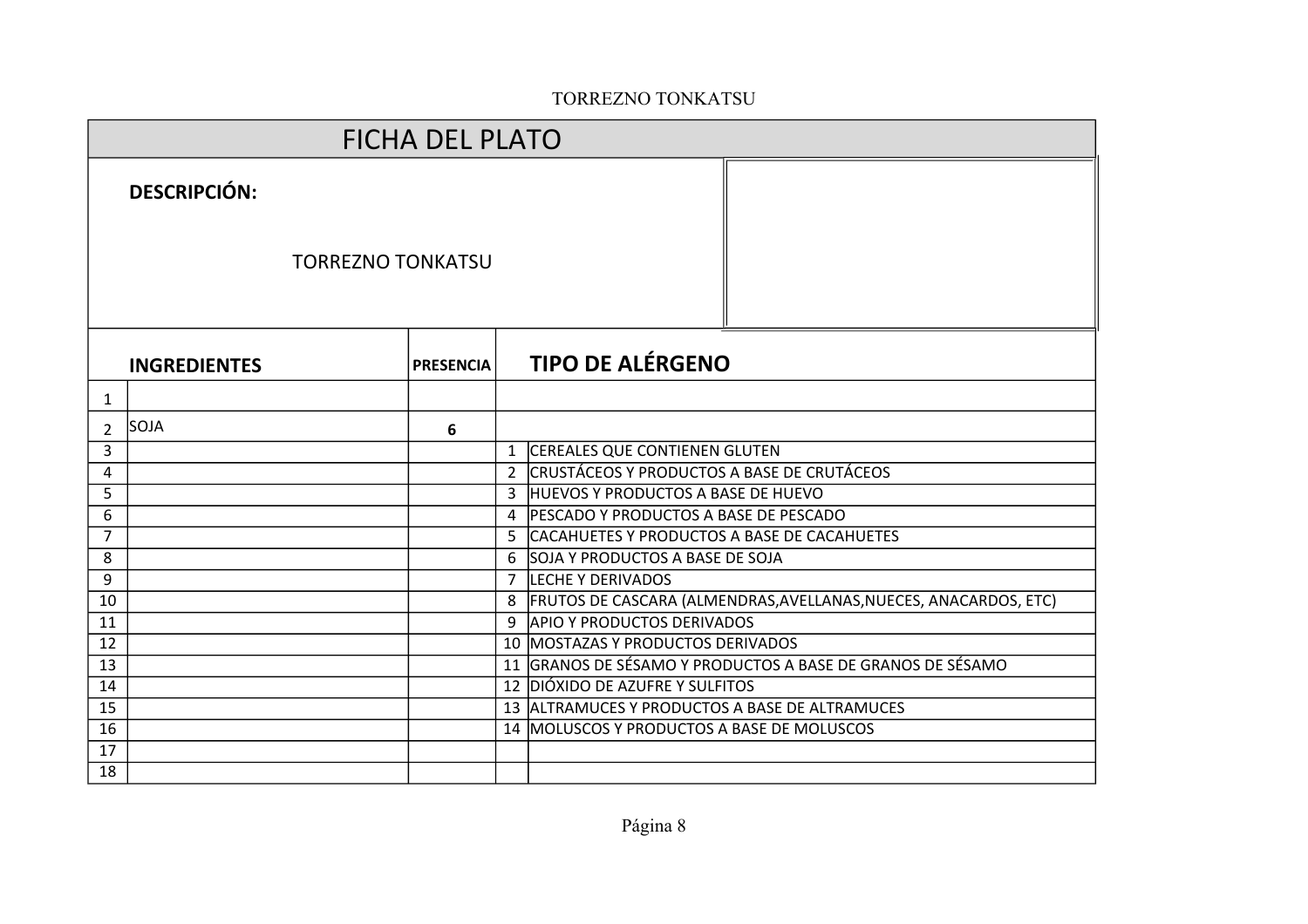|                |                                                                            | <b>FICHA DEL PLATO</b> |                |                                                                  |
|----------------|----------------------------------------------------------------------------|------------------------|----------------|------------------------------------------------------------------|
|                | <b>DESCRIPCIÓN:</b>                                                        |                        |                |                                                                  |
|                | <b>ENSALADA DE QUESO DE CABRA</b><br>CON CRUJIENTE DE JAMÓN NUECES Y PASAS |                        |                |                                                                  |
|                | <b>INGREDIENTES</b>                                                        | <b>PRESENCIA</b>       |                | <b>TIPO DE ALÉRGENO</b>                                          |
| $\mathbf 1$    | QUESO DE CABRA                                                             | $\overline{7}$         |                |                                                                  |
| $\mathcal{P}$  | <b>NUECES</b>                                                              | 8                      |                |                                                                  |
| 3              | VINAGRE BALSÁMICO                                                          | 12                     | $\mathbf{1}$   | <b>CEREALES QUE CONTIENEN GLUTEN</b>                             |
| 4              |                                                                            |                        | $\overline{2}$ | CRUSTÁCEOS Y PRODUCTOS A BASE DE CRUTÁCEOS                       |
| 5              |                                                                            |                        | 3              | HUEVOS Y PRODUCTOS A BASE DE HUEVO                               |
| 6              |                                                                            |                        | 4              | <b>PESCADO Y PRODUCTOS A BASE DE PESCADO</b>                     |
| $\overline{7}$ |                                                                            |                        | 5.             | CACAHUETES Y PRODUCTOS A BASE DE CACAHUETES                      |
| 8              |                                                                            |                        | 6              | SOJA Y PRODUCTOS A BASE DE SOJA                                  |
| 9              |                                                                            |                        | $\overline{7}$ | LECHE Y DERIVADOS                                                |
| 10             |                                                                            |                        | 8              | FRUTOS DE CASCARA (ALMENDRAS, AVELLANAS, NUECES, ANACARDOS, ETC) |
| 11             |                                                                            |                        | 9              | <b>APIO Y PRODUCTOS DERIVADOS</b>                                |
| 12             |                                                                            |                        |                | 10 MOSTAZAS Y PRODUCTOS DERIVADOS                                |
| 13             |                                                                            |                        |                | 11 GRANOS DE SÉSAMO Y PRODUCTOS A BASE DE GRANOS DE SÉSAMO       |
| 14             |                                                                            |                        |                | 12 DIÓXIDO DE AZUFRE Y SULFITOS                                  |
| 15             |                                                                            |                        |                | 13 ALTRAMUCES Y PRODUCTOS A BASE DE ALTRAMUCES                   |
| 16             |                                                                            |                        |                | 14 MOLUSCOS Y PRODUCTOS A BASE DE MOLUSCOS                       |
| 17             |                                                                            |                        |                |                                                                  |
| 18             |                                                                            |                        |                |                                                                  |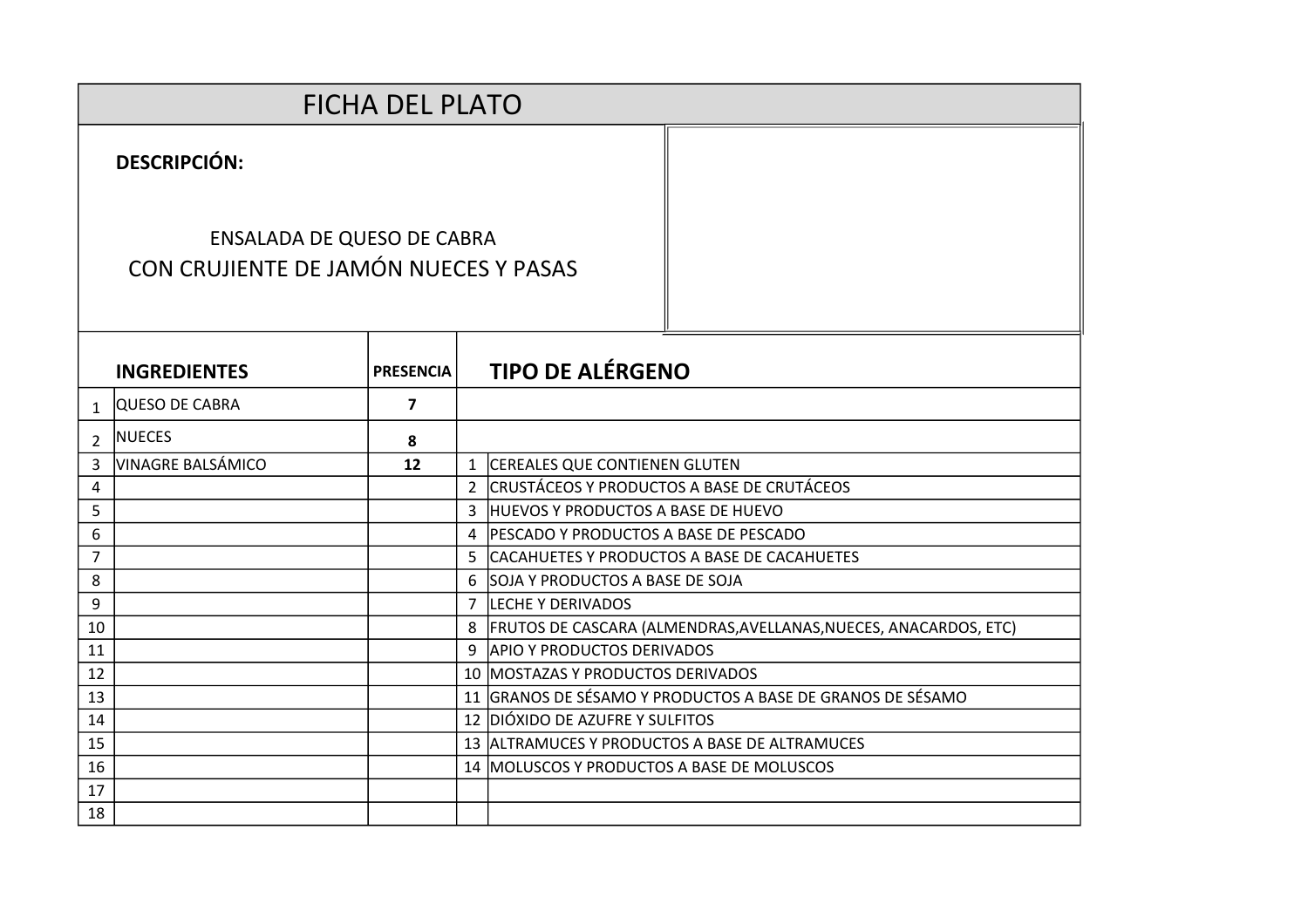|                | <b>FICHA DEL PLATO</b>                                                |                  |                |                                                                    |  |  |  |  |  |  |
|----------------|-----------------------------------------------------------------------|------------------|----------------|--------------------------------------------------------------------|--|--|--|--|--|--|
|                | <b>DESCRIPCIÓN:</b>                                                   |                  |                |                                                                    |  |  |  |  |  |  |
|                | ENSALADA DE TOMATE ROSA BARBASTRO<br><b>CON VENTRESCA Y CEBOLLETA</b> |                  |                |                                                                    |  |  |  |  |  |  |
|                | <b>INGREDIENTES</b>                                                   | <b>PRESENCIA</b> |                | <b>TIPO DE ALÉRGENO</b>                                            |  |  |  |  |  |  |
| $\mathbf{1}$   | VENTRESCA                                                             | 4                |                |                                                                    |  |  |  |  |  |  |
| $\overline{2}$ | <b>VINAGRE BALSÁMICO</b>                                              | 12               |                |                                                                    |  |  |  |  |  |  |
| 3              |                                                                       |                  |                | 1 CEREALES QUE CONTIENEN GLUTEN                                    |  |  |  |  |  |  |
| 4              |                                                                       |                  | $\overline{2}$ | ICRUSTÁCEOS Y PRODUCTOS A BASE DE CRUTÁCEOS                        |  |  |  |  |  |  |
| 5              |                                                                       |                  |                | 3 HUEVOS Y PRODUCTOS A BASE DE HUEVO                               |  |  |  |  |  |  |
| 6              |                                                                       |                  |                | 4 PESCADO Y PRODUCTOS A BASE DE PESCADO                            |  |  |  |  |  |  |
| $\overline{7}$ |                                                                       |                  |                | 5 CACAHUETES Y PRODUCTOS A BASE DE CACAHUETES                      |  |  |  |  |  |  |
| 8              |                                                                       |                  |                | 6 SOJA Y PRODUCTOS A BASE DE SOJA                                  |  |  |  |  |  |  |
| 9              |                                                                       |                  |                | 7 LECHE Y DERIVADOS                                                |  |  |  |  |  |  |
| 10             |                                                                       |                  |                | 8 FRUTOS DE CASCARA (ALMENDRAS, AVELLANAS, NUECES, ANACARDOS, ETC) |  |  |  |  |  |  |
| 11             |                                                                       |                  | 9.             | <b>APIO Y PRODUCTOS DERIVADOS</b>                                  |  |  |  |  |  |  |
| 12             |                                                                       |                  |                | 10 MOSTAZAS Y PRODUCTOS DERIVADOS                                  |  |  |  |  |  |  |
| 13             |                                                                       |                  |                | 11 GRANOS DE SÉSAMO Y PRODUCTOS A BASE DE GRANOS DE SÉSAMO         |  |  |  |  |  |  |
| 14             |                                                                       |                  |                | 12 DIÓXIDO DE AZUFRE Y SULFITOS                                    |  |  |  |  |  |  |
| 15             |                                                                       |                  |                | 13 ALTRAMUCES Y PRODUCTOS A BASE DE ALTRAMUCES                     |  |  |  |  |  |  |
| 16             |                                                                       |                  |                | 14 MOLUSCOS Y PRODUCTOS A BASE DE MOLUSCOS                         |  |  |  |  |  |  |
| 17             |                                                                       |                  |                |                                                                    |  |  |  |  |  |  |
| 18             |                                                                       |                  |                |                                                                    |  |  |  |  |  |  |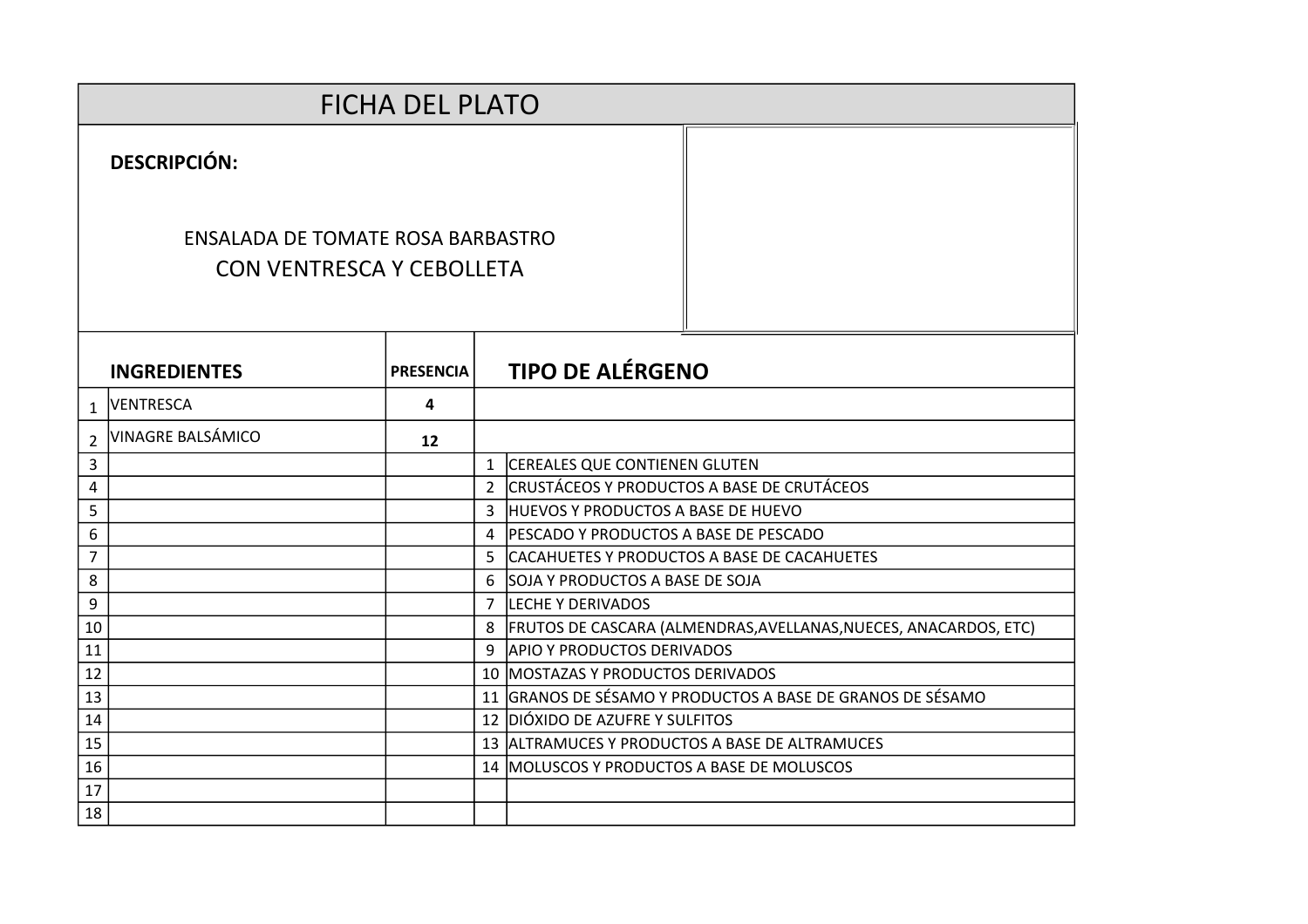|                | <b>FICHA DEL PLATO</b>       |                  |  |                                                                    |  |  |  |  |
|----------------|------------------------------|------------------|--|--------------------------------------------------------------------|--|--|--|--|
|                | <b>DESCRIPCIÓN:</b>          |                  |  |                                                                    |  |  |  |  |
|                | CARRILLADA AL VINO DE MÁLAGA |                  |  |                                                                    |  |  |  |  |
|                | <b>INGREDIENTES</b>          | <b>PRESENCIA</b> |  | <b>TIPO DE ALÉRGENO</b>                                            |  |  |  |  |
| 1              | VINO DE MÁLAGA               | 12               |  |                                                                    |  |  |  |  |
| $\overline{2}$ |                              |                  |  |                                                                    |  |  |  |  |
| 3              |                              |                  |  | 1 CEREALES QUE CONTIENEN GLUTEN                                    |  |  |  |  |
| 4              |                              |                  |  | 2 CRUSTÁCEOS Y PRODUCTOS A BASE DE CRUTÁCEOS                       |  |  |  |  |
| 5              |                              |                  |  | 3 HUEVOS Y PRODUCTOS A BASE DE HUEVO                               |  |  |  |  |
| 6              |                              |                  |  | 4 PESCADO Y PRODUCTOS A BASE DE PESCADO                            |  |  |  |  |
| $\overline{7}$ |                              |                  |  | 5 CACAHUETES Y PRODUCTOS A BASE DE CACAHUETES                      |  |  |  |  |
| 8              |                              |                  |  | 6 SOJA Y PRODUCTOS A BASE DE SOJA                                  |  |  |  |  |
| 9              |                              |                  |  | 7 LECHE Y DERIVADOS                                                |  |  |  |  |
| 10             |                              |                  |  | 8 FRUTOS DE CASCARA (ALMENDRAS, AVELLANAS, NUECES, ANACARDOS, ETC) |  |  |  |  |
| 11             |                              |                  |  | 9 APIO Y PRODUCTOS DERIVADOS                                       |  |  |  |  |
| 12             |                              |                  |  | 10   MOSTAZAS Y PRODUCTOS DERIVADOS                                |  |  |  |  |
| 13             |                              |                  |  | 11 GRANOS DE SÉSAMO Y PRODUCTOS A BASE DE GRANOS DE SÉSAMO         |  |  |  |  |
| 14             |                              |                  |  | 12 DIÓXIDO DE AZUFRE Y SULFITOS                                    |  |  |  |  |
| 15             |                              |                  |  | 13 ALTRAMUCES Y PRODUCTOS A BASE DE ALTRAMUCES                     |  |  |  |  |
| 16             |                              |                  |  | 14   MOLUSCOS Y PRODUCTOS A BASE DE MOLUSCOS                       |  |  |  |  |
| 17             |                              |                  |  |                                                                    |  |  |  |  |
| 18             |                              |                  |  |                                                                    |  |  |  |  |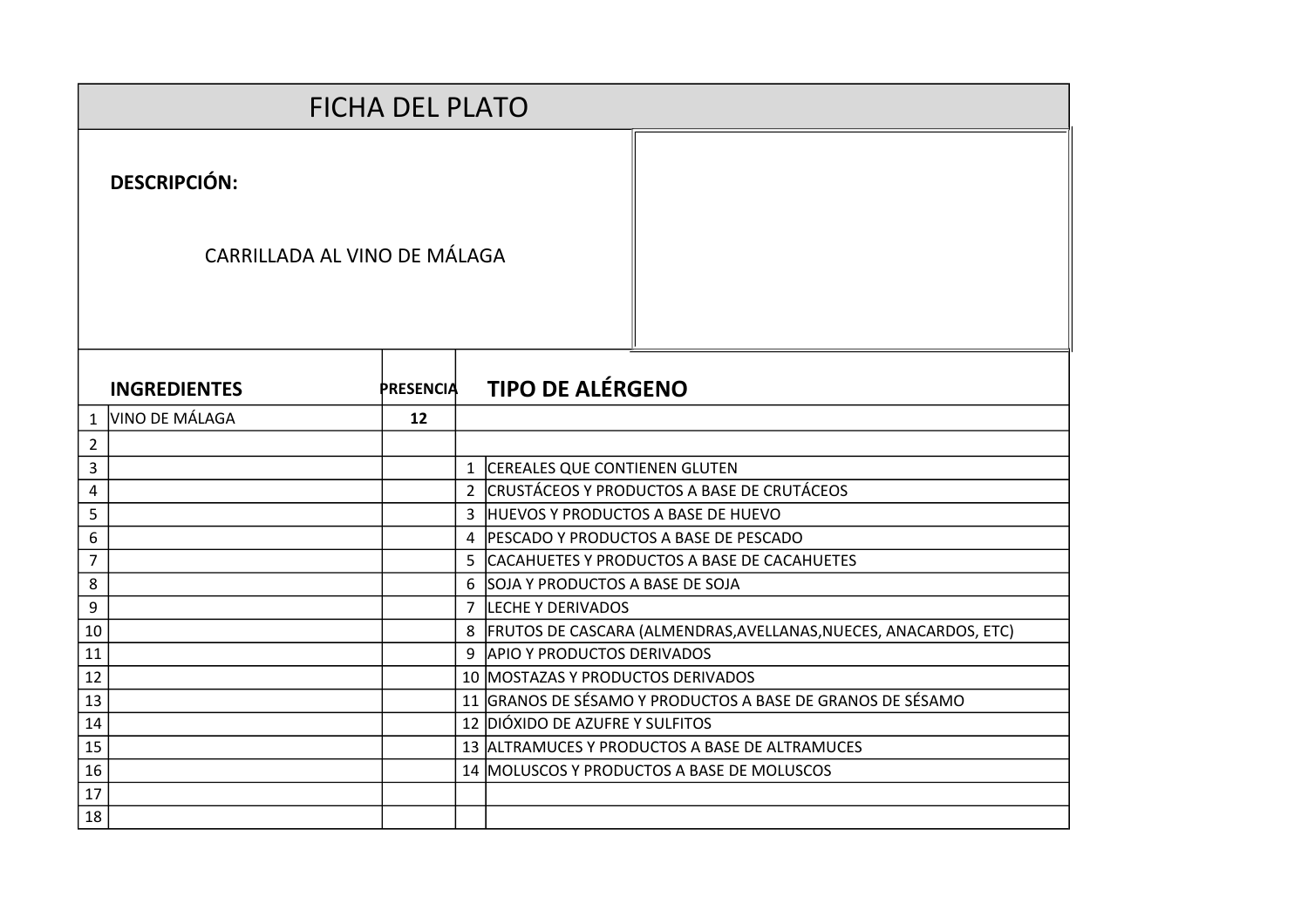|                |                                            | <b>FICHA DEL PLATO</b> |  |                                                                      |
|----------------|--------------------------------------------|------------------------|--|----------------------------------------------------------------------|
|                | <b>DESCRIPCIÓN:</b>                        |                        |  |                                                                      |
|                | CHULETÓN DE VACA RUBIA GALLEGA "TXOGUITXU" |                        |  |                                                                      |
|                | <b>INGREDIENTES</b>                        | <b>PRESENCIA</b>       |  | <b>TIPO DE ALÉRGENO</b>                                              |
| 1              | <b>PATATA FRITA</b>                        | $\mathbf{1}$           |  |                                                                      |
| $\overline{2}$ |                                            |                        |  |                                                                      |
| 3              |                                            |                        |  | 1 CEREALES QUE CONTIENEN GLUTEN                                      |
| 4              |                                            |                        |  | 2 CRUSTÁCEOS Y PRODUCTOS A BASE DE CRUTÁCEOS                         |
| 5              |                                            |                        |  | 3 HUEVOS Y PRODUCTOS A BASE DE HUEVO                                 |
| 6              |                                            |                        |  | 4 PESCADO Y PRODUCTOS A BASE DE PESCADO                              |
| $\overline{7}$ |                                            |                        |  | 5 CACAHUETES Y PRODUCTOS A BASE DE CACAHUETES                        |
| 8              |                                            |                        |  | 6 SOJA Y PRODUCTOS A BASE DE SOJA                                    |
| 9              |                                            |                        |  | 7 LECHE Y DERIVADOS                                                  |
| 10             |                                            |                        |  | 8   FRUTOS DE CASCARA (ALMENDRAS, AVELLANAS, NUECES, ANACARDOS, ETC) |
| 11             |                                            |                        |  | 9 APIO Y PRODUCTOS DERIVADOS                                         |
| 12             |                                            |                        |  | 10 MOSTAZAS Y PRODUCTOS DERIVADOS                                    |
| 13             |                                            |                        |  | 11 GRANOS DE SÉSAMO Y PRODUCTOS A BASE DE GRANOS DE SÉSAMO           |
| 14             |                                            |                        |  | 12 DIÓXIDO DE AZUFRE Y SULFITOS                                      |
| 15             |                                            |                        |  | 13 ALTRAMUCES Y PRODUCTOS A BASE DE ALTRAMUCES                       |
| 16             |                                            |                        |  | 14 MOLUSCOS Y PRODUCTOS A BASE DE MOLUSCOS                           |
| 17             |                                            |                        |  |                                                                      |
| 18             |                                            |                        |  |                                                                      |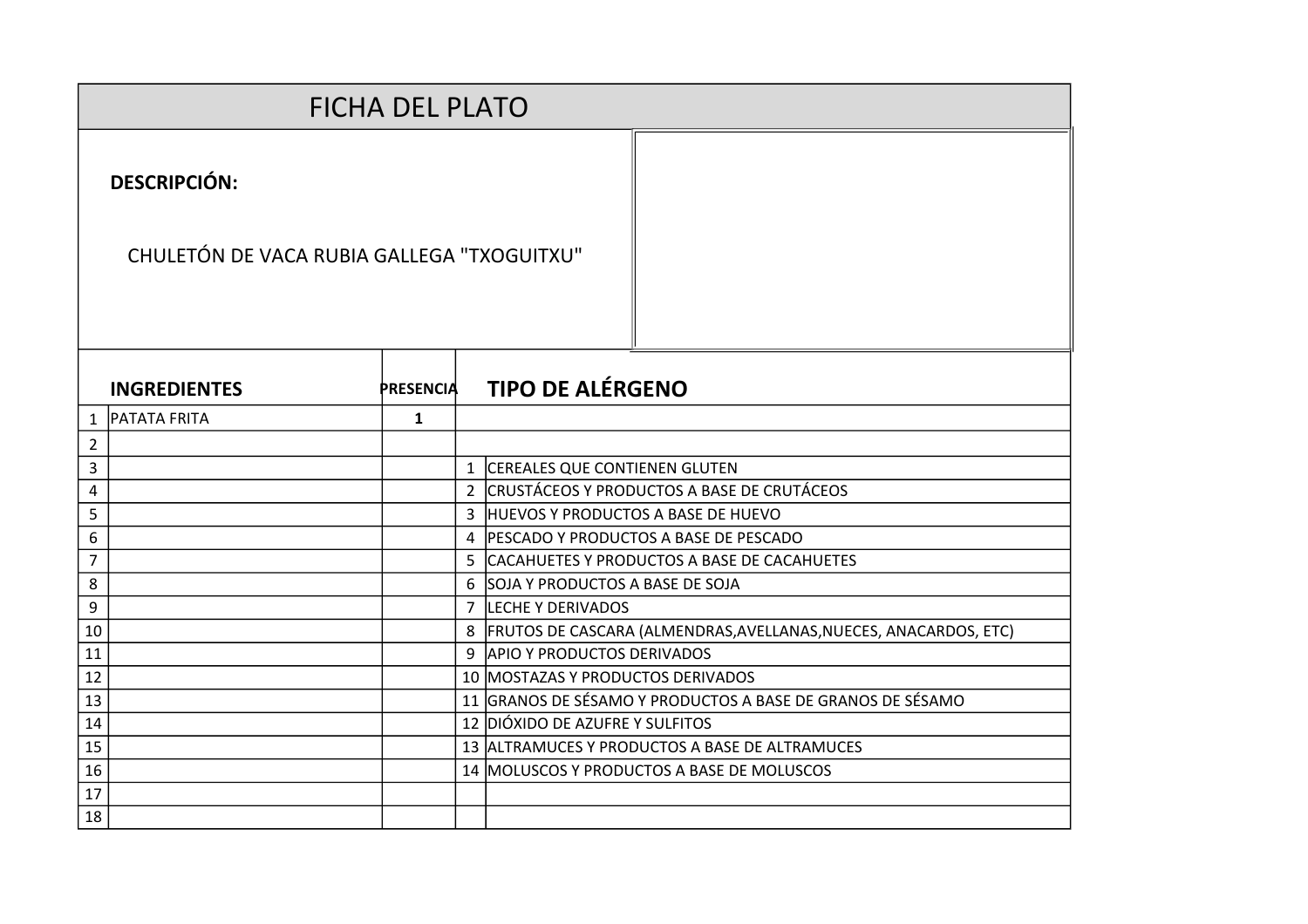|                |                                         | <b>FICHA DEL PLATO</b> |  |                                                                    |
|----------------|-----------------------------------------|------------------------|--|--------------------------------------------------------------------|
|                | <b>DESCRIPCIÓN:</b>                     |                        |  |                                                                    |
|                | <b>COSTILLAS BBQ GLASEADAS AL HORNO</b> |                        |  |                                                                    |
|                | <b>INGREDIENTES</b>                     | <b>PRESENCIA</b>       |  | <b>TIPO DE ALÉRGENO</b>                                            |
| $\mathbf{1}$   | SALSA BARBACOA                          | 3, 9                   |  |                                                                    |
| $\overline{2}$ | <b>PATATAS FRITAS</b>                   | $\mathbf{1}$           |  |                                                                    |
| 3              |                                         |                        |  | 1 CEREALES QUE CONTIENEN GLUTEN                                    |
| 4              |                                         |                        |  | 2 CRUSTÁCEOS Y PRODUCTOS A BASE DE CRUTÁCEOS                       |
| 5              |                                         |                        |  | 3 HUEVOS Y PRODUCTOS A BASE DE HUEVO                               |
| 6              |                                         |                        |  | 4   PESCADO Y PRODUCTOS A BASE DE PESCADO                          |
| $\overline{7}$ |                                         |                        |  | 5 CACAHUETES Y PRODUCTOS A BASE DE CACAHUETES                      |
| 8              |                                         |                        |  | 6 SOJA Y PRODUCTOS A BASE DE SOJA                                  |
| 9              |                                         |                        |  | 7 LECHE Y DERIVADOS                                                |
| 10             |                                         |                        |  | 8 FRUTOS DE CASCARA (ALMENDRAS, AVELLANAS, NUECES, ANACARDOS, ETC) |
| 11             |                                         |                        |  | 9 APIO Y PRODUCTOS DERIVADOS                                       |
| 12             |                                         |                        |  | 10   MOSTAZAS Y PRODUCTOS DERIVADOS                                |
| 13             |                                         |                        |  | 11 GRANOS DE SÉSAMO Y PRODUCTOS A BASE DE GRANOS DE SÉSAMO         |
| 14             |                                         |                        |  | 12 DIÓXIDO DE AZUFRE Y SULFITOS                                    |
| 15             |                                         |                        |  | 13 ALTRAMUCES Y PRODUCTOS A BASE DE ALTRAMUCES                     |
| 16             |                                         |                        |  | 14 MOLUSCOS Y PRODUCTOS A BASE DE MOLUSCOS                         |
| 17             |                                         |                        |  |                                                                    |
| 18             |                                         |                        |  |                                                                    |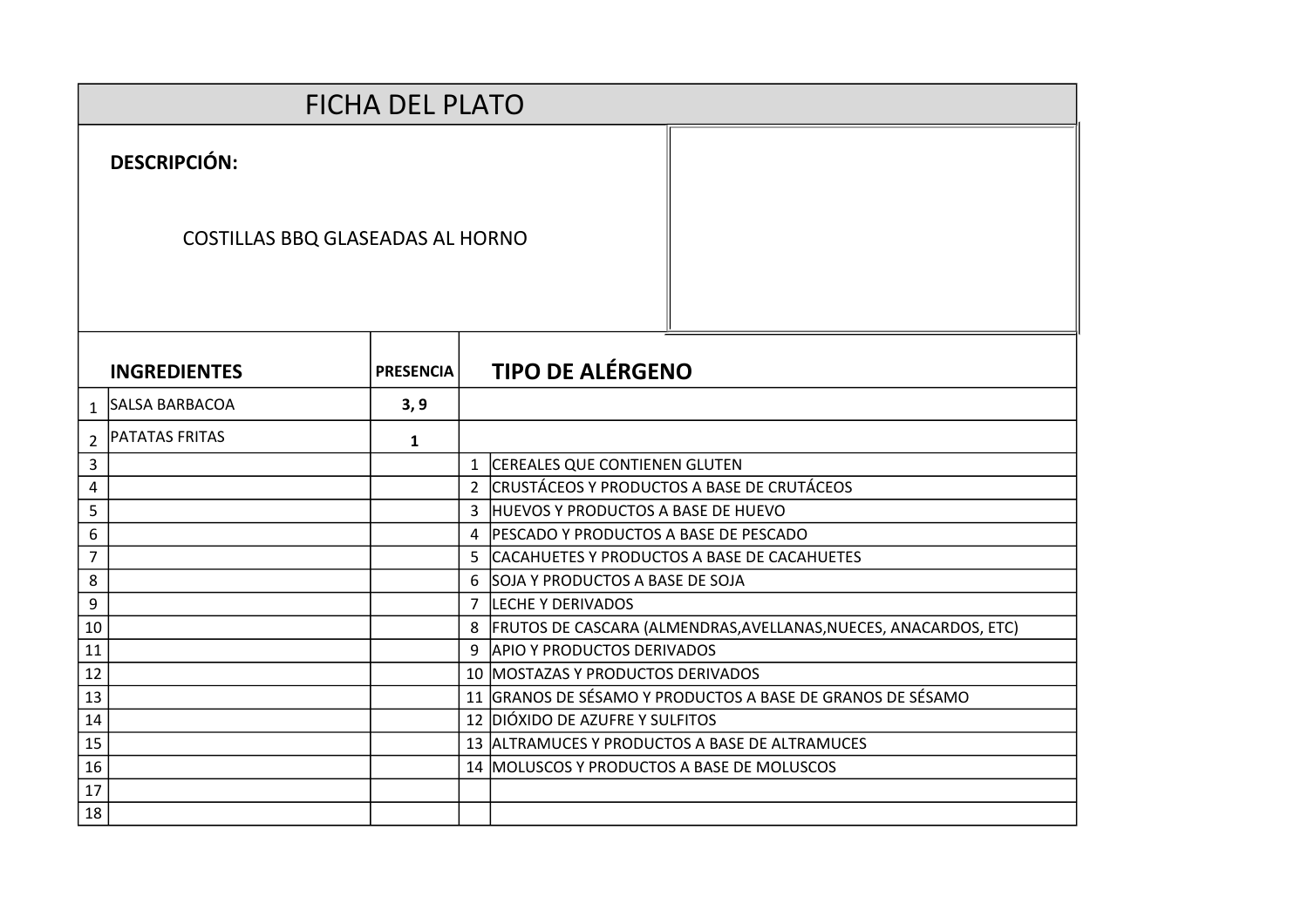|                | 7.                                         | <b>FICHA DEL PLATO</b> |                |                                      | <b>CERVECERÍA</b>                                                  |
|----------------|--------------------------------------------|------------------------|----------------|--------------------------------------|--------------------------------------------------------------------|
|                | <b>DESCRIPCIÓN:</b>                        |                        |                |                                      |                                                                    |
|                | ENTRECOT DE VACA RUBIA GALLEGA "TXOGUITXU" |                        |                |                                      |                                                                    |
|                | <b>INGREDIENTES</b>                        | <b>PRESENCIA</b>       |                | <b>TIPO DE ALÉRGENO</b>              |                                                                    |
| 1              | <b>PATATA FRITA</b>                        | 1                      |                |                                      |                                                                    |
| $\overline{2}$ |                                            |                        |                |                                      |                                                                    |
| 3              |                                            |                        |                | 1 CEREALES QUE CONTIENEN GLUTEN      |                                                                    |
| 4              |                                            |                        | $\overline{2}$ |                                      | CRUSTÁCEOS Y PRODUCTOS A BASE DE CRUTÁCEOS                         |
| 5              |                                            |                        |                | 3 HUEVOS Y PRODUCTOS A BASE DE HUEVO |                                                                    |
| 6              |                                            |                        |                |                                      | 4 PESCADO Y PRODUCTOS A BASE DE PESCADO                            |
| $\overline{7}$ |                                            |                        |                |                                      | 5 CACAHUETES Y PRODUCTOS A BASE DE CACAHUETES                      |
| 8              |                                            |                        | 6              | SOJA Y PRODUCTOS A BASE DE SOJA      |                                                                    |
| 9              |                                            |                        |                | 7 LECHE Y DERIVADOS                  |                                                                    |
| 10             |                                            |                        |                |                                      | 8 FRUTOS DE CASCARA (ALMENDRAS, AVELLANAS, NUECES, ANACARDOS, ETC) |
| 11             |                                            |                        |                | 9 APIO Y PRODUCTOS DERIVADOS         |                                                                    |
| 12             |                                            |                        |                | 10 MOSTAZAS Y PRODUCTOS DERIVADOS    |                                                                    |
| 13             |                                            |                        |                |                                      | 11 GRANOS DE SÉSAMO Y PRODUCTOS A BASE DE GRANOS DE SÉSAMO         |
| 14             |                                            |                        |                | 12 DIÓXIDO DE AZUFRE Y SULFITOS      |                                                                    |
| 15             |                                            |                        |                |                                      | 13 ALTRAMUCES Y PRODUCTOS A BASE DE ALTRAMUCES                     |
| 16             |                                            |                        |                |                                      | 14 MOLUSCOS Y PRODUCTOS A BASE DE MOLUSCOS                         |
| 17             |                                            |                        |                |                                      |                                                                    |
| 18             |                                            |                        |                |                                      |                                                                    |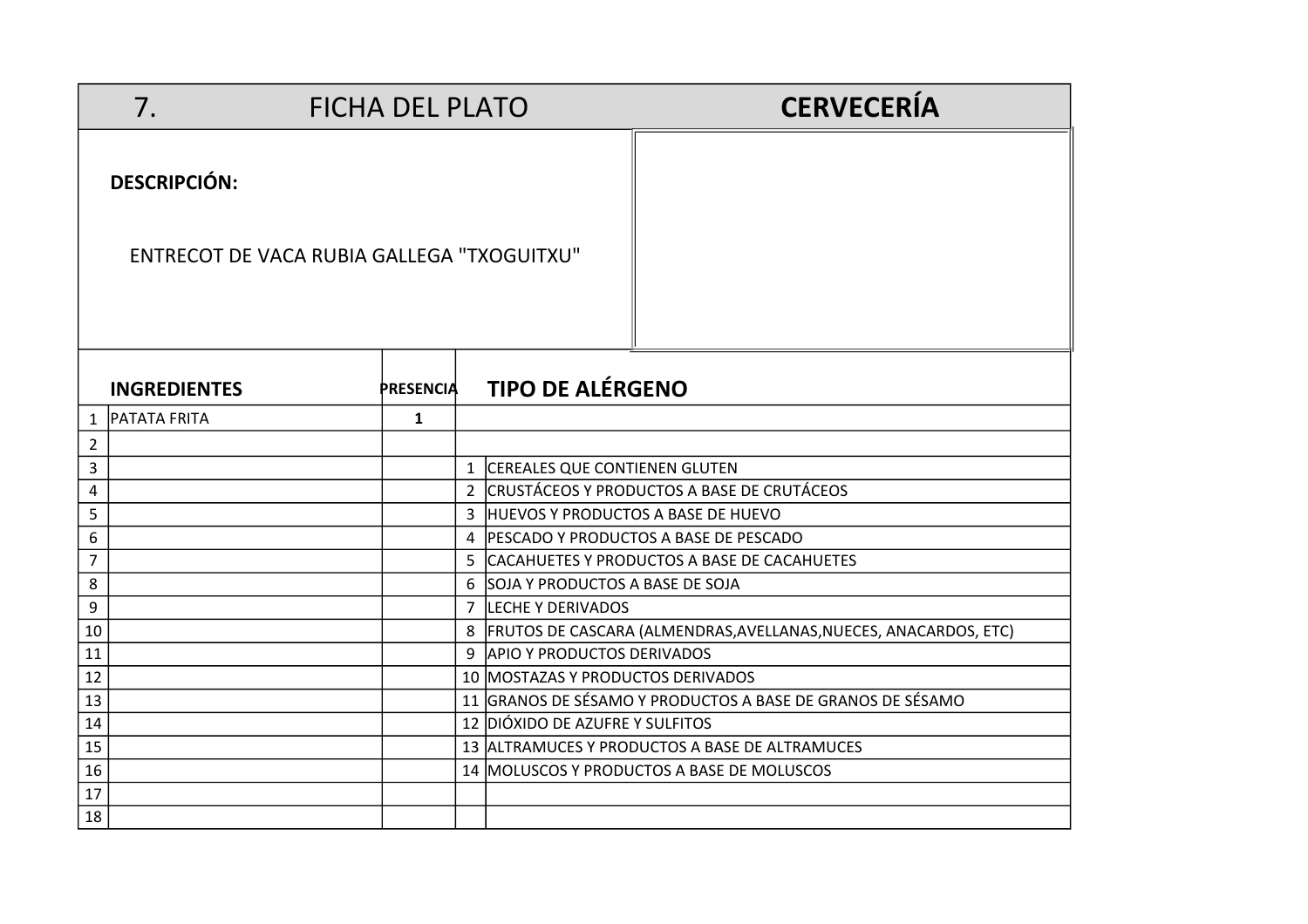|                |                                   | <b>FICHA DEL PLATO</b> |                |                                                                    |
|----------------|-----------------------------------|------------------------|----------------|--------------------------------------------------------------------|
|                | <b>DESCRIPCIÓN:</b>               |                        |                |                                                                    |
|                | RABO DE TORO CON PATADAS PRESTIGE |                        |                |                                                                    |
|                | <b>INGREDIENTES</b>               | <b>PRESENCIA</b>       |                | <b>TIPO DE ALÉRGENO</b>                                            |
|                | 1 VINO                            | 12                     |                |                                                                    |
| $\overline{2}$ | <b>PATATA FRITA</b>               | $\mathbf{1}$           |                |                                                                    |
| 3              |                                   |                        | $\mathbf{1}$   | <b>CEREALES QUE CONTIENEN GLUTEN</b>                               |
| 4              |                                   |                        | $\overline{2}$ | CRUSTÁCEOS Y PRODUCTOS A BASE DE CRUTÁCEOS                         |
| 5              |                                   |                        |                | 3 HUEVOS Y PRODUCTOS A BASE DE HUEVO                               |
| 6              |                                   |                        |                | 4   PESCADO Y PRODUCTOS A BASE DE PESCADO                          |
| 7              |                                   |                        |                | 5 CACAHUETES Y PRODUCTOS A BASE DE CACAHUETES                      |
| 8              |                                   |                        |                | 6 SOJA Y PRODUCTOS A BASE DE SOJA                                  |
| 9              |                                   |                        |                | 7 LECHE Y DERIVADOS                                                |
| 10             |                                   |                        |                | 8 FRUTOS DE CASCARA (ALMENDRAS, AVELLANAS, NUECES, ANACARDOS, ETC) |
| 11             |                                   |                        |                | 9 APIO Y PRODUCTOS DERIVADOS                                       |
| 12             |                                   |                        |                | 10 MOSTAZAS Y PRODUCTOS DERIVADOS                                  |
| 13             |                                   |                        |                | 11 GRANOS DE SÉSAMO Y PRODUCTOS A BASE DE GRANOS DE SÉSAMO         |
| 14             |                                   |                        |                | 12 DIÓXIDO DE AZUFRE Y SULFITOS                                    |
| 15             |                                   |                        |                | 13 ALTRAMUCES Y PRODUCTOS A BASE DE ALTRAMUCES                     |
| 16             |                                   |                        |                | 14 MOLUSCOS Y PRODUCTOS A BASE DE MOLUSCOS                         |
| 17             |                                   |                        |                |                                                                    |
| 18             |                                   |                        |                |                                                                    |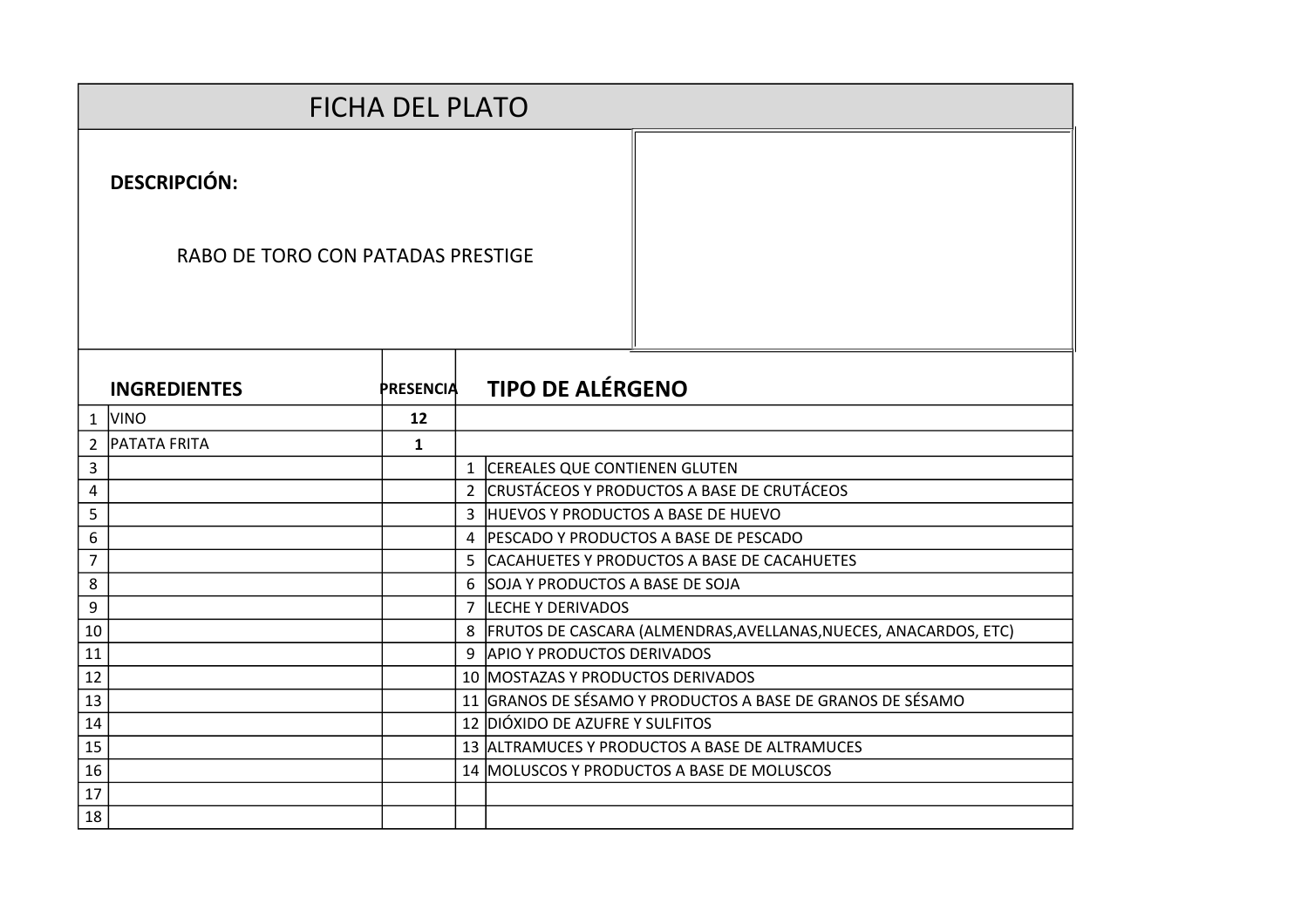|                | <b>FICHA DEL PLATO</b>        |                         |  |                                                                      |
|----------------|-------------------------------|-------------------------|--|----------------------------------------------------------------------|
|                | <b>DESCRIPCIÓN:</b>           |                         |  |                                                                      |
|                | <b>HAMBURGUESA RINCONCITO</b> |                         |  |                                                                      |
|                | <b>INGREDIENTES</b>           | <b>PRESENCIA</b>        |  | <b>TIPO DE ALÉRGENO</b>                                              |
| $\mathbf{1}$   | PAN                           | $\mathbf{1}$            |  |                                                                      |
| $\overline{2}$ | <b>PATATA FRITA</b>           | 1                       |  |                                                                      |
| 3              | <b>SALSA BARBACOA</b>         | 3,9                     |  | 1 CEREALES QUE CONTIENEN GLUTEN                                      |
| 4              | <b>QUESO</b>                  | $\overline{\mathbf{z}}$ |  | 2 CRUSTÁCEOS Y PRODUCTOS A BASE DE CRUTÁCEOS                         |
| 5              |                               |                         |  | 3 HUEVOS Y PRODUCTOS A BASE DE HUEVO                                 |
| 6              |                               |                         |  | 4   PESCADO Y PRODUCTOS A BASE DE PESCADO                            |
| 7              |                               |                         |  | 5 CACAHUETES Y PRODUCTOS A BASE DE CACAHUETES                        |
| 8              |                               |                         |  | 6 SOJA Y PRODUCTOS A BASE DE SOJA                                    |
| 9              |                               |                         |  | 7 LECHE Y DERIVADOS                                                  |
| 10             |                               |                         |  | 8   FRUTOS DE CASCARA (ALMENDRAS, AVELLANAS, NUECES, ANACARDOS, ETC) |
| 11             |                               |                         |  | 9 APIO Y PRODUCTOS DERIVADOS                                         |
| 12             |                               |                         |  | 10 MOSTAZAS Y PRODUCTOS DERIVADOS                                    |
| 13             |                               |                         |  | 11 GRANOS DE SÉSAMO Y PRODUCTOS A BASE DE GRANOS DE SÉSAMO           |
| 14             |                               |                         |  | 12 DIÓXIDO DE AZUFRE Y SULFITOS                                      |
| 15             |                               |                         |  | 13 ALTRAMUCES Y PRODUCTOS A BASE DE ALTRAMUCES                       |
| 16             |                               |                         |  | 14 MOLUSCOS Y PRODUCTOS A BASE DE MOLUSCOS                           |
| 17             |                               |                         |  |                                                                      |
| 18             |                               |                         |  |                                                                      |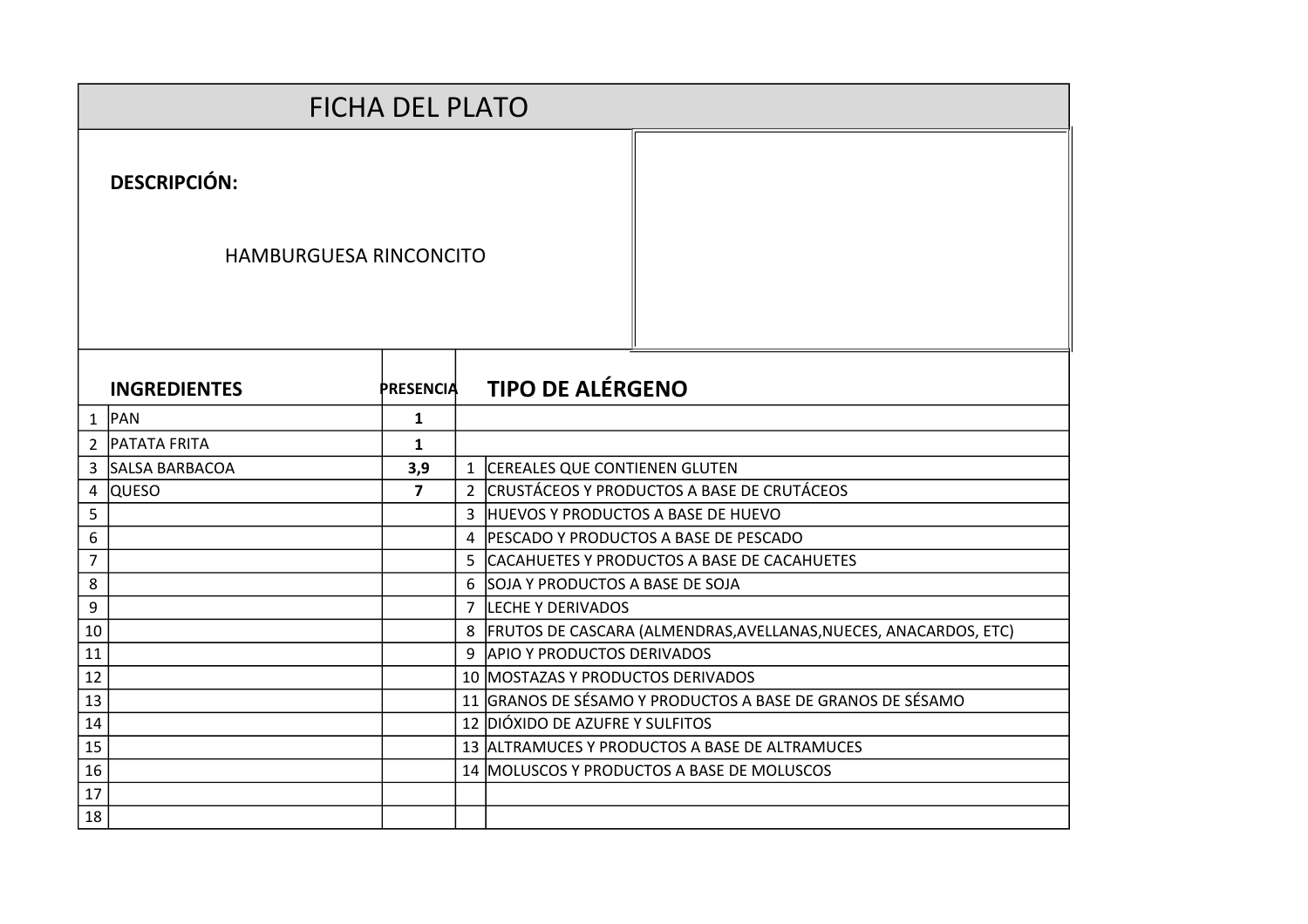|                |                                                    | <b>FICHA DEL PLATO</b> |                |                                                                  |
|----------------|----------------------------------------------------|------------------------|----------------|------------------------------------------------------------------|
|                | <b>DESCRIPCIÓN:</b><br><b>HAMBURGUESA DEL CHEF</b> |                        |                |                                                                  |
|                |                                                    |                        |                |                                                                  |
|                | <b>INGREDIENTES</b>                                | <b>PRESENCIA</b>       |                | <b>TIPO DE ALÉRGENO</b>                                          |
|                | $1$ PAN                                            | $\mathbf{1}$           |                |                                                                  |
|                | 2 PATATA FRITA                                     | $\mathbf{1}$           |                |                                                                  |
| 3              | <b>VINAGRE</b>                                     | 12                     | $\mathbf{1}$   | <b>CEREALES QUE CONTIENEN GLUTEN</b>                             |
| 4              | <b>QUESO</b>                                       | $\overline{7}$         | $\overline{2}$ | CRUSTÁCEOS Y PRODUCTOS A BASE DE CRUTÁCEOS                       |
| 5              | <b>FRUTOS SECOS</b>                                | 8                      | 3              | HUEVOS Y PRODUCTOS A BASE DE HUEVO                               |
| 6              |                                                    |                        | 4              | <b>PESCADO Y PRODUCTOS A BASE DE PESCADO</b>                     |
| $\overline{7}$ |                                                    |                        | 5              | CACAHUETES Y PRODUCTOS A BASE DE CACAHUETES                      |
| 8              |                                                    |                        | 6              | SOJA Y PRODUCTOS A BASE DE SOJA                                  |
| 9              |                                                    |                        | $\overline{7}$ | <b>LECHE Y DERIVADOS</b>                                         |
| 10             |                                                    |                        | 8              | FRUTOS DE CASCARA (ALMENDRAS, AVELLANAS, NUECES, ANACARDOS, ETC) |
| 11             |                                                    |                        |                | 9 APIO Y PRODUCTOS DERIVADOS                                     |
| 12             |                                                    |                        |                | 10 MOSTAZAS Y PRODUCTOS DERIVADOS                                |
| 13             |                                                    |                        |                | 11 GRANOS DE SÉSAMO Y PRODUCTOS A BASE DE GRANOS DE SÉSAMO       |
| 14             |                                                    |                        |                | 12 DIÓXIDO DE AZUFRE Y SULFITOS                                  |
| 15             |                                                    |                        |                | 13 ALTRAMUCES Y PRODUCTOS A BASE DE ALTRAMUCES                   |
| 16             |                                                    |                        |                | 14 MOLUSCOS Y PRODUCTOS A BASE DE MOLUSCOS                       |
| 17             |                                                    |                        |                |                                                                  |
| 18             |                                                    |                        |                |                                                                  |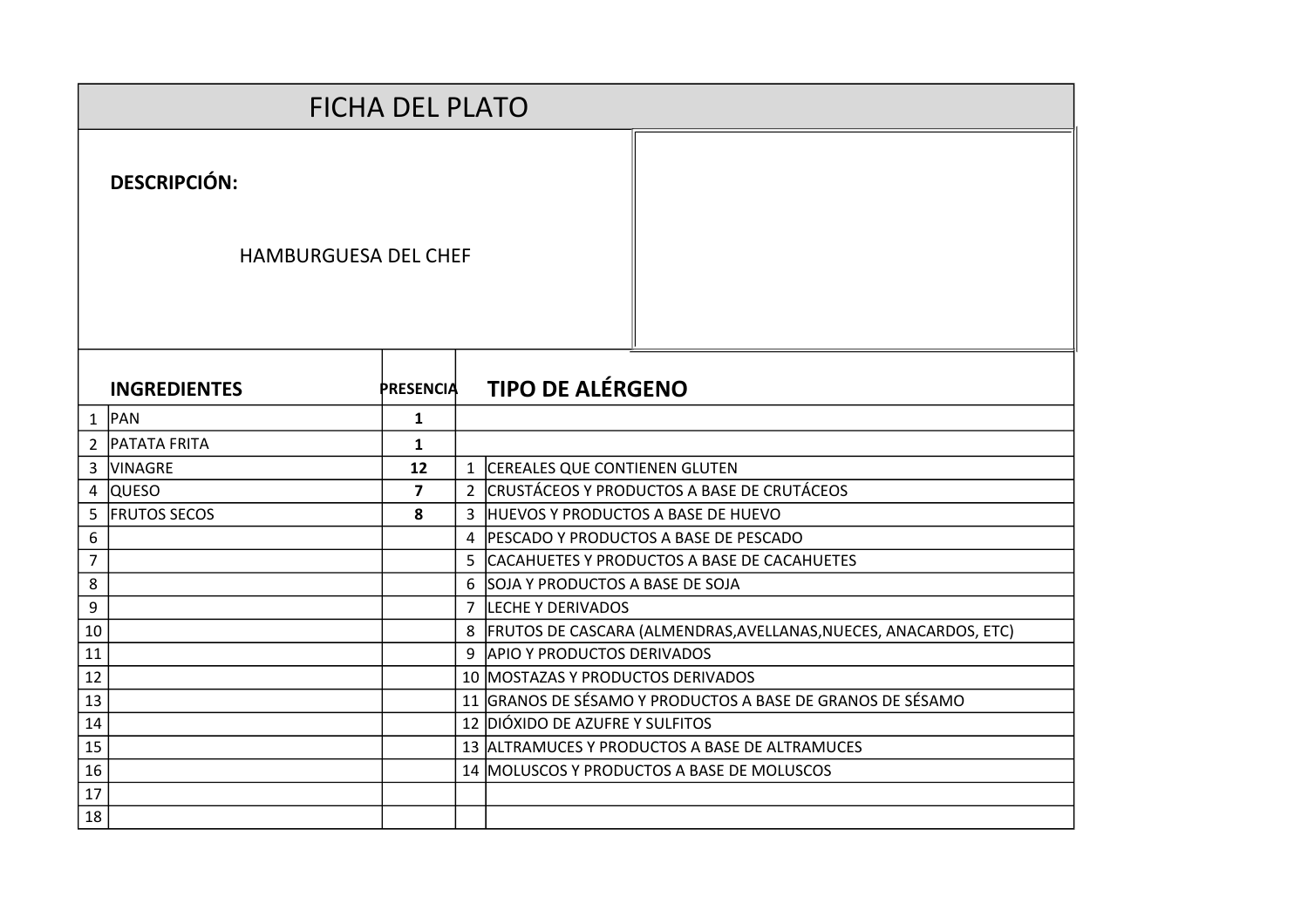|                |                                             | <b>FICHA DEL PLATO</b> |   |                                                                      |
|----------------|---------------------------------------------|------------------------|---|----------------------------------------------------------------------|
|                | <b>DESCRIPCIÓN:</b>                         |                        |   |                                                                      |
|                | BACALAO AL CARBÓN CON SALSA SATAY Y BONIATO |                        |   |                                                                      |
|                | <b>INGREDIENTES</b>                         | <b>PRESENCIA</b>       |   | <b>TIPO DE ALÉRGENO</b>                                              |
| $\mathbf{1}$   | BACALAO                                     | 4                      |   |                                                                      |
| $\overline{2}$ | <b>SALSA SATAY</b>                          | 6,8                    |   |                                                                      |
| 3              |                                             |                        |   | 1 CEREALES QUE CONTIENEN GLUTEN                                      |
| 4              |                                             |                        | 2 | CRUSTÁCEOS Y PRODUCTOS A BASE DE CRUTÁCEOS                           |
| 5              |                                             |                        |   | 3 HUEVOS Y PRODUCTOS A BASE DE HUEVO                                 |
| 6              |                                             |                        |   | 4   PESCADO Y PRODUCTOS A BASE DE PESCADO                            |
| $\overline{7}$ |                                             |                        |   | 5 CACAHUETES Y PRODUCTOS A BASE DE CACAHUETES                        |
| 8              |                                             |                        |   | 6 SOJA Y PRODUCTOS A BASE DE SOJA                                    |
| 9              |                                             |                        |   | 7 LECHE Y DERIVADOS                                                  |
| 10             |                                             |                        |   | 8   FRUTOS DE CASCARA (ALMENDRAS, AVELLANAS, NUECES, ANACARDOS, ETC) |
| 11             |                                             |                        |   | 9 APIO Y PRODUCTOS DERIVADOS                                         |
| 12             |                                             |                        |   | 10 MOSTAZAS Y PRODUCTOS DERIVADOS                                    |
| 13             |                                             |                        |   | 11 GRANOS DE SÉSAMO Y PRODUCTOS A BASE DE GRANOS DE SÉSAMO           |
| 14             |                                             |                        |   | 12 DIÓXIDO DE AZUFRE Y SULFITOS                                      |
| 15             |                                             |                        |   | 13 ALTRAMUCES Y PRODUCTOS A BASE DE ALTRAMUCES                       |
| 16             |                                             |                        |   | 14 MOLUSCOS Y PRODUCTOS A BASE DE MOLUSCOS                           |
| 17             |                                             |                        |   |                                                                      |
| 18             |                                             |                        |   |                                                                      |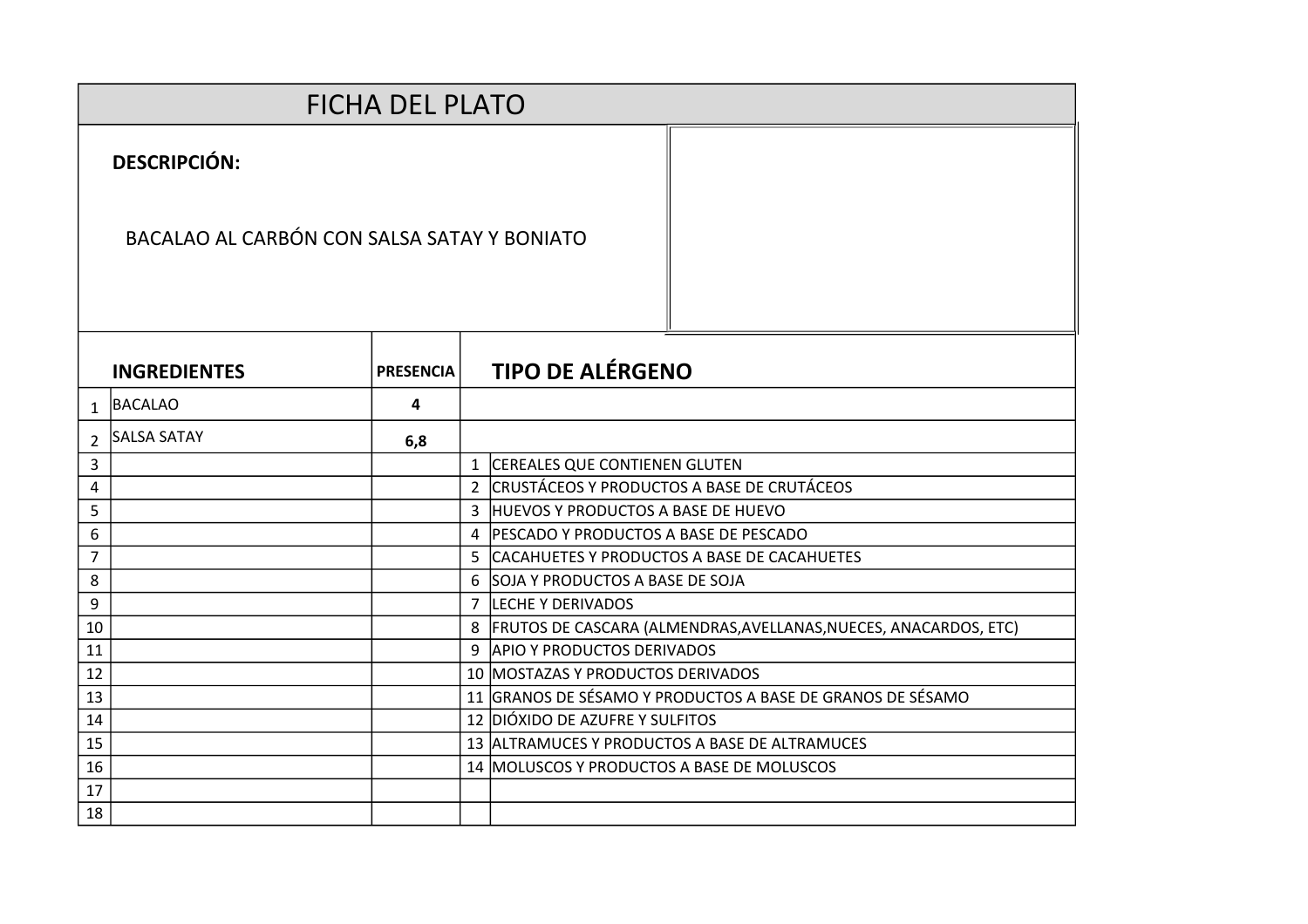|                |                          | <b>FICHA DEL PLATO</b> |               |                                                                      |
|----------------|--------------------------|------------------------|---------------|----------------------------------------------------------------------|
|                | <b>DESCRIPCIÓN:</b>      |                        |               |                                                                      |
|                | <b>CARMELA DE GAMBAS</b> |                        |               |                                                                      |
|                | <b>INGREDIENTES</b>      | <b>PRESENCIA</b>       |               | <b>TIPO DE ALÉRGENO</b>                                              |
| 1              | <b>ALISTADOS</b>         | $\mathbf{2}$           |               |                                                                      |
| 2              |                          |                        |               |                                                                      |
| 3              |                          |                        |               | 1 CEREALES QUE CONTIENEN GLUTEN                                      |
| 4              |                          |                        | $\mathcal{L}$ | ICRUSTÁCEOS Y PRODUCTOS A BASE DE CRUTÁCEOS                          |
| 5              |                          |                        |               | 3 HUEVOS Y PRODUCTOS A BASE DE HUEVO                                 |
| 6              |                          |                        |               | 4 PESCADO Y PRODUCTOS A BASE DE PESCADO                              |
| $\overline{7}$ |                          |                        |               | 5 CACAHUETES Y PRODUCTOS A BASE DE CACAHUETES                        |
| 8              |                          |                        |               | 6 SOJA Y PRODUCTOS A BASE DE SOJA                                    |
| 9              |                          |                        |               | 7 LECHE Y DERIVADOS                                                  |
| 10             |                          |                        |               | 8   FRUTOS DE CASCARA (ALMENDRAS, AVELLANAS, NUECES, ANACARDOS, ETC) |
| 11             |                          |                        |               | 9 APIO Y PRODUCTOS DERIVADOS                                         |
| 12             |                          |                        |               | 10 MOSTAZAS Y PRODUCTOS DERIVADOS                                    |
| 13             |                          |                        |               | 11 GRANOS DE SÉSAMO Y PRODUCTOS A BASE DE GRANOS DE SÉSAMO           |
| 14             |                          |                        |               | 12 DIÓXIDO DE AZUFRE Y SULFITOS                                      |
| 15             |                          |                        |               | 13 ALTRAMUCES Y PRODUCTOS A BASE DE ALTRAMUCES                       |
| 16             |                          |                        |               | 14 MOLUSCOS Y PRODUCTOS A BASE DE MOLUSCOS                           |
| 17             |                          |                        |               |                                                                      |
| 18             |                          |                        |               |                                                                      |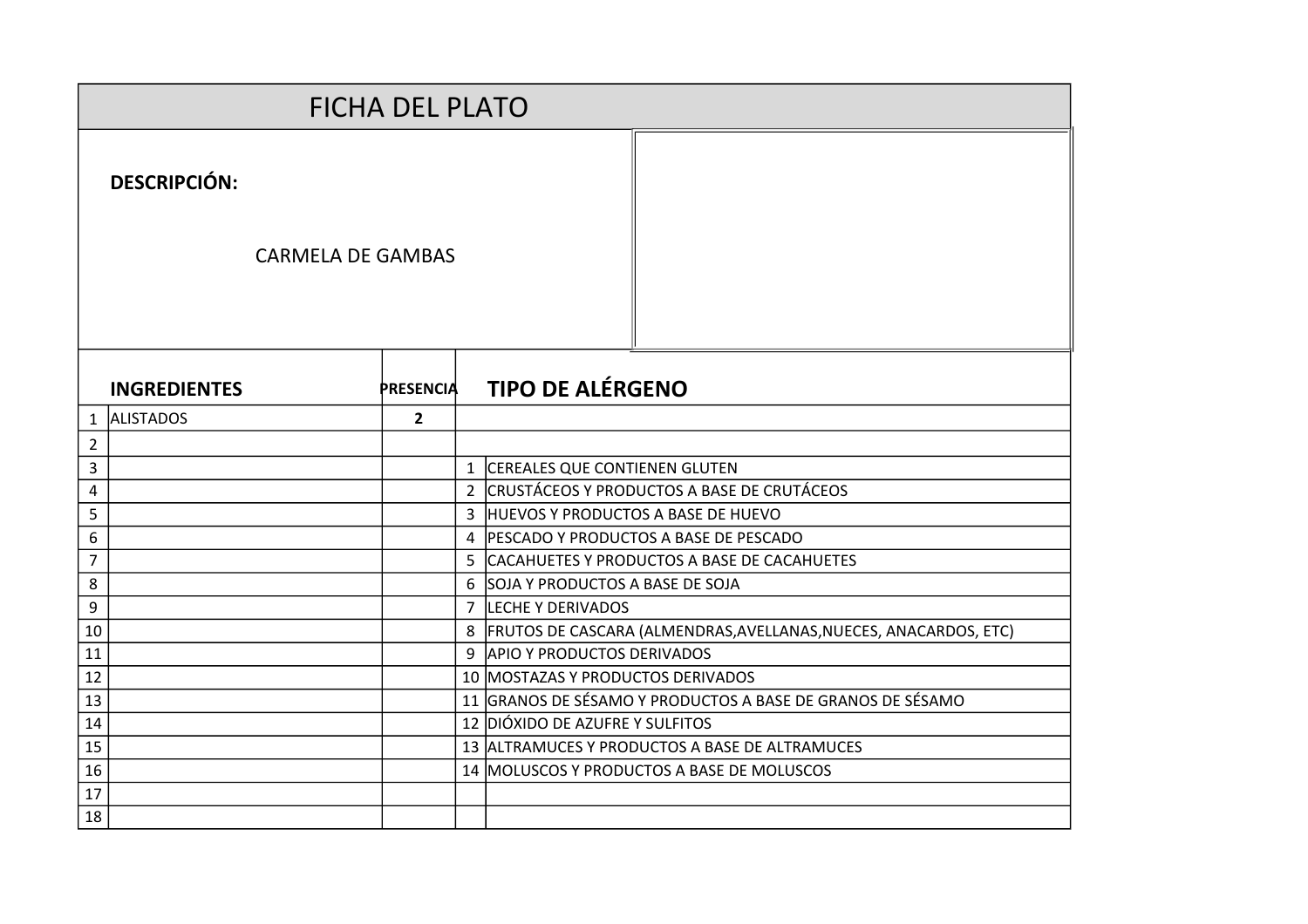|    |                                         | <b>FICHA DEL PLATO</b> |                |                                                                      |
|----|-----------------------------------------|------------------------|----------------|----------------------------------------------------------------------|
|    | <b>DESCRIPCIÓN:</b>                     |                        |                |                                                                      |
|    | PULPO PLANCHA CON CACHELOS A LA GALLEGA |                        |                |                                                                      |
|    | <b>INGREDIENTES</b>                     | <b>PRESENCIA</b>       |                | <b>TIPO DE ALÉRGENO</b>                                              |
| 1  |                                         |                        |                |                                                                      |
| 2  | <b>PULPO</b>                            | 14                     |                |                                                                      |
| 3  |                                         |                        | $\mathbf{1}$   | CEREALES QUE CONTIENEN GLUTEN                                        |
| 4  |                                         |                        | $\overline{2}$ | CRUSTÁCEOS Y PRODUCTOS A BASE DE CRUTÁCEOS                           |
| 5  |                                         |                        |                | 3 HUEVOS Y PRODUCTOS A BASE DE HUEVO                                 |
| 6  |                                         |                        |                | 4 PESCADO Y PRODUCTOS A BASE DE PESCADO                              |
| 7  |                                         |                        |                | 5 CACAHUETES Y PRODUCTOS A BASE DE CACAHUETES                        |
| 8  |                                         |                        |                | 6 SOJA Y PRODUCTOS A BASE DE SOJA                                    |
| 9  |                                         |                        |                | 7 LECHE Y DERIVADOS                                                  |
| 10 |                                         |                        |                | 8   FRUTOS DE CASCARA (ALMENDRAS, AVELLANAS, NUECES, ANACARDOS, ETC) |
| 11 |                                         |                        |                | 9 APIO Y PRODUCTOS DERIVADOS                                         |
| 12 |                                         |                        |                | 10 MOSTAZAS Y PRODUCTOS DERIVADOS                                    |
| 13 |                                         |                        |                | 11 GRANOS DE SÉSAMO Y PRODUCTOS A BASE DE GRANOS DE SÉSAMO           |
| 14 |                                         |                        |                | 12 DIÓXIDO DE AZUFRE Y SULFITOS                                      |
| 15 |                                         |                        |                | 13 ALTRAMUCES Y PRODUCTOS A BASE DE ALTRAMUCES                       |
| 16 |                                         |                        |                | 14 MOLUSCOS Y PRODUCTOS A BASE DE MOLUSCOS                           |
| 17 |                                         |                        |                |                                                                      |
| 18 |                                         |                        |                |                                                                      |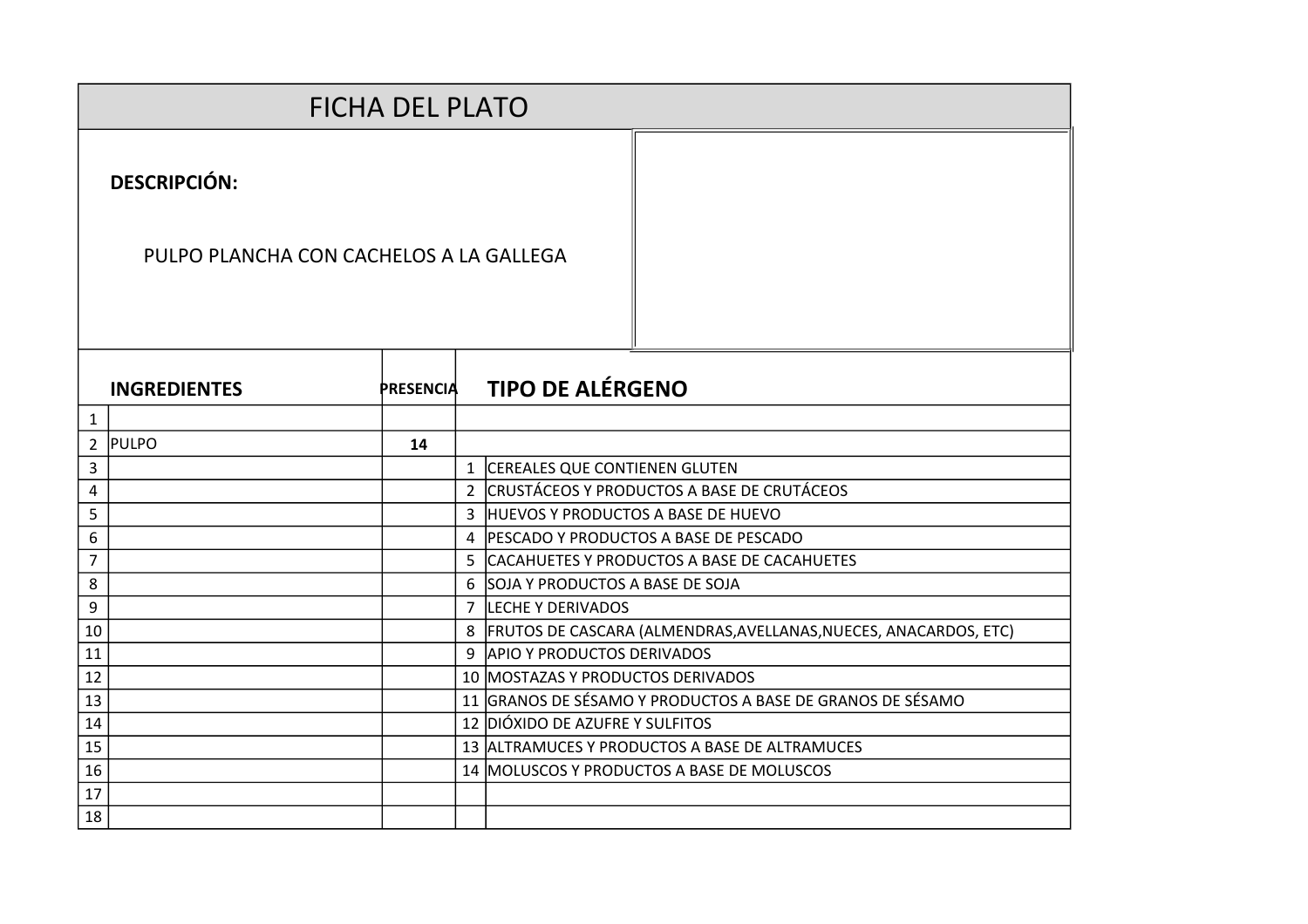| <b>FICHA DEL PLATO</b> |                                                                        |                  |  |                                                                      |  |  |  |  |
|------------------------|------------------------------------------------------------------------|------------------|--|----------------------------------------------------------------------|--|--|--|--|
|                        | <b>DESCRIPCIÓN:</b>                                                    |                  |  |                                                                      |  |  |  |  |
|                        | BONITO A LA PLANCHA CON CREMA DE COLIFLOR<br><b>SETAS Y SALSA "XO"</b> |                  |  |                                                                      |  |  |  |  |
|                        | <b>INGREDIENTES</b>                                                    | <b>PRESENCIA</b> |  | <b>TIPO DE ALÉRGENO</b>                                              |  |  |  |  |
| $\mathbf{1}$           | BONITO                                                                 | 4                |  |                                                                      |  |  |  |  |
| $\mathcal{L}$          | SALSA XO                                                               | 2,6              |  |                                                                      |  |  |  |  |
| 3                      | <b>CREMA DE COLIFLOR</b>                                               | $\overline{7}$   |  | 1 CEREALES QUE CONTIENEN GLUTEN                                      |  |  |  |  |
| 4                      |                                                                        |                  |  | 2 CRUSTÁCEOS Y PRODUCTOS A BASE DE CRUTÁCEOS                         |  |  |  |  |
| 5                      |                                                                        |                  |  | 3 HUEVOS Y PRODUCTOS A BASE DE HUEVO                                 |  |  |  |  |
| 6                      |                                                                        |                  |  | 4   PESCADO Y PRODUCTOS A BASE DE PESCADO                            |  |  |  |  |
| $\overline{7}$         |                                                                        |                  |  | 5 CACAHUETES Y PRODUCTOS A BASE DE CACAHUETES                        |  |  |  |  |
| 8                      |                                                                        |                  |  | 6 SOJA Y PRODUCTOS A BASE DE SOJA                                    |  |  |  |  |
| 9                      |                                                                        |                  |  | 7 LECHE Y DERIVADOS                                                  |  |  |  |  |
| 10                     |                                                                        |                  |  | 8   FRUTOS DE CASCARA (ALMENDRAS, AVELLANAS, NUECES, ANACARDOS, ETC) |  |  |  |  |
| 11                     |                                                                        |                  |  | 9 APIO Y PRODUCTOS DERIVADOS                                         |  |  |  |  |
| 12                     |                                                                        |                  |  | 10 MOSTAZAS Y PRODUCTOS DERIVADOS                                    |  |  |  |  |
| 13                     |                                                                        |                  |  | 11 GRANOS DE SÉSAMO Y PRODUCTOS A BASE DE GRANOS DE SÉSAMO           |  |  |  |  |
| 14                     |                                                                        |                  |  | 12 DIÓXIDO DE AZUFRE Y SULFITOS                                      |  |  |  |  |
| 15                     |                                                                        |                  |  | 13 ALTRAMUCES Y PRODUCTOS A BASE DE ALTRAMUCES                       |  |  |  |  |
| 16                     |                                                                        |                  |  | 14   MOLUSCOS Y PRODUCTOS A BASE DE MOLUSCOS                         |  |  |  |  |
| 17                     |                                                                        |                  |  |                                                                      |  |  |  |  |
| 18                     |                                                                        |                  |  |                                                                      |  |  |  |  |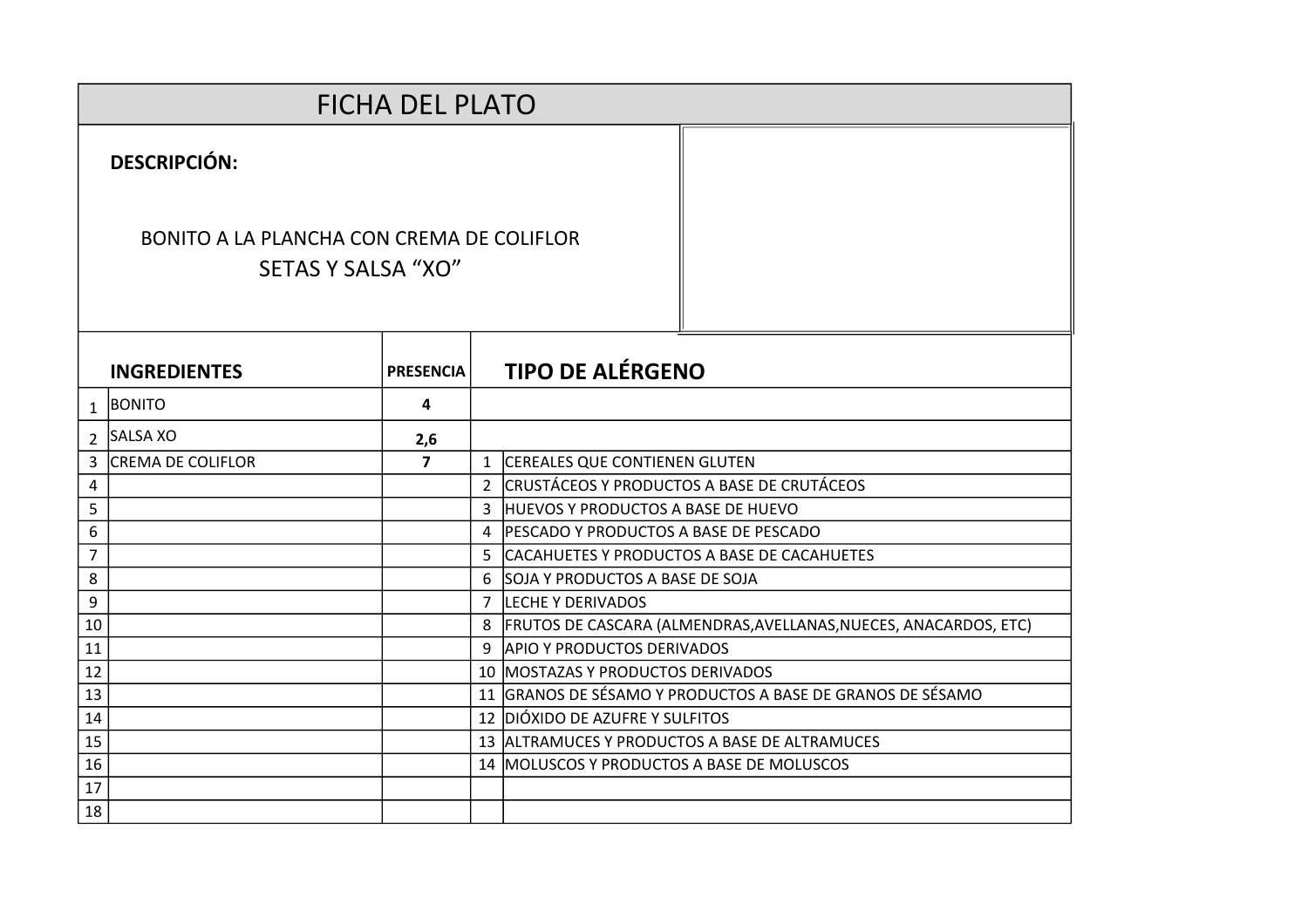|                  |                             | <b>FICHA DEL PLATO</b> |                |                                                                  |
|------------------|-----------------------------|------------------------|----------------|------------------------------------------------------------------|
|                  | <b>DESCRIPCIÓN:</b>         |                        |                |                                                                  |
|                  | ARROZ CALDOSO CON BOGAVANTE |                        |                |                                                                  |
|                  | <b>INGREDIENTES</b>         | <b>PRESENCIA</b>       |                | <b>TIPO DE ALÉRGENO</b>                                          |
|                  | 1 BOGAVANTE                 | $\overline{2}$         |                |                                                                  |
| $\overline{2}$   |                             |                        |                |                                                                  |
| 3                |                             |                        | $\mathbf{1}$   | <b>CEREALES QUE CONTIENEN GLUTEN</b>                             |
| 4                |                             |                        | $\overline{2}$ | CRUSTÁCEOS Y PRODUCTOS A BASE DE CRUTÁCEOS                       |
| 5                |                             |                        |                | 3 HUEVOS Y PRODUCTOS A BASE DE HUEVO                             |
| 6                |                             |                        | 4              | PESCADO Y PRODUCTOS A BASE DE PESCADO                            |
| $\overline{7}$   |                             |                        |                | 5 CACAHUETES Y PRODUCTOS A BASE DE CACAHUETES                    |
| 8                |                             |                        |                | 6 SOJA Y PRODUCTOS A BASE DE SOJA                                |
| $\boldsymbol{9}$ |                             |                        | $\overline{7}$ | LECHE Y DERIVADOS                                                |
| 10               |                             |                        | 8              | FRUTOS DE CASCARA (ALMENDRAS, AVELLANAS, NUECES, ANACARDOS, ETC) |
| 11               |                             |                        |                | 9 APIO Y PRODUCTOS DERIVADOS                                     |
| 12               |                             |                        |                | 10 MOSTAZAS Y PRODUCTOS DERIVADOS                                |
| 13               |                             |                        |                | 11 GRANOS DE SÉSAMO Y PRODUCTOS A BASE DE GRANOS DE SÉSAMO       |
| 14               |                             |                        |                | 12 DIÓXIDO DE AZUFRE Y SULFITOS                                  |
| 15               |                             |                        |                | 13 ALTRAMUCES Y PRODUCTOS A BASE DE ALTRAMUCES                   |
| 16               |                             |                        |                | 14 MOLUSCOS Y PRODUCTOS A BASE DE MOLUSCOS                       |
| 17               |                             |                        |                |                                                                  |
| 18               |                             |                        |                |                                                                  |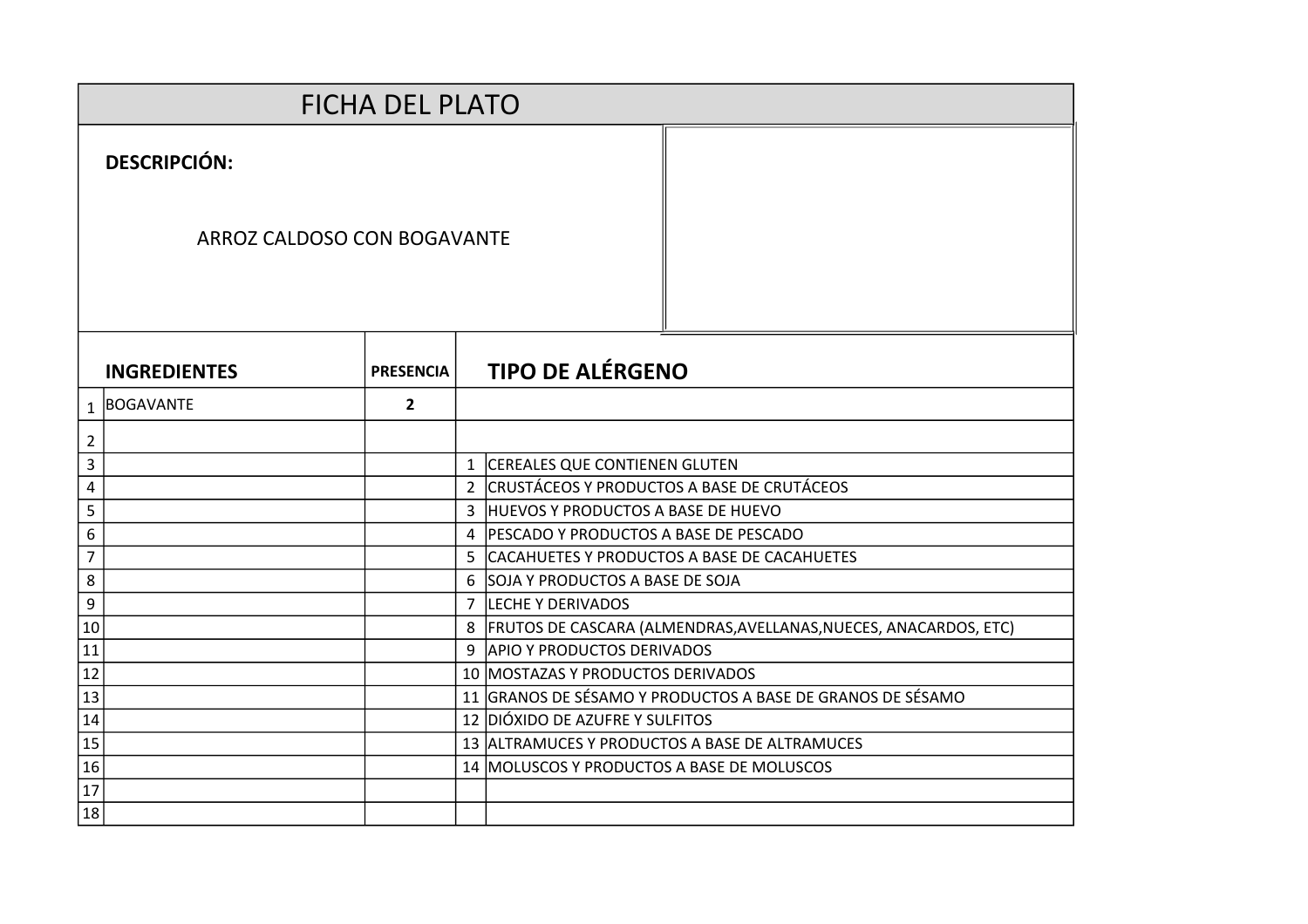|                |                              | <b>FICHA DEL PLATO</b> |  |                                                                      |
|----------------|------------------------------|------------------------|--|----------------------------------------------------------------------|
|                | <b>DESCRIPCIÓN:</b>          |                        |  |                                                                      |
|                | <b>ARROZ CON CARABINEROS</b> |                        |  |                                                                      |
|                | <b>INGREDIENTES</b>          | <b>PRESENCIA</b>       |  | <b>TIPO DE ALÉRGENO</b>                                              |
| 1              | <b>CARABINERO</b>            | $\overline{2}$         |  |                                                                      |
| $\overline{2}$ |                              |                        |  |                                                                      |
| 3              |                              |                        |  | 1 CEREALES QUE CONTIENEN GLUTEN                                      |
| 4              |                              |                        |  | 2 CRUSTÁCEOS Y PRODUCTOS A BASE DE CRUTÁCEOS                         |
| 5              |                              |                        |  | 3 HUEVOS Y PRODUCTOS A BASE DE HUEVO                                 |
| 6              |                              |                        |  | 4   PESCADO Y PRODUCTOS A BASE DE PESCADO                            |
| $\overline{7}$ |                              |                        |  | 5 CACAHUETES Y PRODUCTOS A BASE DE CACAHUETES                        |
| 8              |                              |                        |  | 6 SOJA Y PRODUCTOS A BASE DE SOJA                                    |
| 9              |                              |                        |  | 7 LECHE Y DERIVADOS                                                  |
| 10             |                              |                        |  | 8   FRUTOS DE CASCARA (ALMENDRAS, AVELLANAS, NUECES, ANACARDOS, ETC) |
| 11             |                              |                        |  | 9 APIO Y PRODUCTOS DERIVADOS                                         |
| 12             |                              |                        |  | 10 MOSTAZAS Y PRODUCTOS DERIVADOS                                    |
| 13             |                              |                        |  | 11 GRANOS DE SÉSAMO Y PRODUCTOS A BASE DE GRANOS DE SÉSAMO           |
| 14             |                              |                        |  | 12 DIÓXIDO DE AZUFRE Y SULFITOS                                      |
| 15             |                              |                        |  | 13 ALTRAMUCES Y PRODUCTOS A BASE DE ALTRAMUCES                       |
| 16             |                              |                        |  | 14 MOLUSCOS Y PRODUCTOS A BASE DE MOLUSCOS                           |
| 17             |                              |                        |  |                                                                      |
| 18             |                              |                        |  |                                                                      |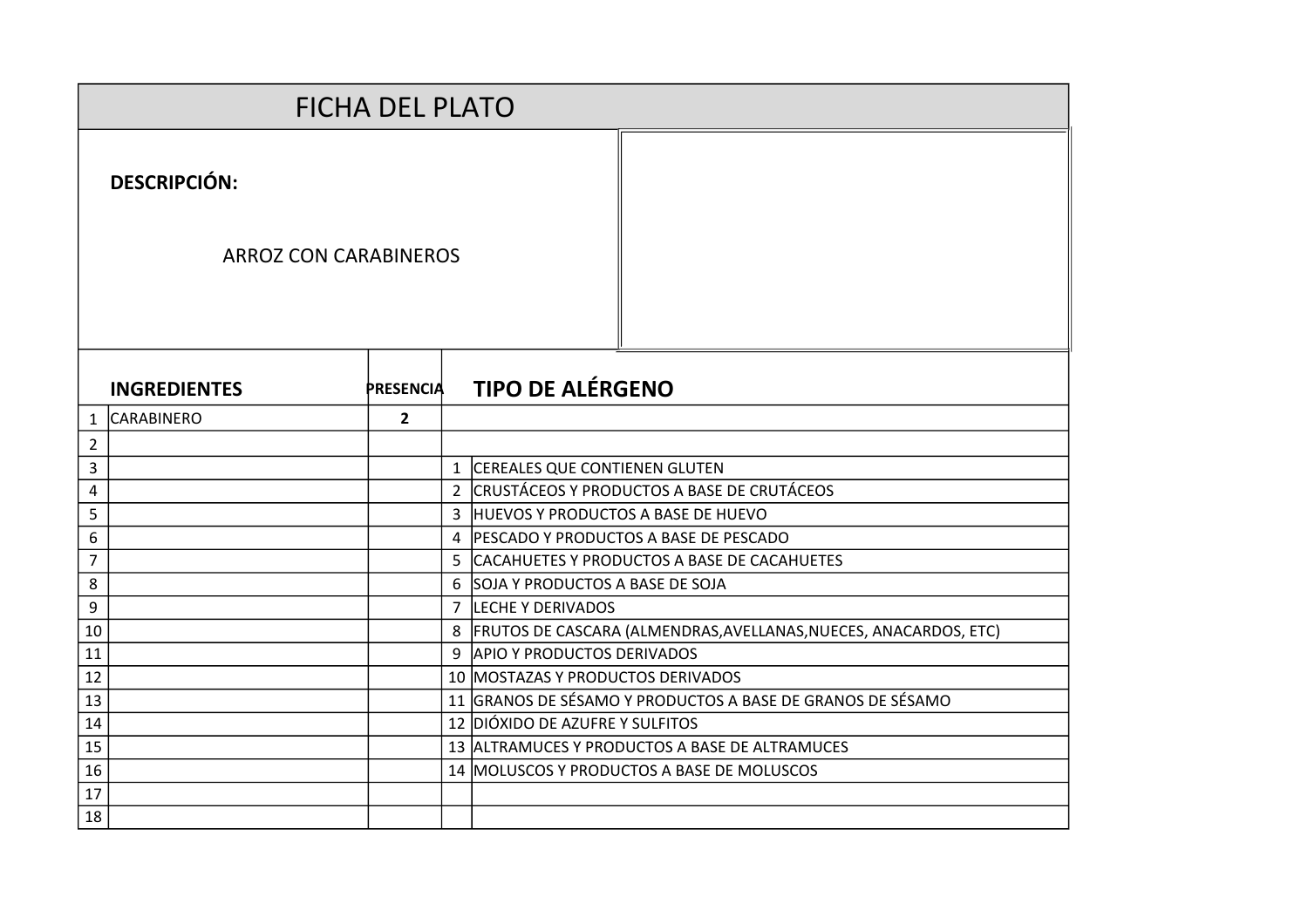|                |                       | <b>FICHA DEL PLATO</b> |                |                                                                    |
|----------------|-----------------------|------------------------|----------------|--------------------------------------------------------------------|
|                | <b>DESCRIPCIÓN:</b>   |                        |                |                                                                    |
|                | PAELLA DE CARABINEROS |                        |                |                                                                    |
|                | <b>INGREDIENTES</b>   | <b>PRESENCIA</b>       |                | <b>TIPO DE ALÉRGENO</b>                                            |
| $\mathbf{1}$   | <b>CALAMAR</b>        | 10                     |                |                                                                    |
|                | 2 SEPIA               | 10                     |                |                                                                    |
|                | 3 MEJILLÓN PELADO     | 10                     |                | 1 CEREALES QUE CONTIENEN GLUTEN                                    |
| $\overline{4}$ | <b>GAMBAS PELADA</b>  | $\overline{2}$         |                | 2 CRUSTÁCEOS Y PRODUCTOS A BASE DE CRUTÁCEOS                       |
| 5              |                       |                        |                | 3 HUEVOS Y PRODUCTOS A BASE DE HUEVO                               |
| 6              |                       |                        |                | 4 PESCADO Y PRODUCTOS A BASE DE PESCADO                            |
| 7              |                       |                        |                | 5 CACAHUETES Y PRODUCTOS A BASE DE CACAHUETES                      |
| 8              |                       |                        |                | 6 SOJA Y PRODUCTOS A BASE DE SOJA                                  |
| 9              |                       |                        | $\overline{7}$ | LECHE Y DERIVADOS                                                  |
| 10             |                       |                        |                | 8 FRUTOS DE CASCARA (ALMENDRAS, AVELLANAS, NUECES, ANACARDOS, ETC) |
| 11             |                       |                        |                | 9 APIO Y PRODUCTOS DERIVADOS                                       |
| 12             |                       |                        |                | 10 MOSTAZAS Y PRODUCTOS DERIVADOS                                  |
| 13             |                       |                        |                | 11 GRANOS DE SÉSAMO Y PRODUCTOS A BASE DE GRANOS DE SÉSAMO         |
| 14             |                       |                        |                | 12 DIÓXIDO DE AZUFRE Y SULFITOS                                    |
| 15             |                       |                        |                | 13 ALTRAMUCES Y PRODUCTOS A BASE DE ALTRAMUCES                     |
| 16             |                       |                        |                | 14 MOLUSCOS Y PRODUCTOS A BASE DE MOLUSCOS                         |
| 17             |                       |                        |                |                                                                    |
| 18             |                       |                        |                |                                                                    |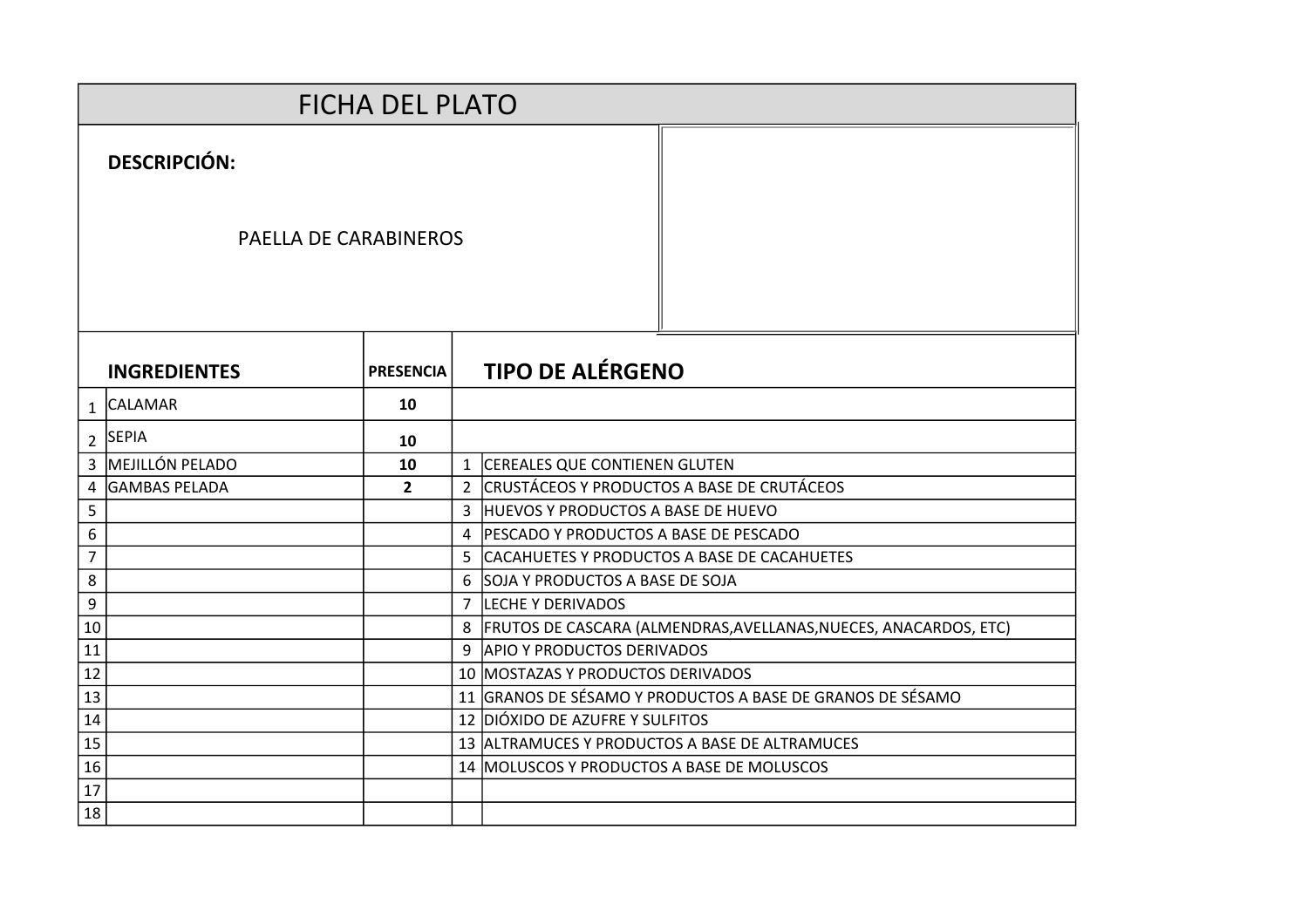|                |                                     | <b>FICHA DEL PLATO</b> |  |                                                                      |
|----------------|-------------------------------------|------------------------|--|----------------------------------------------------------------------|
|                | <b>DESCRIPCIÓN:</b><br>PAELLA MIXTA |                        |  |                                                                      |
|                | <b>INGREDIENTES</b>                 | <b>PRESENCIA</b>       |  | <b>TIPO DE ALÉRGENO</b>                                              |
| 1              | <b>CALAMAR</b>                      | 10                     |  |                                                                      |
| $\overline{2}$ | <b>SEPIA</b>                        | 10                     |  |                                                                      |
| 3              | <b>MEJILLÓN</b>                     | 10                     |  | 1 CEREALES QUE CONTIENEN GLUTEN                                      |
| 4              | <b>GAMBAS PELADA</b>                | $\overline{2}$         |  | 2 CRUSTÁCEOS Y PRODUCTOS A BASE DE CRUTÁCEOS                         |
| 5              | LANGOSTINO                          | $\overline{2}$         |  | 3 HUEVOS Y PRODUCTOS A BASE DE HUEVO                                 |
| 6              |                                     |                        |  | 4   PESCADO Y PRODUCTOS A BASE DE PESCADO                            |
| $\overline{7}$ |                                     |                        |  | 5 CACAHUETES Y PRODUCTOS A BASE DE CACAHUETES                        |
| 8              |                                     |                        |  | 6 SOJA Y PRODUCTOS A BASE DE SOJA                                    |
| 9              |                                     |                        |  | 7 LECHE Y DERIVADOS                                                  |
| 10             |                                     |                        |  | 8   FRUTOS DE CASCARA (ALMENDRAS, AVELLANAS, NUECES, ANACARDOS, ETC) |
| 11             |                                     |                        |  | 9 APIO Y PRODUCTOS DERIVADOS                                         |
| 12             |                                     |                        |  | 10 MOSTAZAS Y PRODUCTOS DERIVADOS                                    |
| 13             |                                     |                        |  | 11 GRANOS DE SÉSAMO Y PRODUCTOS A BASE DE GRANOS DE SÉSAMO           |
| 14             |                                     |                        |  | 12 DIÓXIDO DE AZUFRE Y SULFITOS                                      |
| 15             |                                     |                        |  | 13 ALTRAMUCES Y PRODUCTOS A BASE DE ALTRAMUCES                       |
| 16             |                                     |                        |  | 14 MOLUSCOS Y PRODUCTOS A BASE DE MOLUSCOS                           |
| 17             |                                     |                        |  |                                                                      |
| 18             |                                     |                        |  |                                                                      |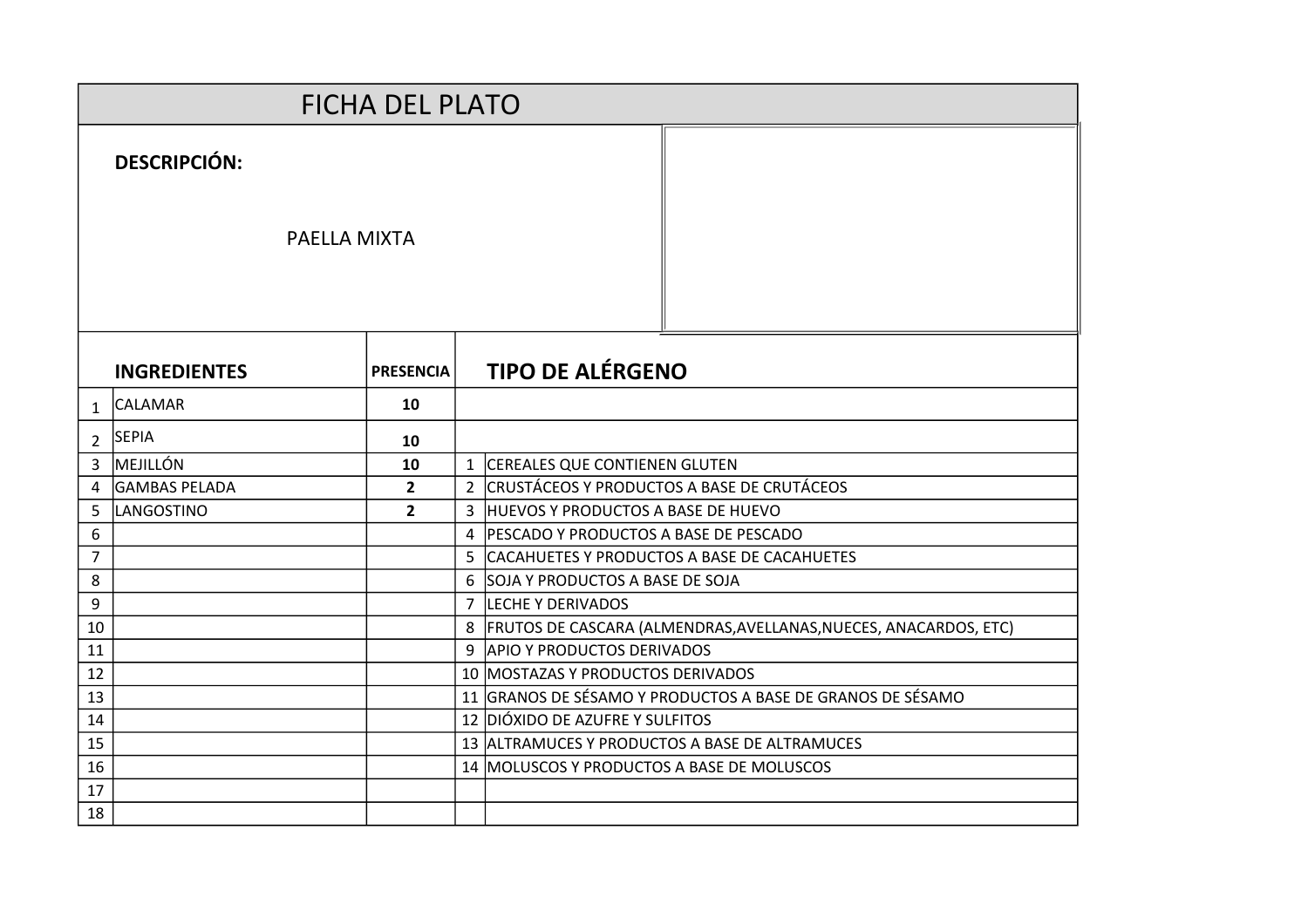|                |                                             | <b>FICHA DEL PLATO</b> |                |                                                                  |
|----------------|---------------------------------------------|------------------------|----------------|------------------------------------------------------------------|
|                | <b>DESCRIPCIÓN:</b><br><b>PASTA VARIADA</b> |                        |                |                                                                  |
|                |                                             |                        |                |                                                                  |
|                | <b>INGREDIENTES</b>                         | <b>PRESENCIA</b>       |                | <b>TIPO DE ALÉRGENO</b>                                          |
| 1              | <b>PAPPARDELLE</b>                          | $\mathbf{1}$           |                |                                                                  |
| $\overline{2}$ | SPAGUETI                                    | $\mathbf{1}$           |                |                                                                  |
| 3              | <b>RIGATONI</b>                             | $\mathbf{1}$           | $\mathbf{1}$   | CEREALES QUE CONTIENEN GLUTEN                                    |
| 4              |                                             |                        | $\overline{2}$ | <b>CRUSTÁCEOS Y PRODUCTOS A BASE DE CRUTÁCEOS</b>                |
| 5              |                                             |                        | $\overline{3}$ | <b>HUEVOS Y PRODUCTOS A BASE DE HUEVO</b>                        |
| 6              |                                             |                        | 4              | PESCADO Y PRODUCTOS A BASE DE PESCADO                            |
| $\overline{7}$ |                                             |                        | 5              | CACAHUETES Y PRODUCTOS A BASE DE CACAHUETES                      |
| 8              |                                             |                        | 6              | SOJA Y PRODUCTOS A BASE DE SOJA                                  |
| 9              |                                             |                        | 7              | <b>LECHE Y DERIVADOS</b>                                         |
| 10             |                                             |                        | 8              | FRUTOS DE CASCARA (ALMENDRAS, AVELLANAS, NUECES, ANACARDOS, ETC) |
| 11             |                                             |                        | 9              | <b>APIO Y PRODUCTOS DERIVADOS</b>                                |
| 12             |                                             |                        |                | 10 MOSTAZAS Y PRODUCTOS DERIVADOS                                |
| 13             |                                             |                        |                | 11 GRANOS DE SÉSAMO Y PRODUCTOS A BASE DE GRANOS DE SÉSAMO       |
| 14             |                                             |                        |                | 12 DIÓXIDO DE AZUFRE Y SULFITOS                                  |
| 15             |                                             |                        |                | 13 ALTRAMUCES Y PRODUCTOS A BASE DE ALTRAMUCES                   |
| 16             |                                             |                        |                | 14 MOLUSCOS Y PRODUCTOS A BASE DE MOLUSCOS                       |
| 17             |                                             |                        |                |                                                                  |
| 18             |                                             |                        |                |                                                                  |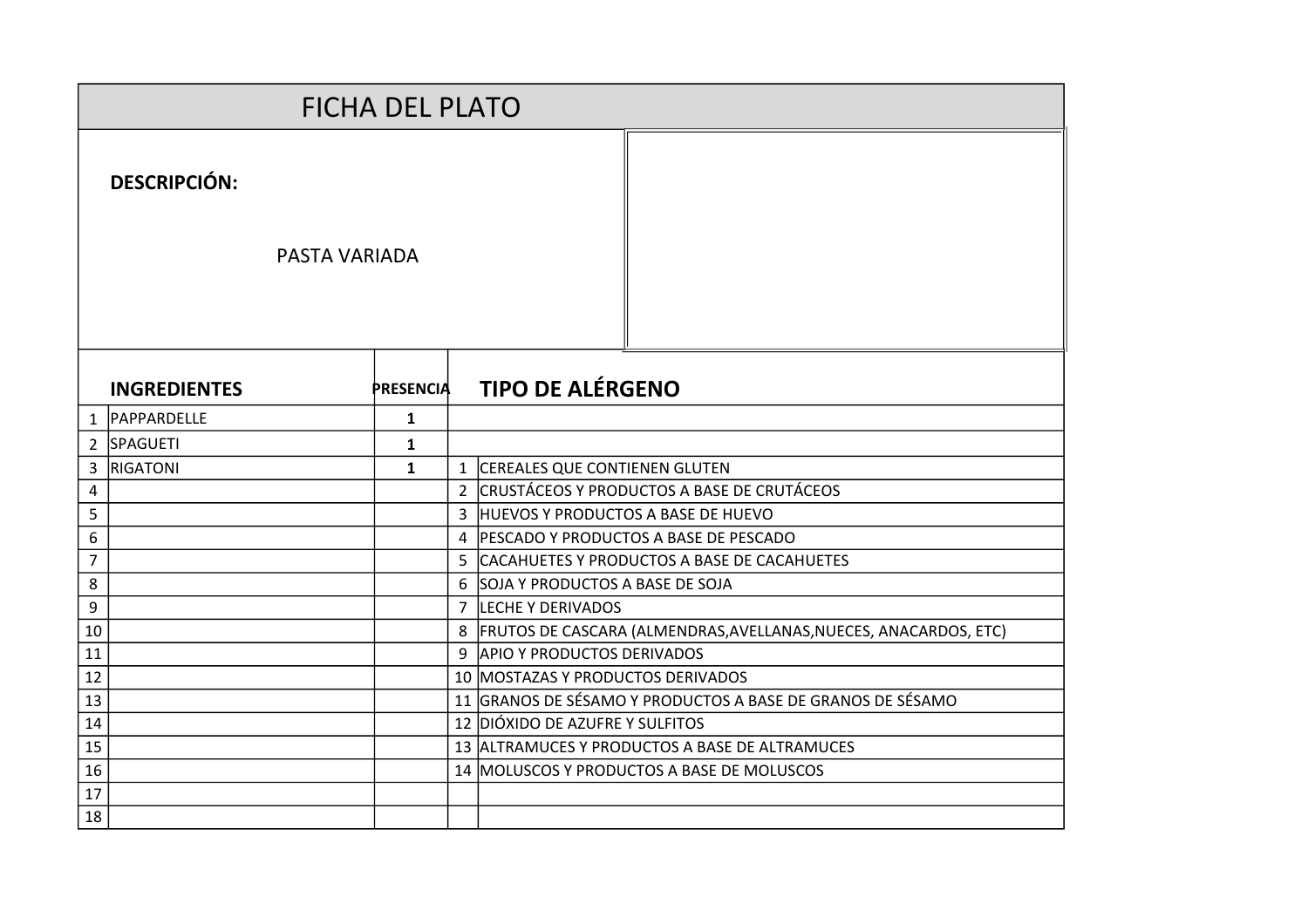|                |                                                  | <b>FICHA DEL PLATO</b> |   |                                                                      |
|----------------|--------------------------------------------------|------------------------|---|----------------------------------------------------------------------|
|                | <b>DESCRIPCIÓN:</b><br>SALSAS VARIADA PARA PASTA |                        |   |                                                                      |
|                |                                                  |                        |   |                                                                      |
|                | <b>INGREDIENTES</b>                              | <b>PRESENCIA</b>       |   | <b>TIPO DE ALÉRGENO</b>                                              |
| 1              |                                                  |                        |   |                                                                      |
| $\overline{2}$ |                                                  |                        |   |                                                                      |
| 3              | <b>CARBONARA</b>                                 |                        |   | 1 CEREALES QUE CONTIENEN GLUTEN                                      |
| 4              | <sup>*</sup> NATA                                | $\overline{7}$         |   | 2  CRUSTÁCEOS Y PRODUCTOS A BASE DE CRUTÁCEOS                        |
| 5              | <sup>*</sup> HUEVO                               | 3                      |   | 3 HUEVOS Y PRODUCTOS A BASE DE HUEVO                                 |
| 6              | <b>BOLOÑESA</b>                                  |                        |   | 4 PESCADO Y PRODUCTOS A BASE DE PESCADO                              |
| $\overline{7}$ | <sup>*</sup> VINO                                | 12                     | 5 | CACAHUETES Y PRODUCTOS A BASE DE CACAHUETES                          |
| 8              | <b>PESTO</b>                                     |                        |   | 6 SOJA Y PRODUCTOS A BASE DE SOJA                                    |
| 9              | * PIÑONES                                        | 8                      |   | 7 LECHE Y DERIVADOS                                                  |
| 10             | * QUESO PARMESANO                                | $\overline{7}$         |   | 8   FRUTOS DE CASCARA (ALMENDRAS, AVELLANAS, NUECES, ANACARDOS, ETC) |
| 11             |                                                  |                        |   | 9 APIO Y PRODUCTOS DERIVADOS                                         |
| 12             |                                                  |                        |   | 10 MOSTAZAS Y PRODUCTOS DERIVADOS                                    |
| 13             |                                                  |                        |   | 11 GRANOS DE SÉSAMO Y PRODUCTOS A BASE DE GRANOS DE SÉSAMO           |
| 14             |                                                  |                        |   | 12 DIÓXIDO DE AZUFRE Y SULFITOS                                      |
| 15             |                                                  |                        |   | 13 ALTRAMUCES Y PRODUCTOS A BASE DE ALTRAMUCES                       |
| 16             |                                                  |                        |   | 14   MOLUSCOS Y PRODUCTOS A BASE DE MOLUSCOS                         |
| 17             |                                                  |                        |   |                                                                      |
| 18             |                                                  |                        |   |                                                                      |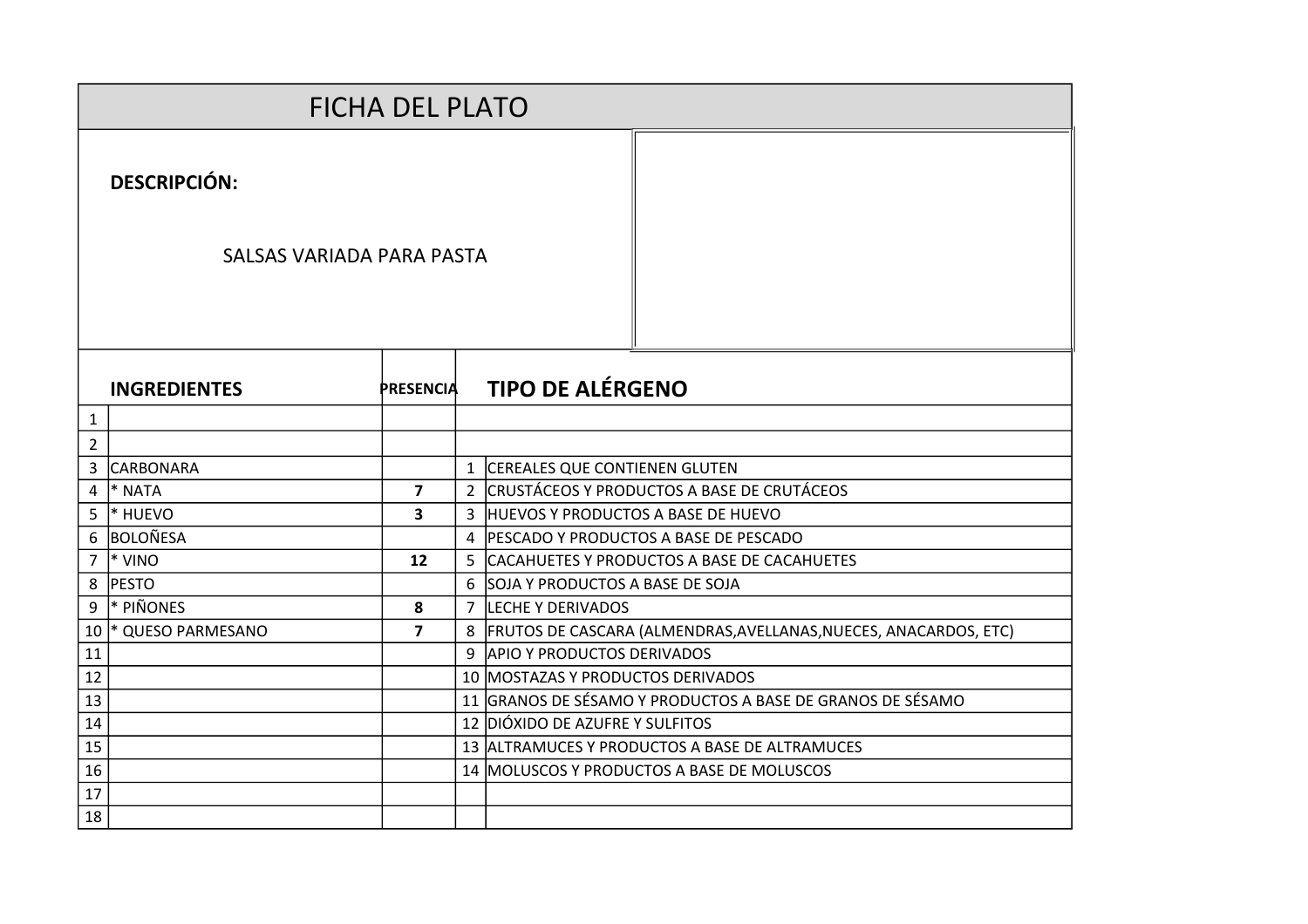|                |                     | <b>FICHA DEL PLATO</b>  |  |                                         |                                                                      |
|----------------|---------------------|-------------------------|--|-----------------------------------------|----------------------------------------------------------------------|
|                | <b>DESCRIPCIÓN:</b> |                         |  |                                         |                                                                      |
|                | PIZZA CUATRO QUESOS |                         |  |                                         |                                                                      |
|                | <b>INGREDIENTES</b> | <b>PRESENCIA</b>        |  | <b>TIPO DE ALÉRGENO</b>                 |                                                                      |
|                | $1$ MASA            | $\mathbf{1}$            |  |                                         |                                                                      |
|                | 2 HARINA            | $\mathbf{1}$            |  |                                         |                                                                      |
| 3              | <b>MOZARELLA</b>    | $\overline{7}$          |  | 1 CEREALES QUE CONTIENEN GLUTEN         |                                                                      |
| 4              | PARMESANO           | $\overline{\mathbf{z}}$ |  |                                         | 2 CRUSTÁCEOS Y PRODUCTOS A BASE DE CRUTÁCEOS                         |
| 5              | <b>GORGONZOLA</b>   | $\overline{\mathbf{z}}$ |  | 3 HUEVOS Y PRODUCTOS A BASE DE HUEVO    |                                                                      |
| 6              | <b>GRANA PADANO</b> | $\overline{7}$          |  | 4 PESCADO Y PRODUCTOS A BASE DE PESCADO |                                                                      |
| $\overline{7}$ |                     |                         |  |                                         | 5 CACAHUETES Y PRODUCTOS A BASE DE CACAHUETES                        |
| 8              |                     |                         |  | 6 SOJA Y PRODUCTOS A BASE DE SOJA       |                                                                      |
| 9              |                     |                         |  | 7 LECHE Y DERIVADOS                     |                                                                      |
| 10             |                     |                         |  |                                         | 8   FRUTOS DE CASCARA (ALMENDRAS, AVELLANAS, NUECES, ANACARDOS, ETC) |
| 11             |                     |                         |  | 9 APIO Y PRODUCTOS DERIVADOS            |                                                                      |
| 12             |                     |                         |  | 10 MOSTAZAS Y PRODUCTOS DERIVADOS       |                                                                      |
| 13             |                     |                         |  |                                         | 11 GRANOS DE SÉSAMO Y PRODUCTOS A BASE DE GRANOS DE SÉSAMO           |
| 14             |                     |                         |  | 12 DIÓXIDO DE AZUFRE Y SULFITOS         |                                                                      |
| 15<br>16       |                     |                         |  |                                         | 13 ALTRAMUCES Y PRODUCTOS A BASE DE ALTRAMUCES                       |
| 17             |                     |                         |  |                                         | 14 MOLUSCOS Y PRODUCTOS A BASE DE MOLUSCOS                           |
| 18             |                     |                         |  |                                         |                                                                      |
|                |                     |                         |  |                                         |                                                                      |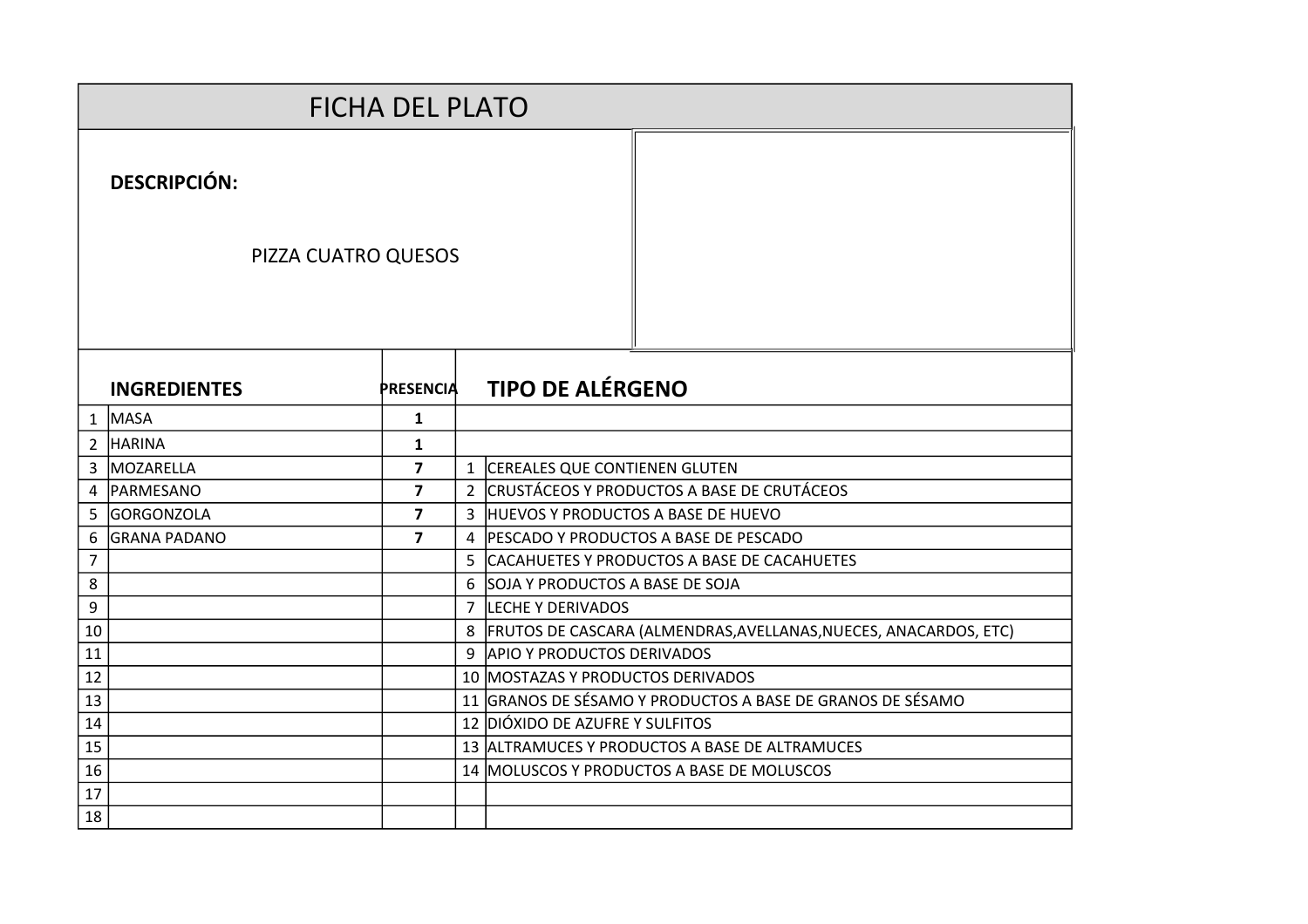|                |                       | <b>FICHA DEL PLATO</b> |                |                                                                  |
|----------------|-----------------------|------------------------|----------------|------------------------------------------------------------------|
|                | <b>DESCRIPCIÓN:</b>   |                        |                |                                                                  |
|                | PIZZA BARBACOA        |                        |                |                                                                  |
|                | <b>INGREDIENTES</b>   | <b>PRESENCIA</b>       |                | <b>TIPO DE ALÉRGENO</b>                                          |
|                | $1$ MASA              | $\mathbf{1}$           |                |                                                                  |
| 2 <sup>1</sup> | <b>HARINA</b>         | $\mathbf{1}$           |                |                                                                  |
| 3              | <b>MOZARELLA</b>      | $\overline{7}$         | $\mathbf{1}$   | <b>CEREALES QUE CONTIENEN GLUTEN</b>                             |
| 4              | <b>IPARMESANO</b>     | $\overline{7}$         |                | 2 CRUSTÁCEOS Y PRODUCTOS A BASE DE CRUTÁCEOS                     |
| 5              | <b>SALSA BARBACOA</b> |                        |                | $\vert 1, 3, 9$ y 12 3 HUEVOS Y PRODUCTOS A BASE DE HUEVO        |
| 6              |                       |                        |                | 4 PESCADO Y PRODUCTOS A BASE DE PESCADO                          |
| $\overline{7}$ |                       |                        | 5              | CACAHUETES Y PRODUCTOS A BASE DE CACAHUETES                      |
| 8              |                       |                        | 6              | SOJA Y PRODUCTOS A BASE DE SOJA                                  |
| 9              |                       |                        | $\overline{7}$ | <b>LECHE Y DERIVADOS</b>                                         |
| 10             |                       |                        | 8              | FRUTOS DE CASCARA (ALMENDRAS, AVELLANAS, NUECES, ANACARDOS, ETC) |
| 11             |                       |                        | 9              | <b>APIO Y PRODUCTOS DERIVADOS</b>                                |
| 12             |                       |                        |                | 10 MOSTAZAS Y PRODUCTOS DERIVADOS                                |
| 13             |                       |                        |                | 11 GRANOS DE SÉSAMO Y PRODUCTOS A BASE DE GRANOS DE SÉSAMO       |
| 14             |                       |                        |                | 12 DIÓXIDO DE AZUFRE Y SULFITOS                                  |
| 15             |                       |                        |                | 13 ALTRAMUCES Y PRODUCTOS A BASE DE ALTRAMUCES                   |
| 16             |                       |                        |                | 14 MOLUSCOS Y PRODUCTOS A BASE DE MOLUSCOS                       |
| 17             |                       |                        |                |                                                                  |
| 18             |                       |                        |                |                                                                  |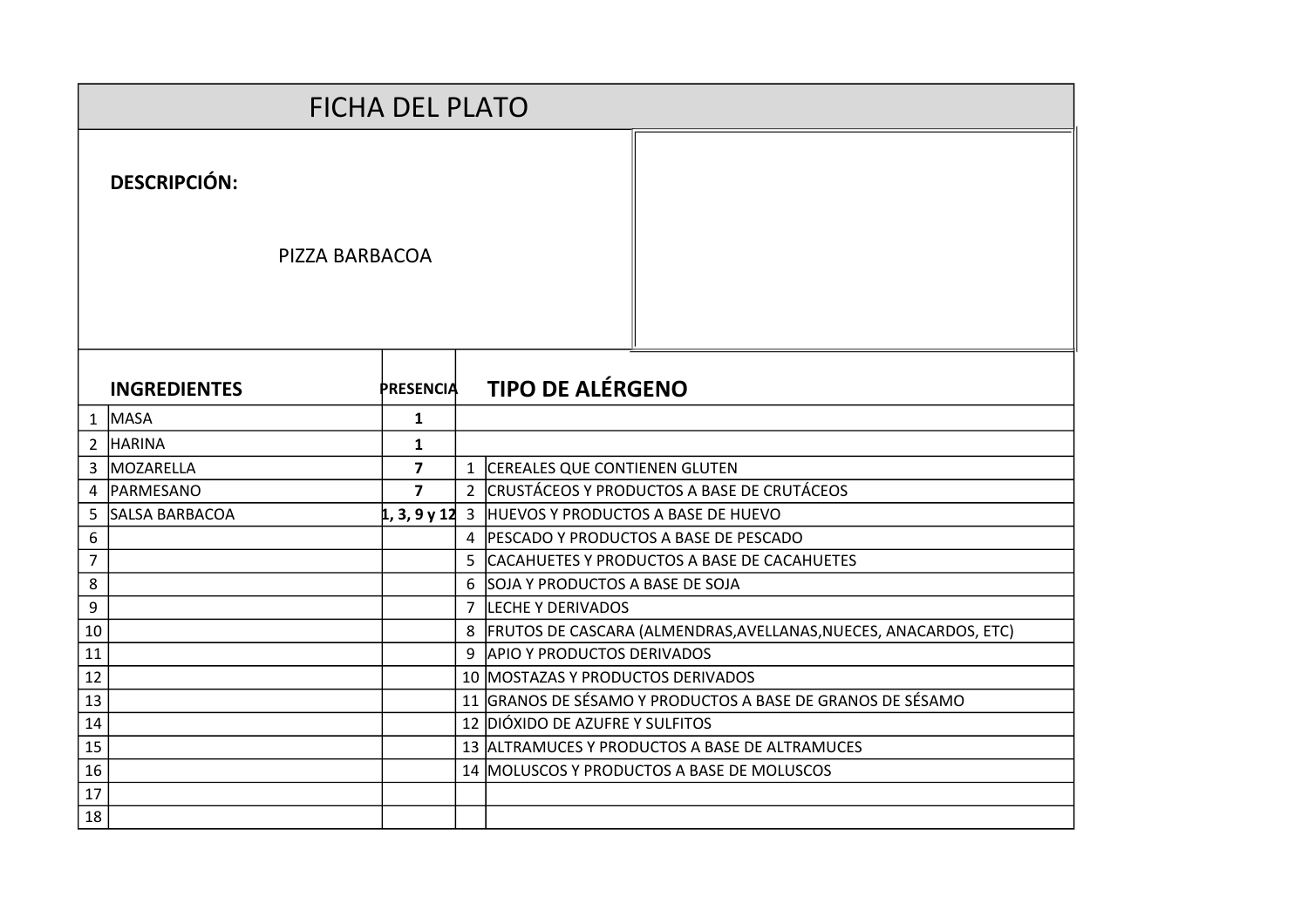|                |                     | <b>FICHA DEL PLATO</b>  |  |                                                |                                                                      |
|----------------|---------------------|-------------------------|--|------------------------------------------------|----------------------------------------------------------------------|
|                | <b>DESCRIPCIÓN:</b> |                         |  |                                                |                                                                      |
|                | PIZZA CARBONARA     |                         |  |                                                |                                                                      |
|                | <b>INGREDIENTES</b> | <b>PRESENCIA</b>        |  | <b>TIPO DE ALÉRGENO</b>                        |                                                                      |
|                | $1$ MASA            | $\mathbf{1}$            |  |                                                |                                                                      |
|                | 2 HARINA            | $\mathbf{1}$            |  |                                                |                                                                      |
| 3              | <b>MOZARELLA</b>    | $\overline{7}$          |  | 1 CEREALES QUE CONTIENEN GLUTEN                |                                                                      |
| 4              | PARMESANO           | $\overline{7}$          |  | 2 CRUSTÁCEOS Y PRODUCTOS A BASE DE CRUTÁCEOS   |                                                                      |
| 5              | <b>NATA</b>         | $\overline{\mathbf{z}}$ |  | 3 HUEVOS Y PRODUCTOS A BASE DE HUEVO           |                                                                      |
| 6              |                     |                         |  | 4 PESCADO Y PRODUCTOS A BASE DE PESCADO        |                                                                      |
| $\overline{7}$ |                     |                         |  | 5 CACAHUETES Y PRODUCTOS A BASE DE CACAHUETES  |                                                                      |
| $\,8\,$        |                     |                         |  | 6 SOJA Y PRODUCTOS A BASE DE SOJA              |                                                                      |
| 9              |                     |                         |  | 7 LECHE Y DERIVADOS                            |                                                                      |
| 10             |                     |                         |  |                                                | 8   FRUTOS DE CASCARA (ALMENDRAS, AVELLANAS, NUECES, ANACARDOS, ETC) |
| 11             |                     |                         |  | 9 APIO Y PRODUCTOS DERIVADOS                   |                                                                      |
| 12             |                     |                         |  | 10 MOSTAZAS Y PRODUCTOS DERIVADOS              |                                                                      |
| 13             |                     |                         |  |                                                | 11 GRANOS DE SÉSAMO Y PRODUCTOS A BASE DE GRANOS DE SÉSAMO           |
| 14             |                     |                         |  | 12 DIÓXIDO DE AZUFRE Y SULFITOS                |                                                                      |
| 15             |                     |                         |  | 13 ALTRAMUCES Y PRODUCTOS A BASE DE ALTRAMUCES |                                                                      |
| 16             |                     |                         |  | 14 MOLUSCOS Y PRODUCTOS A BASE DE MOLUSCOS     |                                                                      |
| 17             |                     |                         |  |                                                |                                                                      |
| 18             |                     |                         |  |                                                |                                                                      |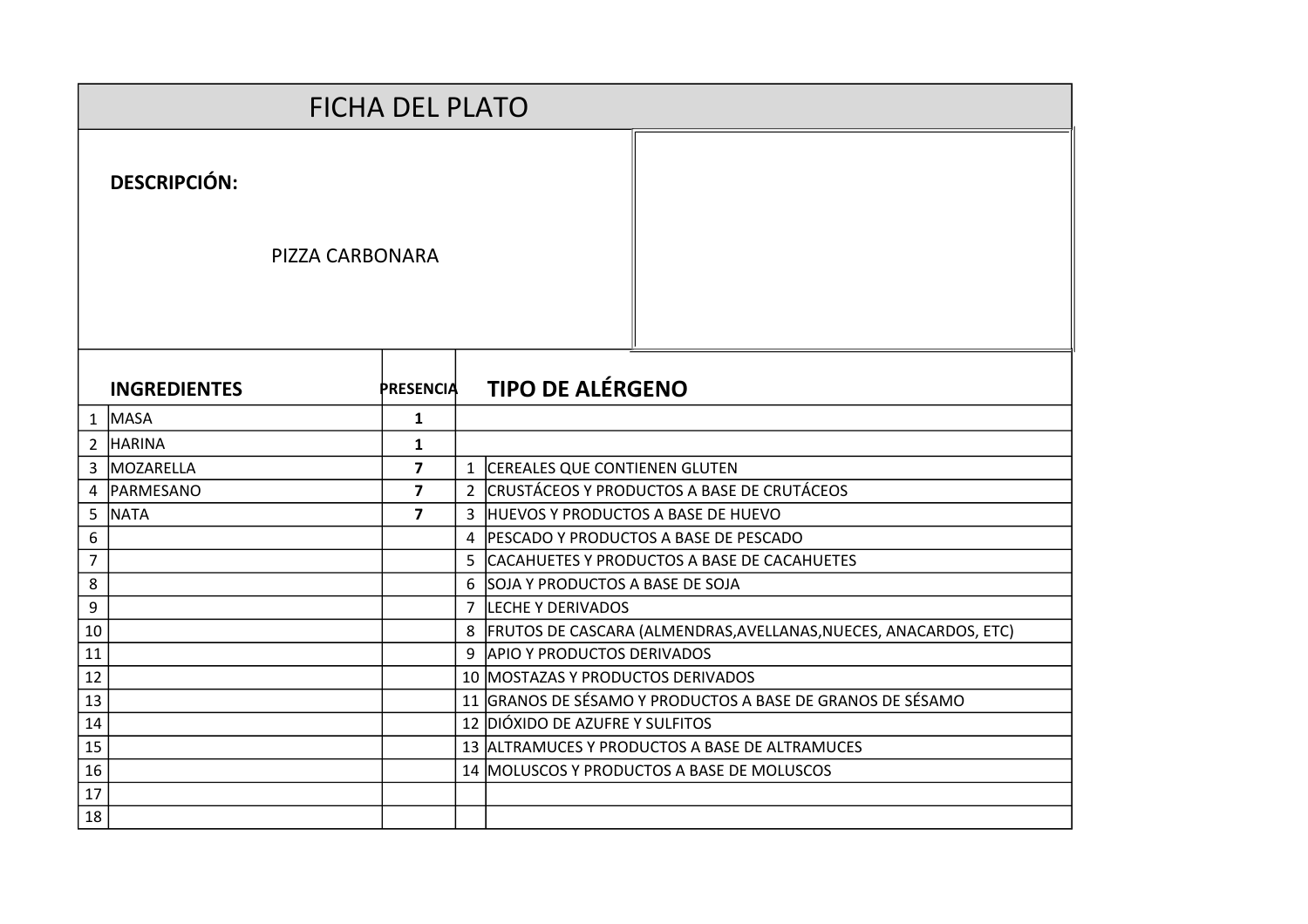|                | <b>FICHA DEL PLATO</b> |                  |                |                                                                  |
|----------------|------------------------|------------------|----------------|------------------------------------------------------------------|
|                | <b>DESCRIPCIÓN:</b>    |                  |                |                                                                  |
|                | PIZZA MARGARITA        |                  |                |                                                                  |
|                | <b>INGREDIENTES</b>    | <b>PRESENCIA</b> |                | <b>TIPO DE ALÉRGENO</b>                                          |
|                | $1$ MASA               | $\mathbf{1}$     |                |                                                                  |
| $2^{\circ}$    | <b>HARINA</b>          | $\mathbf{1}$     |                |                                                                  |
| 3              | MOZARELLA              | $\overline{7}$   | $\mathbf{1}$   | CEREALES QUE CONTIENEN GLUTEN                                    |
| 4              |                        |                  | $\overline{2}$ | CRUSTÁCEOS Y PRODUCTOS A BASE DE CRUTÁCEOS                       |
| 5              |                        |                  | 3              | HUEVOS Y PRODUCTOS A BASE DE HUEVO                               |
| 6              |                        |                  |                | 4 PESCADO Y PRODUCTOS A BASE DE PESCADO                          |
| $\overline{7}$ |                        |                  | 5              | CACAHUETES Y PRODUCTOS A BASE DE CACAHUETES                      |
| 8              |                        |                  |                | 6 SOJA Y PRODUCTOS A BASE DE SOJA                                |
| 9              |                        |                  | $\overline{7}$ | LECHE Y DERIVADOS                                                |
| 10             |                        |                  | 8              | FRUTOS DE CASCARA (ALMENDRAS, AVELLANAS, NUECES, ANACARDOS, ETC) |
| 11             |                        |                  |                | 9 APIO Y PRODUCTOS DERIVADOS                                     |
| 12             |                        |                  |                | 10 MOSTAZAS Y PRODUCTOS DERIVADOS                                |
| 13             |                        |                  |                | 11 GRANOS DE SÉSAMO Y PRODUCTOS A BASE DE GRANOS DE SÉSAMO       |
| 14             |                        |                  |                | 12 DIÓXIDO DE AZUFRE Y SULFITOS                                  |
| 15             |                        |                  |                | 13 ALTRAMUCES Y PRODUCTOS A BASE DE ALTRAMUCES                   |
| 16             |                        |                  |                | 14 MOLUSCOS Y PRODUCTOS A BASE DE MOLUSCOS                       |
| 17             |                        |                  |                |                                                                  |
| 18             |                        |                  |                |                                                                  |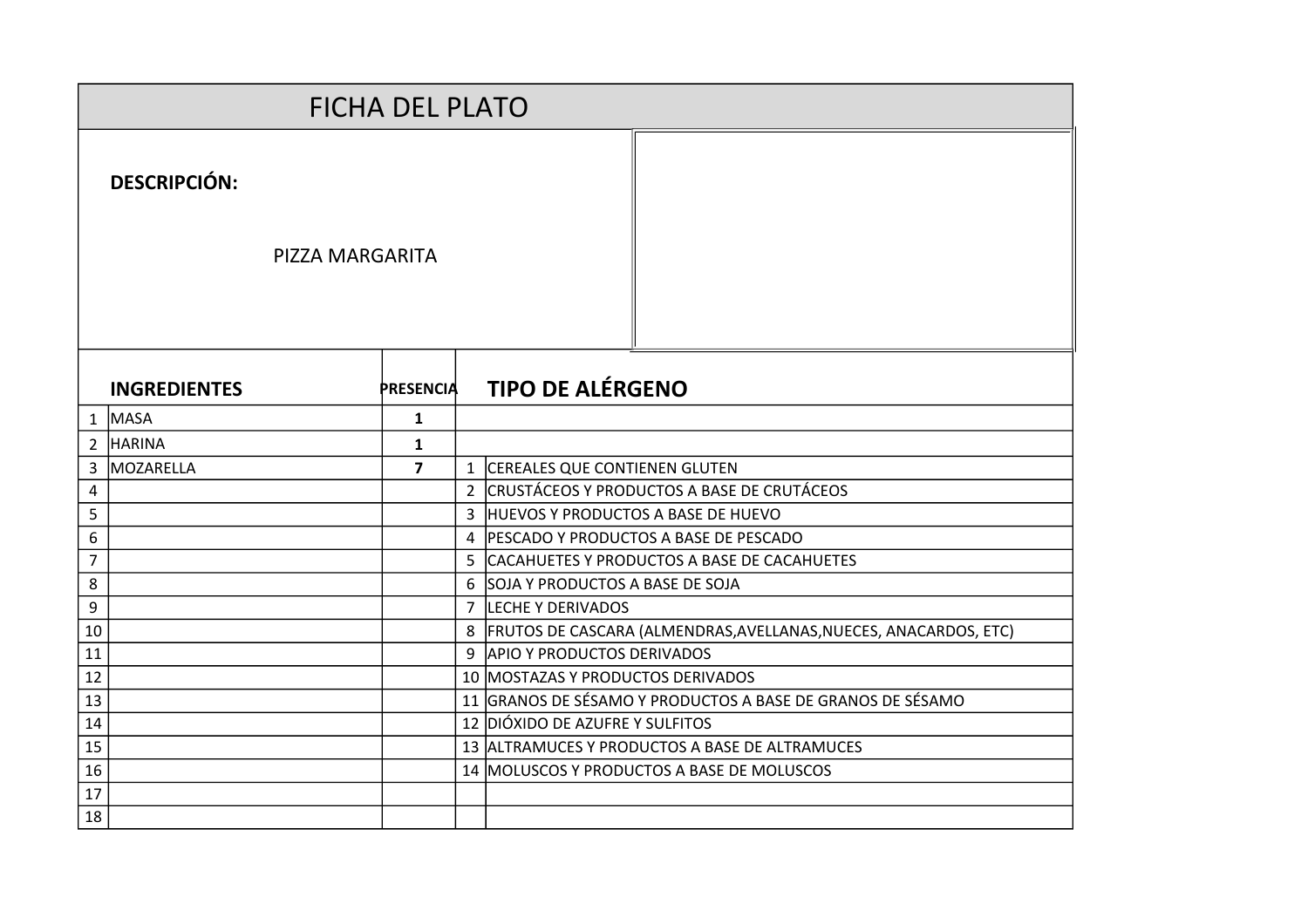|                |                       | <b>FICHA DEL PLATO</b> |                                                                    |
|----------------|-----------------------|------------------------|--------------------------------------------------------------------|
|                | <b>DESCRIPCIÓN:</b>   |                        |                                                                    |
|                | <b>PIZZA PEPERONI</b> |                        |                                                                    |
|                | <b>INGREDIENTES</b>   | <b>PRESENCIA</b>       | <b>TIPO DE ALÉRGENO</b>                                            |
|                | $1$ MASA              | $\mathbf{1}$           |                                                                    |
| $\overline{2}$ | <b>HARINA</b>         | $\mathbf{1}$           |                                                                    |
| 3              | MOZARELLA             | $\overline{7}$         | 1 CEREALES QUE CONTIENEN GLUTEN                                    |
| 4              |                       |                        | 2 CRUSTÁCEOS Y PRODUCTOS A BASE DE CRUTÁCEOS                       |
| 5              |                       |                        | 3 HUEVOS Y PRODUCTOS A BASE DE HUEVO                               |
| 6              |                       |                        | 4 PESCADO Y PRODUCTOS A BASE DE PESCADO                            |
| $\overline{7}$ |                       |                        | 5 CACAHUETES Y PRODUCTOS A BASE DE CACAHUETES                      |
| 8              |                       |                        | 6 SOJA Y PRODUCTOS A BASE DE SOJA                                  |
| 9              |                       |                        | 7 LECHE Y DERIVADOS                                                |
| 10             |                       |                        | 8 FRUTOS DE CASCARA (ALMENDRAS, AVELLANAS, NUECES, ANACARDOS, ETC) |
| 11             |                       |                        | 9 APIO Y PRODUCTOS DERIVADOS                                       |
| 12             |                       |                        | 10 MOSTAZAS Y PRODUCTOS DERIVADOS                                  |
| 13             |                       |                        | 11 GRANOS DE SÉSAMO Y PRODUCTOS A BASE DE GRANOS DE SÉSAMO         |
| 14             |                       |                        | 12 DIÓXIDO DE AZUFRE Y SULFITOS                                    |
| 15             |                       |                        | 13 ALTRAMUCES Y PRODUCTOS A BASE DE ALTRAMUCES                     |
| 16             |                       |                        | 14 MOLUSCOS Y PRODUCTOS A BASE DE MOLUSCOS                         |
| 17             |                       |                        |                                                                    |
| 18             |                       |                        |                                                                    |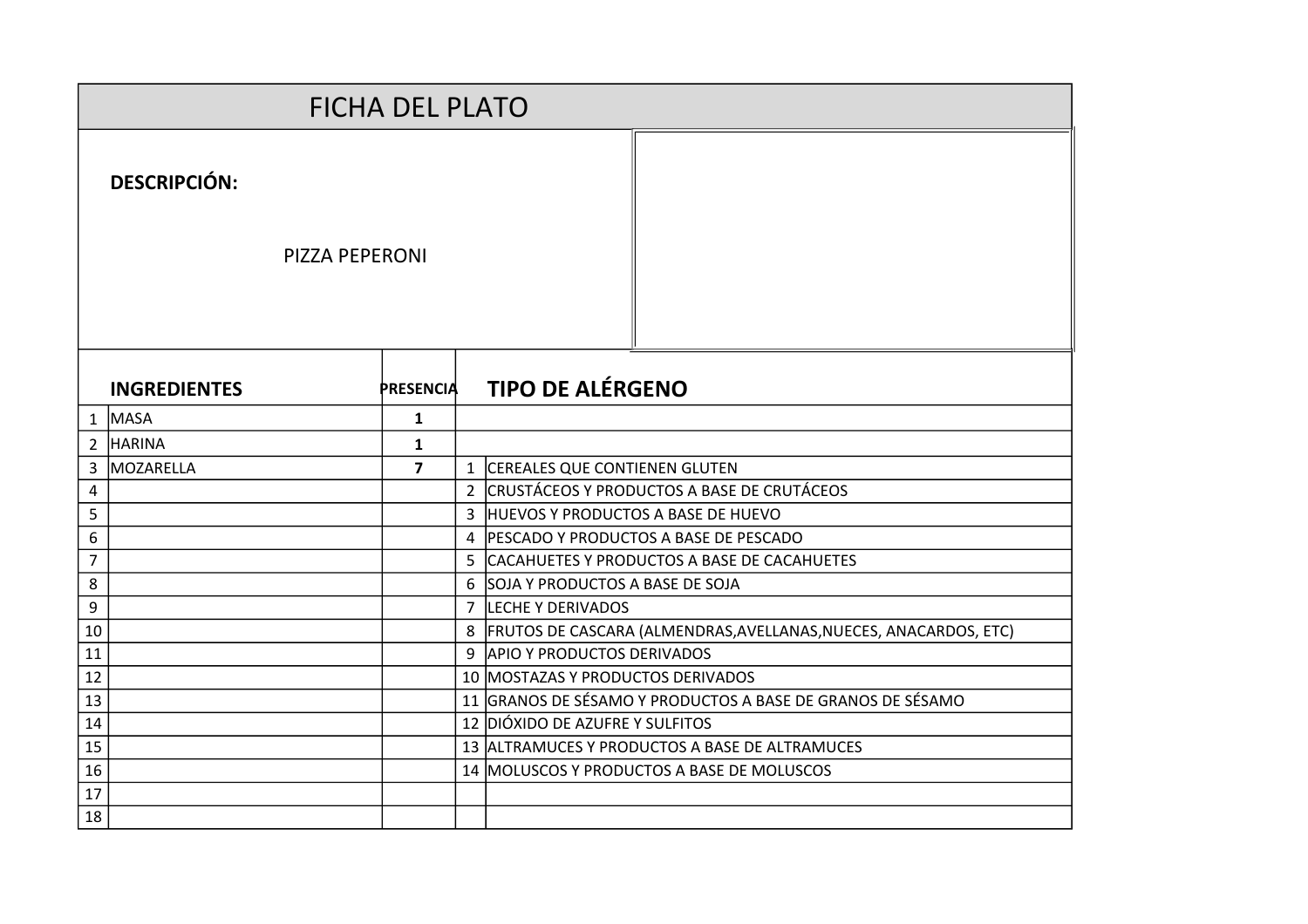|                |                     | <b>FICHA DEL PLATO</b> |  |                                                                      |
|----------------|---------------------|------------------------|--|----------------------------------------------------------------------|
|                | <b>DESCRIPCIÓN:</b> |                        |  |                                                                      |
|                | PIZZA PROSCIUTO     |                        |  |                                                                      |
|                | <b>INGREDIENTES</b> | <b>PRESENCIA</b>       |  | <b>TIPO DE ALÉRGENO</b>                                              |
|                | $1$ MASA            | $\mathbf{1}$           |  |                                                                      |
| $\overline{2}$ | <b>HARINA</b>       | $\mathbf{1}$           |  |                                                                      |
| 3              | MOZARELLA           | $\overline{7}$         |  | 1 CEREALES QUE CONTIENEN GLUTEN                                      |
| 4              |                     |                        |  | 2 CRUSTÁCEOS Y PRODUCTOS A BASE DE CRUTÁCEOS                         |
| 5              |                     |                        |  | 3 HUEVOS Y PRODUCTOS A BASE DE HUEVO                                 |
| 6              |                     |                        |  | 4 PESCADO Y PRODUCTOS A BASE DE PESCADO                              |
| $\overline{7}$ |                     |                        |  | 5 CACAHUETES Y PRODUCTOS A BASE DE CACAHUETES                        |
| 8              |                     |                        |  | 6 SOJA Y PRODUCTOS A BASE DE SOJA                                    |
| 9              |                     |                        |  | 7 LECHE Y DERIVADOS                                                  |
| 10             |                     |                        |  | 8   FRUTOS DE CASCARA (ALMENDRAS, AVELLANAS, NUECES, ANACARDOS, ETC) |
| 11             |                     |                        |  | 9 APIO Y PRODUCTOS DERIVADOS                                         |
| 12             |                     |                        |  | 10 MOSTAZAS Y PRODUCTOS DERIVADOS                                    |
| 13             |                     |                        |  | 11 GRANOS DE SÉSAMO Y PRODUCTOS A BASE DE GRANOS DE SÉSAMO           |
| 14             |                     |                        |  | 12 DIÓXIDO DE AZUFRE Y SULFITOS                                      |
| 15             |                     |                        |  | 13 ALTRAMUCES Y PRODUCTOS A BASE DE ALTRAMUCES                       |
| 16             |                     |                        |  | 14 MOLUSCOS Y PRODUCTOS A BASE DE MOLUSCOS                           |
| 17             |                     |                        |  |                                                                      |
| 18             |                     |                        |  |                                                                      |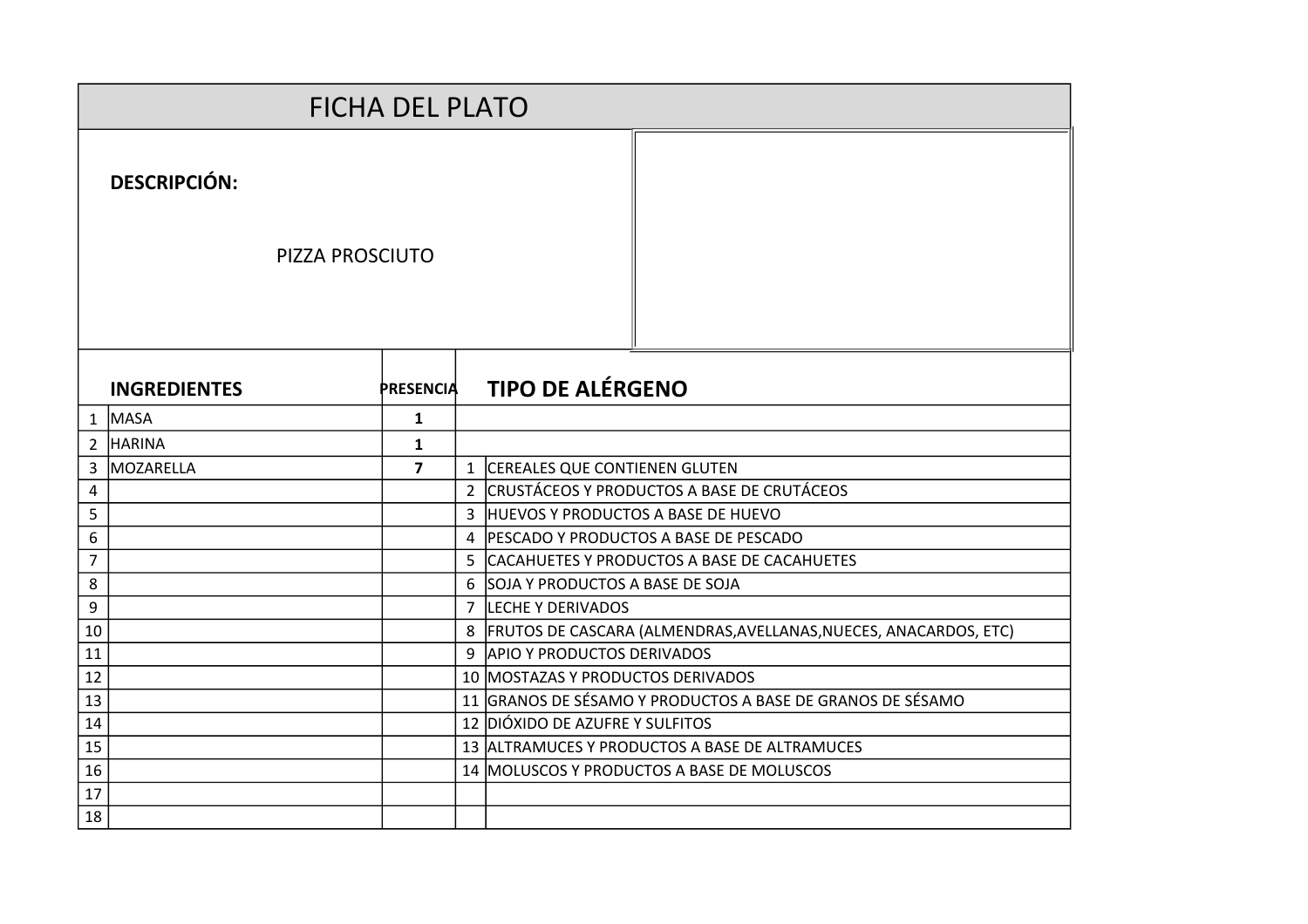|                | <b>FICHA DEL PLATO</b> |                  |   |                                                                      |
|----------------|------------------------|------------------|---|----------------------------------------------------------------------|
|                | <b>DESCRIPCIÓN:</b>    |                  |   |                                                                      |
|                | <b>SALSAS PASTA</b>    |                  |   |                                                                      |
|                | <b>INGREDIENTES</b>    | <b>PRESENCIA</b> |   | <b>TIPO DE ALÉRGENO</b>                                              |
| $\mathbf{1}$   | SALSA CARBONARA        | $\overline{7}$   |   |                                                                      |
| $\overline{2}$ | SALSA BOLOÑESA         |                  |   |                                                                      |
| $\mathbf{3}$   | <b>SALSA PESTO</b>     |                  |   | 1 CEREALES QUE CONTIENEN GLUTEN                                      |
| 4              | SALSA NAPOLITANA       | $\overline{7}$   |   | 2 CRUSTÁCEOS Y PRODUCTOS A BASE DE CRUTÁCEOS                         |
| 5              |                        |                  |   | 3 HUEVOS Y PRODUCTOS A BASE DE HUEVO                                 |
| 6              |                        |                  | 4 | <b>PESCADO Y PRODUCTOS A BASE DE PESCADO</b>                         |
| $\overline{7}$ |                        |                  |   | 5 CACAHUETES Y PRODUCTOS A BASE DE CACAHUETES                        |
| 8              |                        |                  |   | 6 SOJA Y PRODUCTOS A BASE DE SOJA                                    |
| 9              |                        |                  |   | 7 LECHE Y DERIVADOS                                                  |
| 10             |                        |                  |   | 8   FRUTOS DE CASCARA (ALMENDRAS, AVELLANAS, NUECES, ANACARDOS, ETC) |
| 11             |                        |                  |   | 9 APIO Y PRODUCTOS DERIVADOS                                         |
| 12             |                        |                  |   | 10 MOSTAZAS Y PRODUCTOS DERIVADOS                                    |
| 13             |                        |                  |   | 11 GRANOS DE SÉSAMO Y PRODUCTOS A BASE DE GRANOS DE SÉSAMO           |
| 14             |                        |                  |   | 12 DIÓXIDO DE AZUFRE Y SULFITOS                                      |
| 15             |                        |                  |   | 13 ALTRAMUCES Y PRODUCTOS A BASE DE ALTRAMUCES                       |
| 16             |                        |                  |   | 14 MOLUSCOS Y PRODUCTOS A BASE DE MOLUSCOS                           |
| 17             |                        |                  |   |                                                                      |
| 18             |                        |                  |   |                                                                      |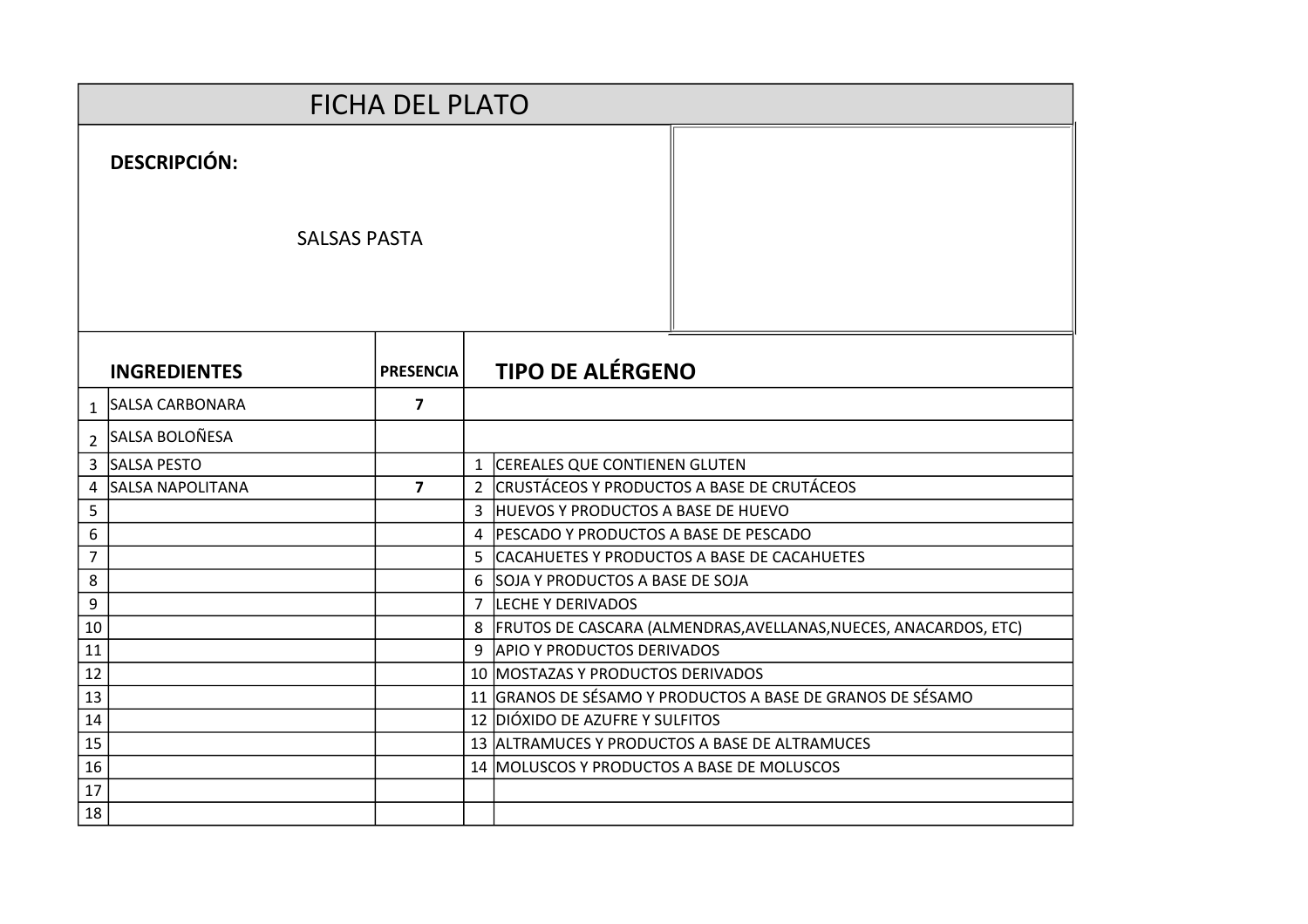|                | <b>FICHA DEL PLATO</b>             |                         |                |                                                                  |
|----------------|------------------------------------|-------------------------|----------------|------------------------------------------------------------------|
|                | <b>DESCRIPCIÓN:</b>                |                         |                |                                                                  |
|                | <b>CREMOSO DE CHOCOLATE BLANCO</b> |                         |                |                                                                  |
|                | <b>INGREDIENTES</b>                | <b>PRESENCIA</b>        |                | <b>TIPO DE ALÉRGENO</b>                                          |
| $\mathbf{1}$   | <b>HELADO DE VIOLETA</b>           | $\overline{\mathbf{z}}$ |                |                                                                  |
| $\overline{2}$ | <b>CREMOSO CHOCOLATE BLANCO</b>    | 7                       |                |                                                                  |
| 3              | <b>FRUTOS SECOS</b>                | 8                       | $\mathbf{1}$   | <b>CEREALES QUE CONTIENEN GLUTEN</b>                             |
| 4              |                                    |                         | $\overline{2}$ | CRUSTÁCEOS Y PRODUCTOS A BASE DE CRUTÁCEOS                       |
| 5              |                                    |                         | 3              | <b>HUEVOS Y PRODUCTOS A BASE DE HUEVO</b>                        |
| 6              |                                    |                         | 4              | PESCADO Y PRODUCTOS A BASE DE PESCADO                            |
| $\overline{7}$ |                                    |                         | 5              | CACAHUETES Y PRODUCTOS A BASE DE CACAHUETES                      |
| 8              |                                    |                         | 6              | SOJA Y PRODUCTOS A BASE DE SOJA                                  |
| 9              |                                    |                         | $\overline{7}$ | LECHE Y DERIVADOS                                                |
| 10             |                                    |                         | 8              | FRUTOS DE CASCARA (ALMENDRAS, AVELLANAS, NUECES, ANACARDOS, ETC) |
| 11             |                                    |                         | 9              | <b>APIO Y PRODUCTOS DERIVADOS</b>                                |
| 12             |                                    |                         | 10             | MOSTAZAS Y PRODUCTOS DERIVADOS                                   |
| 13             |                                    |                         | 11             | GRANOS DE SÉSAMO Y PRODUCTOS A BASE DE GRANOS DE SÉSAMO          |
| 14             |                                    |                         |                | 12 DIÓXIDO DE AZUFRE Y SULFITOS                                  |
| 15             |                                    |                         | 13             | ALTRAMUCES Y PRODUCTOS A BASE DE ALTRAMUCES                      |
| 16             |                                    |                         |                | 14 MOLUSCOS Y PRODUCTOS A BASE DE MOLUSCOS                       |
| 17             |                                    |                         |                |                                                                  |
| 18             |                                    |                         |                |                                                                  |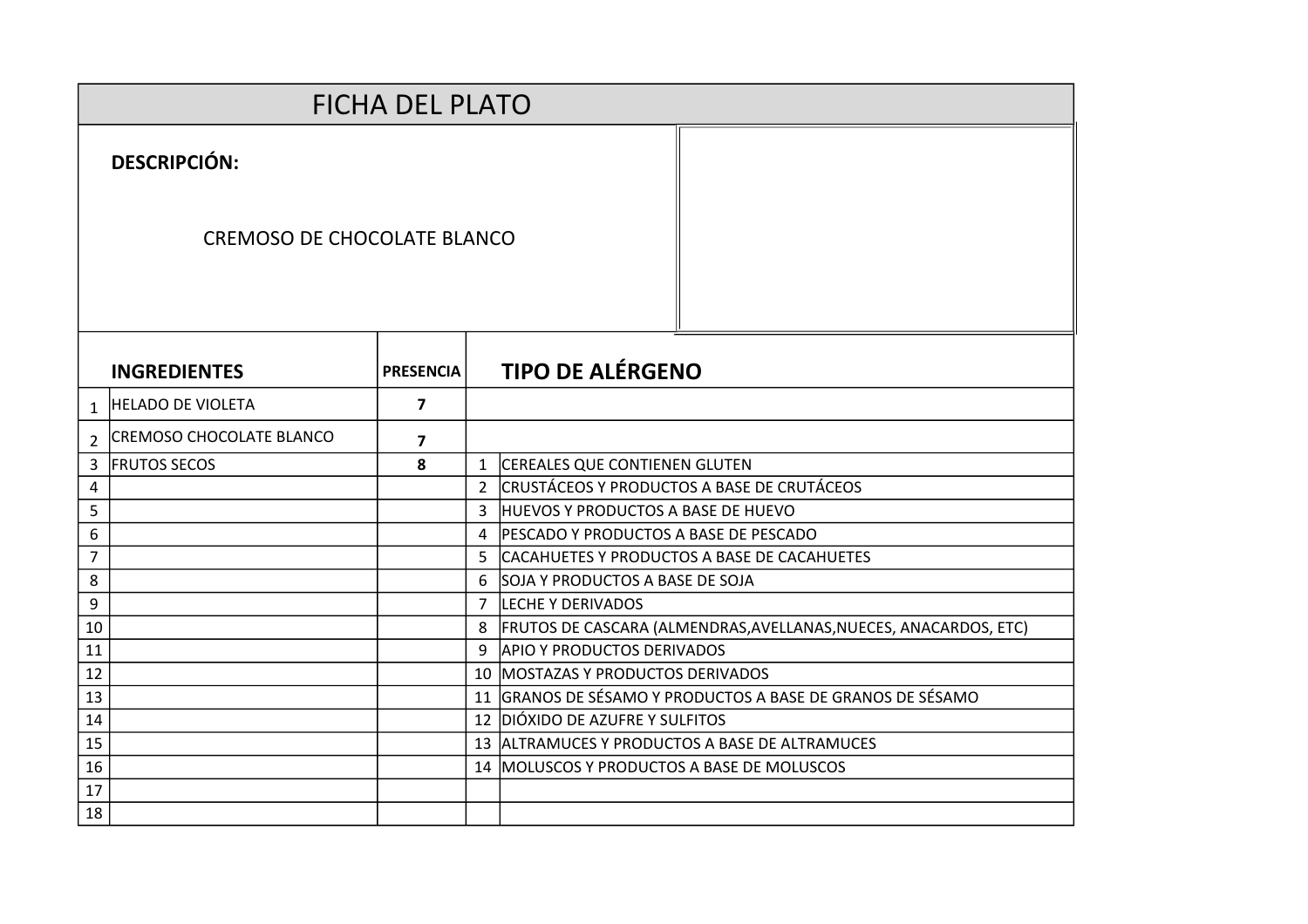| <b>FICHA DEL PLATO</b> |                                    |                  |                |                                                                  |  |  |  |  |
|------------------------|------------------------------------|------------------|----------------|------------------------------------------------------------------|--|--|--|--|
|                        | <b>DESCRIPCIÓN:</b>                |                  |                |                                                                  |  |  |  |  |
|                        | <b>TARTA DE GALLETA Y CARAMELO</b> |                  |                |                                                                  |  |  |  |  |
|                        | <b>INGREDIENTES</b>                | <b>PRESENCIA</b> |                | <b>TIPO DE ALÉRGENO</b>                                          |  |  |  |  |
| $\mathbf{1}$           | <b>BIZCOCHO Y GALLETA</b>          | $\mathbf{1}$     |                |                                                                  |  |  |  |  |
| $\overline{2}$         | <b>NATA</b>                        | 7                |                |                                                                  |  |  |  |  |
| 3                      |                                    |                  | $\mathbf{1}$   | CEREALES QUE CONTIENEN GLUTEN                                    |  |  |  |  |
| 4                      |                                    |                  | $\overline{2}$ | CRUSTÁCEOS Y PRODUCTOS A BASE DE CRUTÁCEOS                       |  |  |  |  |
| 5                      |                                    |                  | 3              | <b>HUEVOS Y PRODUCTOS A BASE DE HUEVO</b>                        |  |  |  |  |
| 6                      |                                    |                  | $\overline{4}$ | <b>PESCADO Y PRODUCTOS A BASE DE PESCADO</b>                     |  |  |  |  |
| $\overline{7}$         |                                    |                  | 5.             | CACAHUETES Y PRODUCTOS A BASE DE CACAHUETES                      |  |  |  |  |
| 8                      |                                    |                  | 6              | SOJA Y PRODUCTOS A BASE DE SOJA                                  |  |  |  |  |
| 9                      |                                    |                  | $\overline{7}$ | LECHE Y DERIVADOS                                                |  |  |  |  |
| 10                     |                                    |                  | 8              | FRUTOS DE CASCARA (ALMENDRAS, AVELLANAS, NUECES, ANACARDOS, ETC) |  |  |  |  |
| 11                     |                                    |                  | 9              | <b>APIO Y PRODUCTOS DERIVADOS</b>                                |  |  |  |  |
| 12                     |                                    |                  |                | 10 MOSTAZAS Y PRODUCTOS DERIVADOS                                |  |  |  |  |
| 13                     |                                    |                  |                | 11 GRANOS DE SÉSAMO Y PRODUCTOS A BASE DE GRANOS DE SÉSAMO       |  |  |  |  |
| 14                     |                                    |                  |                | 12 DIÓXIDO DE AZUFRE Y SULFITOS                                  |  |  |  |  |
| 15                     |                                    |                  |                | 13 ALTRAMUCES Y PRODUCTOS A BASE DE ALTRAMUCES                   |  |  |  |  |
| 16                     |                                    |                  |                | 14   MOLUSCOS Y PRODUCTOS A BASE DE MOLUSCOS                     |  |  |  |  |
| 17                     |                                    |                  |                |                                                                  |  |  |  |  |
| 18                     |                                    |                  |                |                                                                  |  |  |  |  |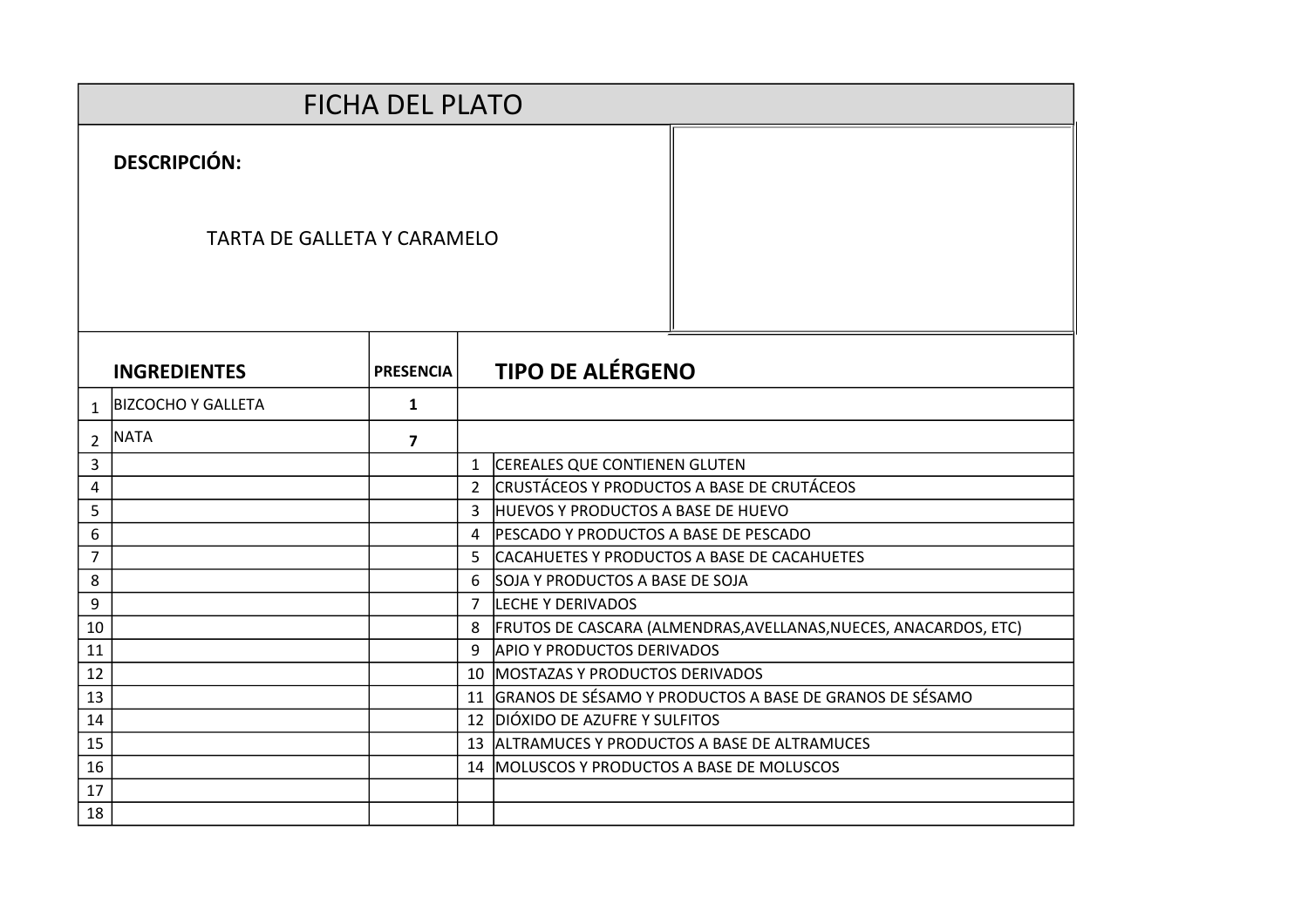|                | <b>FICHA DEL PLATO</b>       |                         |                |                                                                  |  |  |  |  |  |
|----------------|------------------------------|-------------------------|----------------|------------------------------------------------------------------|--|--|--|--|--|
|                | <b>DESCRIPCIÓN:</b>          |                         |                |                                                                  |  |  |  |  |  |
|                | <b>TARTA DE QUESO CASERA</b> |                         |                |                                                                  |  |  |  |  |  |
|                | <b>INGREDIENTES</b>          | <b>PRESENCIA</b>        |                | <b>TIPO DE ALÉRGENO</b>                                          |  |  |  |  |  |
| 1              | QUESO CREMA Y LECHE          | $\overline{7}$          |                |                                                                  |  |  |  |  |  |
| $\mathcal{P}$  | <b>NATA</b>                  | $\overline{\mathbf{z}}$ |                |                                                                  |  |  |  |  |  |
| 3              |                              |                         | $\mathbf{1}$   | <b>CEREALES QUE CONTIENEN GLUTEN</b>                             |  |  |  |  |  |
| 4              |                              |                         | $\overline{2}$ | CRUSTÁCEOS Y PRODUCTOS A BASE DE CRUTÁCEOS                       |  |  |  |  |  |
| 5              |                              |                         | 3              | <b>HUEVOS Y PRODUCTOS A BASE DE HUEVO</b>                        |  |  |  |  |  |
| 6              |                              |                         | $\overline{a}$ | <b>PESCADO Y PRODUCTOS A BASE DE PESCADO</b>                     |  |  |  |  |  |
| $\overline{7}$ |                              |                         | 5              | CACAHUETES Y PRODUCTOS A BASE DE CACAHUETES                      |  |  |  |  |  |
| 8              |                              |                         | 6              | SOJA Y PRODUCTOS A BASE DE SOJA                                  |  |  |  |  |  |
| 9              |                              |                         | $\overline{7}$ | LECHE Y DERIVADOS                                                |  |  |  |  |  |
| 10             |                              |                         | 8              | FRUTOS DE CASCARA (ALMENDRAS, AVELLANAS, NUECES, ANACARDOS, ETC) |  |  |  |  |  |
| 11             |                              |                         | q              | <b>APIO Y PRODUCTOS DERIVADOS</b>                                |  |  |  |  |  |
| 12             |                              |                         |                | 10 MOSTAZAS Y PRODUCTOS DERIVADOS                                |  |  |  |  |  |
| 13             |                              |                         |                | 11 GRANOS DE SÉSAMO Y PRODUCTOS A BASE DE GRANOS DE SÉSAMO       |  |  |  |  |  |
| 14             |                              |                         |                | 12 DIÓXIDO DE AZUFRE Y SULFITOS                                  |  |  |  |  |  |
| 15             |                              |                         |                | 13 ALTRAMUCES Y PRODUCTOS A BASE DE ALTRAMUCES                   |  |  |  |  |  |
| 16             |                              |                         |                | 14   MOLUSCOS Y PRODUCTOS A BASE DE MOLUSCOS                     |  |  |  |  |  |
| 17             |                              |                         |                |                                                                  |  |  |  |  |  |
| 18             |                              |                         |                |                                                                  |  |  |  |  |  |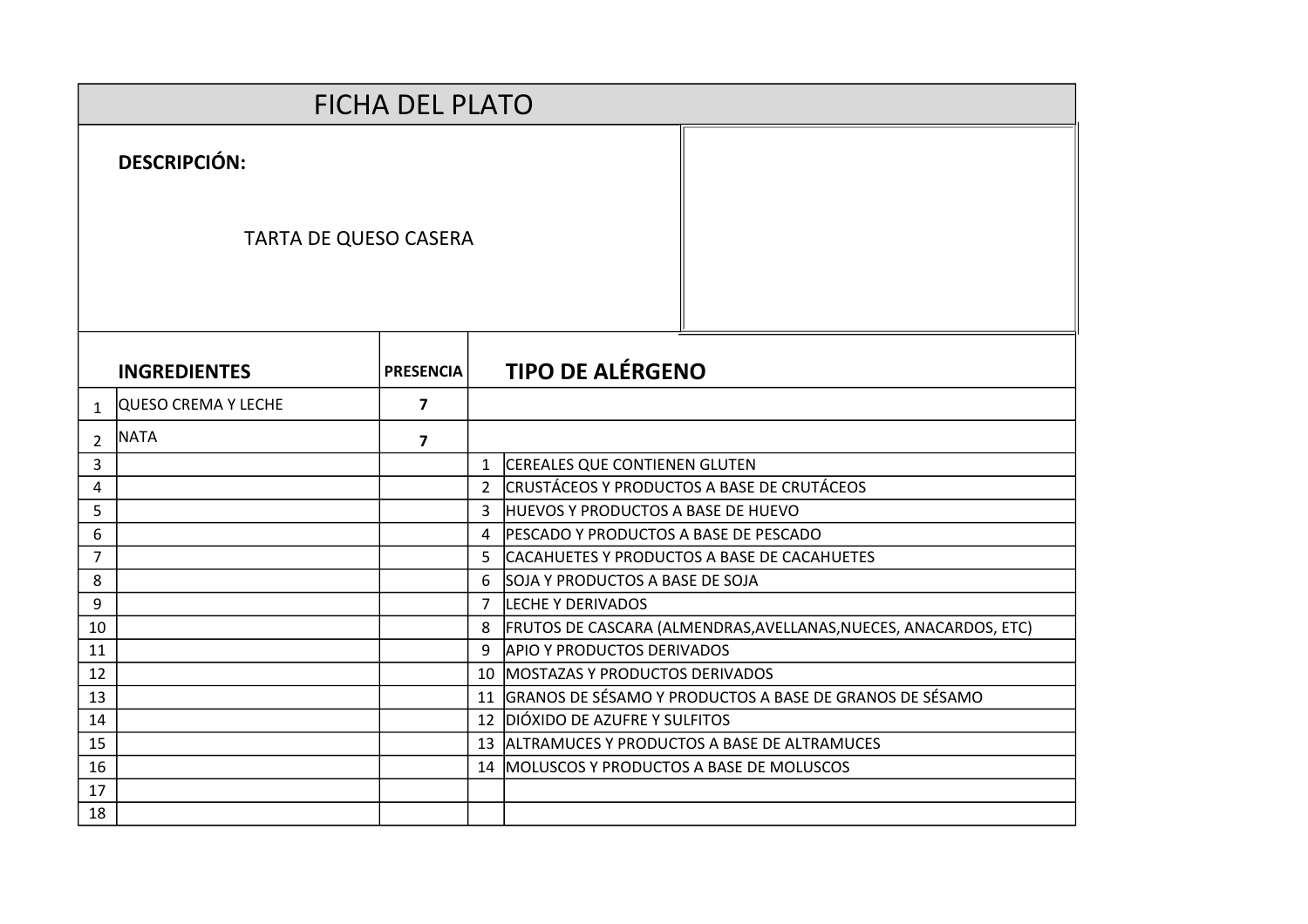|                | <b>FICHA DEL PLATO</b>         |                  |               |                                                                  |
|----------------|--------------------------------|------------------|---------------|------------------------------------------------------------------|
|                | <b>DESCRIPCIÓN:</b>            |                  |               |                                                                  |
|                | TORRIJA CON CREMA DE CARDAMOMO |                  |               |                                                                  |
|                | <b>INGREDIENTES</b>            | <b>PRESENCIA</b> |               | <b>TIPO DE ALÉRGENO</b>                                          |
| $\mathbf{1}$   | QUESO CREMA Y LECHE            | $\overline{7}$   |               |                                                                  |
| $\mathcal{P}$  | <b>NATA</b>                    | 7                |               |                                                                  |
| 3              | <b>HELADO MANDARINA</b>        | $\overline{7}$   |               | 1 CEREALES QUE CONTIENEN GLUTEN                                  |
| 4              |                                |                  | $\mathcal{L}$ | <b>CRUSTÁCEOS Y PRODUCTOS A BASE DE CRUTÁCEOS</b>                |
| 5              |                                |                  | 3             | <b>HUEVOS Y PRODUCTOS A BASE DE HUEVO</b>                        |
| 6              |                                |                  | 4             | PESCADO Y PRODUCTOS A BASE DE PESCADO                            |
| $\overline{7}$ |                                |                  | 5.            | CACAHUETES Y PRODUCTOS A BASE DE CACAHUETES                      |
| 8              |                                |                  | 6             | SOJA Y PRODUCTOS A BASE DE SOJA                                  |
| 9              |                                |                  | $7^{\circ}$   | LECHE Y DERIVADOS                                                |
| 10             |                                |                  | 8             | FRUTOS DE CASCARA (ALMENDRAS, AVELLANAS, NUECES, ANACARDOS, ETC) |
| 11             |                                |                  | 9             | <b>APIO Y PRODUCTOS DERIVADOS</b>                                |
| 12             |                                |                  |               | 10 MOSTAZAS Y PRODUCTOS DERIVADOS                                |
| 13             |                                |                  |               | 11 GRANOS DE SÉSAMO Y PRODUCTOS A BASE DE GRANOS DE SÉSAMO       |
| 14             |                                |                  |               | 12 DIÓXIDO DE AZUFRE Y SULFITOS                                  |
| 15             |                                |                  |               | 13 ALTRAMUCES Y PRODUCTOS A BASE DE ALTRAMUCES                   |
| 16             |                                |                  |               | 14 MOLUSCOS Y PRODUCTOS A BASE DE MOLUSCOS                       |
| 17             |                                |                  |               |                                                                  |
| 18             |                                |                  |               |                                                                  |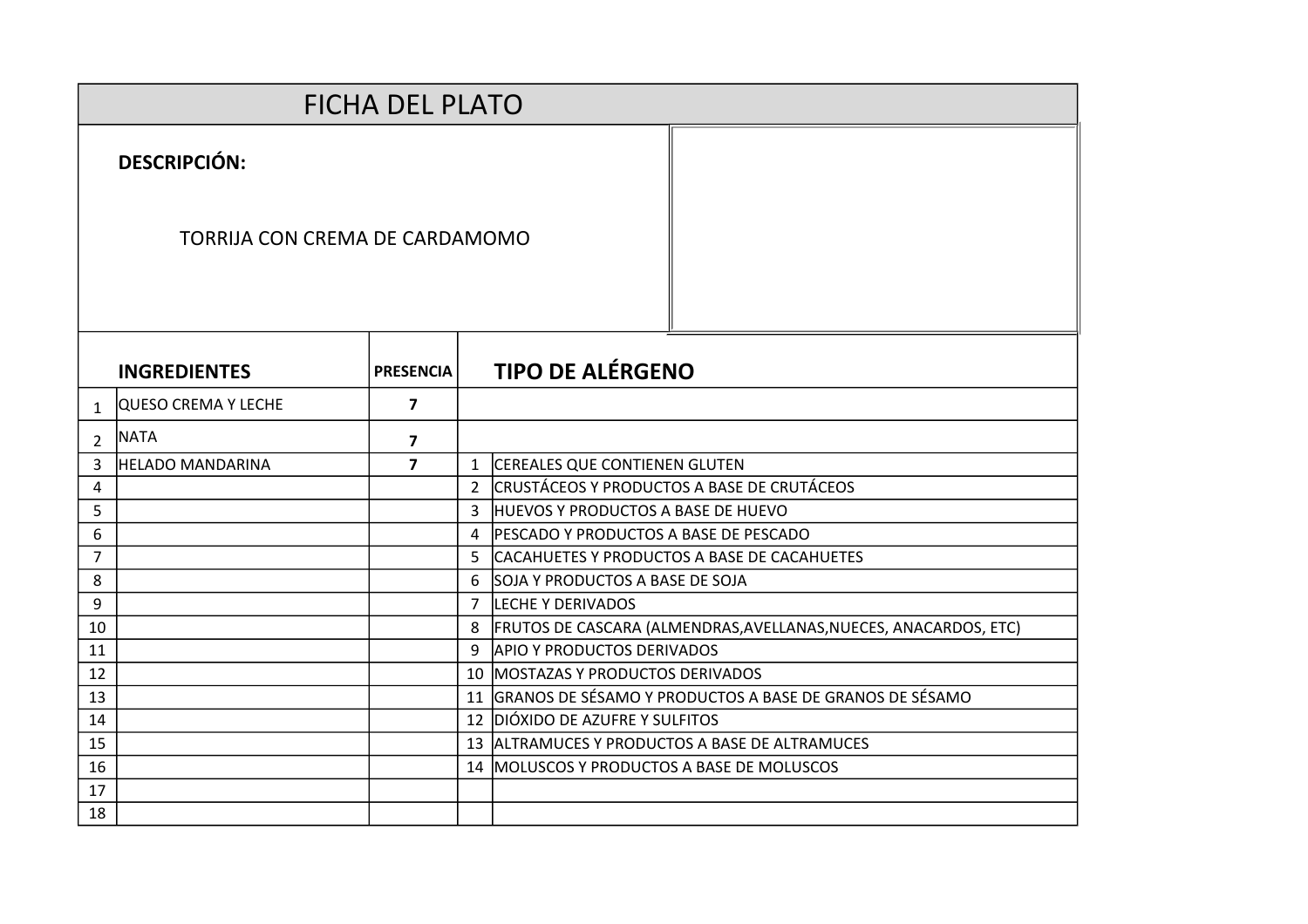|    | <b>FICHA DEL PLATO</b>     |                  |  |                                                                      |  |  |  |  |
|----|----------------------------|------------------|--|----------------------------------------------------------------------|--|--|--|--|
|    | <b>DESCRIPCIÓN:</b>        |                  |  |                                                                      |  |  |  |  |
|    | <b>VOLCÁN DE CHOCOLATE</b> |                  |  |                                                                      |  |  |  |  |
|    | <b>INGREDIENTES</b>        | <b>PRESENCIA</b> |  | <b>TIPO DE ALÉRGENO</b>                                              |  |  |  |  |
| 1  | <b>HELADO DE VAINILLA</b>  | $\overline{7}$   |  |                                                                      |  |  |  |  |
| 2  |                            |                  |  |                                                                      |  |  |  |  |
| 3  |                            |                  |  | 1 CEREALES QUE CONTIENEN GLUTEN                                      |  |  |  |  |
| 4  |                            |                  |  | 2 CRUSTÁCEOS Y PRODUCTOS A BASE DE CRUTÁCEOS                         |  |  |  |  |
| 5  |                            |                  |  | 3 HUEVOS Y PRODUCTOS A BASE DE HUEVO                                 |  |  |  |  |
| 6  |                            |                  |  | 4   PESCADO Y PRODUCTOS A BASE DE PESCADO                            |  |  |  |  |
| 7  |                            |                  |  | 5 CACAHUETES Y PRODUCTOS A BASE DE CACAHUETES                        |  |  |  |  |
| 8  |                            |                  |  | 6 SOJA Y PRODUCTOS A BASE DE SOJA                                    |  |  |  |  |
| 9  |                            |                  |  | 7 LECHE Y DERIVADOS                                                  |  |  |  |  |
| 10 |                            |                  |  | 8   FRUTOS DE CASCARA (ALMENDRAS, AVELLANAS, NUECES, ANACARDOS, ETC) |  |  |  |  |
| 11 |                            |                  |  | 9 APIO Y PRODUCTOS DERIVADOS                                         |  |  |  |  |
| 12 |                            |                  |  | 10 MOSTAZAS Y PRODUCTOS DERIVADOS                                    |  |  |  |  |
| 13 |                            |                  |  | 11 GRANOS DE SÉSAMO Y PRODUCTOS A BASE DE GRANOS DE SÉSAMO           |  |  |  |  |
| 14 |                            |                  |  | 12 DIÓXIDO DE AZUFRE Y SULFITOS                                      |  |  |  |  |
| 15 |                            |                  |  | 13 ALTRAMUCES Y PRODUCTOS A BASE DE ALTRAMUCES                       |  |  |  |  |
| 16 |                            |                  |  | 14 MOLUSCOS Y PRODUCTOS A BASE DE MOLUSCOS                           |  |  |  |  |
| 17 |                            |                  |  |                                                                      |  |  |  |  |
| 18 |                            |                  |  |                                                                      |  |  |  |  |